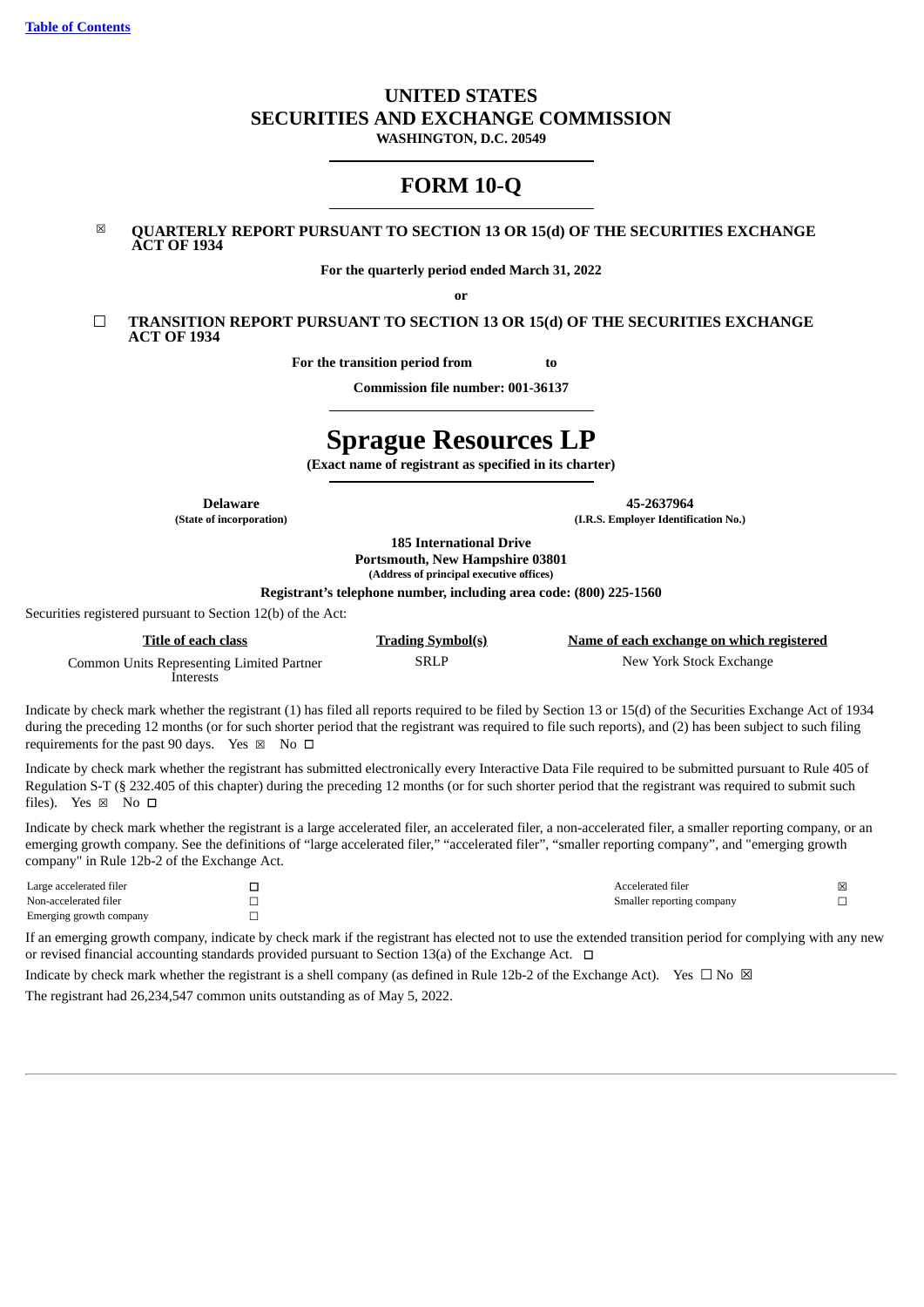# **Table of Contents**

# **PART I—FINANCIAL [INFORMATION](#page-1-0)**

| Item 1. | <b>Financial Statements:</b>                                                                                                        |                 |
|---------|-------------------------------------------------------------------------------------------------------------------------------------|-----------------|
|         | Condensed Consolidated Balance Sheets as of March 31, 2022 (unaudited) and December 31, 2021                                        |                 |
|         | Unaudited Condensed Consolidated Statements of Operations for the three months ended March 31, 2022 and March 31, 2021              |                 |
|         | Unaudited Condensed Consolidated Statements of Comprehensive Income for the three months ended March 31, 2022 and March<br>31, 2021 | 3               |
|         | Unaudited Condensed Consolidated Statements of Unitholders' Equity for the three months ended March 31, 2022 and March 31,<br>2021  | $\overline{4}$  |
|         | Unaudited Condensed Consolidated Statements of Cash Flows for the three months ended March 31, 2022 and March 31, 2021              |                 |
|         | Notes to Unaudited Condensed Consolidated Financial Statements                                                                      | $6\overline{6}$ |
| Item 2. | <b>Management's Discussion and Analysis of Financial Condition and Results of Operations</b>                                        | 20              |
| Item 3. | <b>Quantitative and Qualitative Disclosures about Market Risk</b>                                                                   | <u>36</u>       |
| Item 4. | <b>Controls and Procedures</b>                                                                                                      | 39              |
|         | <b>PART II-OTHER INFORMATION</b>                                                                                                    |                 |
| Item 1. | <b>Legal Proceedings</b>                                                                                                            | <u>40</u>       |

<span id="page-1-0"></span>

| Item 1A.          | <b>Risk Factors</b>                                                | 40        |
|-------------------|--------------------------------------------------------------------|-----------|
| Item 2.           | <u>Unregistered Sales of Equity Securities and Use of Proceeds</u> | 40        |
| Item 3.           | <b>Defaults Upon Senior Securities</b>                             | 40        |
| Item 4.           | <b>Mine Safety Disclosures</b>                                     | 40        |
| Item 5.           | <b>Other Information</b>                                           | 40        |
| Item 6.           | <b>Exhibits</b>                                                    | 41        |
| <b>Signatures</b> |                                                                    | <u>43</u> |
|                   |                                                                    |           |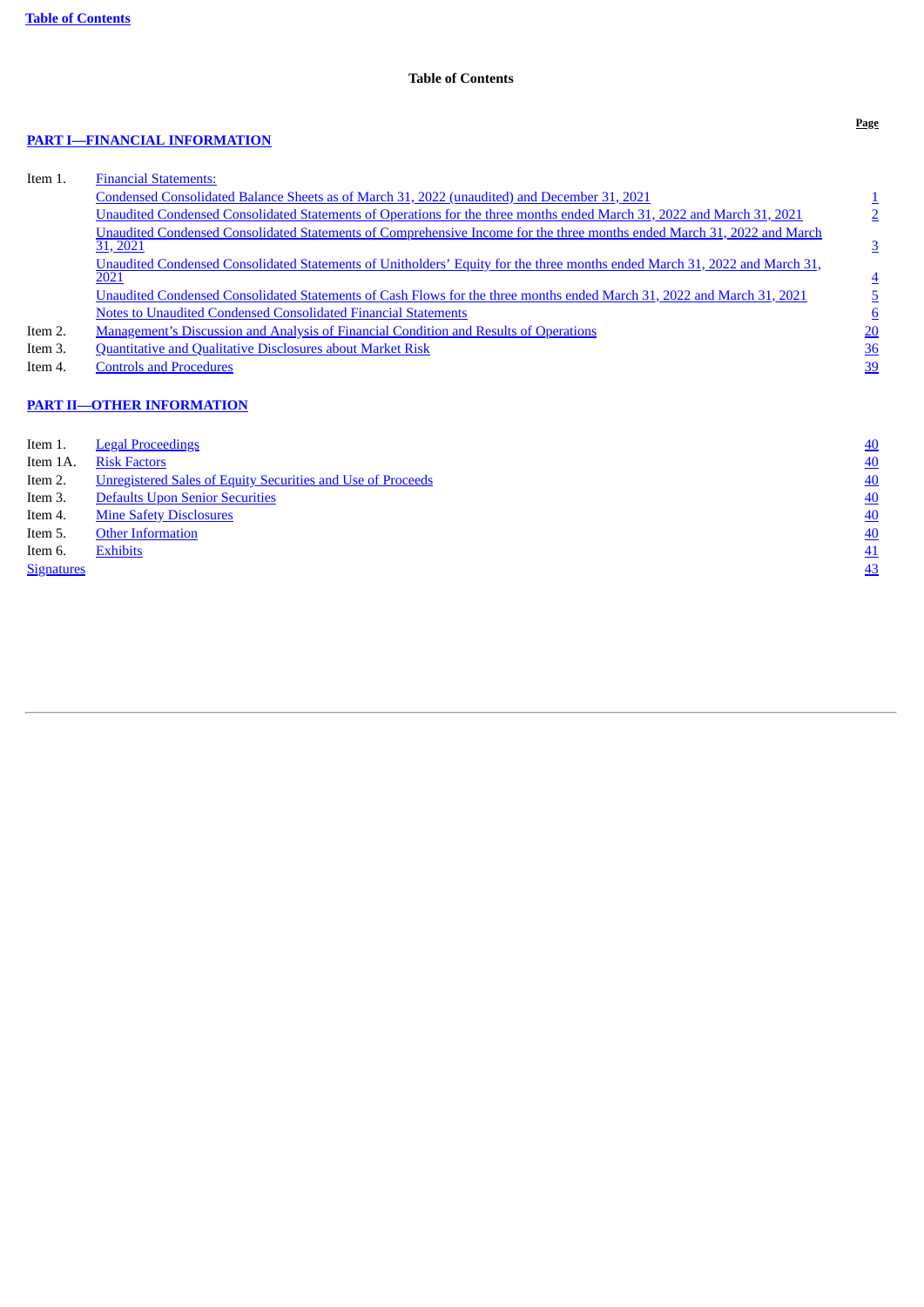# <span id="page-2-0"></span>**Part I – FINANCIAL INFORMATION**

# <span id="page-2-1"></span>**Item 1 — Condensed Consolidated Financial Statements**

# **Sprague Resources LP Condensed Consolidated Balance Sheets**

*(in thousands except unit amounts)*

<span id="page-2-2"></span>

|                                                                                                                                                      | March 31,<br>2022 |             | December 31,<br>2021 |            |  |
|------------------------------------------------------------------------------------------------------------------------------------------------------|-------------------|-------------|----------------------|------------|--|
|                                                                                                                                                      |                   | (Unaudited) |                      |            |  |
| <b>Assets</b>                                                                                                                                        |                   |             |                      |            |  |
| Current assets:                                                                                                                                      |                   |             |                      |            |  |
| Cash and cash equivalents                                                                                                                            | \$                | 4,567       | -\$                  | 669        |  |
| Accounts receivable, net                                                                                                                             |                   | 361,552     |                      | 280,407    |  |
| <b>Inventories</b>                                                                                                                                   |                   | 303,593     |                      | 439,820    |  |
| Fair value of derivative assets                                                                                                                      |                   | 248,369     |                      | 141,018    |  |
| Other current assets                                                                                                                                 |                   | 106,574     |                      | 22,066     |  |
| Total current assets                                                                                                                                 |                   | 1,024,655   |                      | 883,980    |  |
| Fair value of derivative assets, long-term                                                                                                           |                   | 42,392      |                      | 33,111     |  |
| Property, plant and equipment, net                                                                                                                   |                   | 320,489     |                      | 323,630    |  |
| Intangibles, net                                                                                                                                     |                   | 32,454      |                      | 34,007     |  |
| Other assets, net                                                                                                                                    |                   | 25,098      |                      | 28,490     |  |
| Goodwill                                                                                                                                             |                   | 115,036     |                      | 115,037    |  |
| <b>Total assets</b>                                                                                                                                  | \$                | 1,560,124   | $\mathbb S$          | 1,418,255  |  |
| Liabilities and unitholders' equity                                                                                                                  |                   |             |                      |            |  |
| Current liabilities:                                                                                                                                 |                   |             |                      |            |  |
| Accounts payable                                                                                                                                     | \$                | 154,994     | -\$                  | 193,843    |  |
| <b>Accrued liabilities</b>                                                                                                                           |                   | 127,119     |                      | 76,667     |  |
| Fair value of derivative liabilities                                                                                                                 |                   | 399.614     |                      | 195,508    |  |
| Due to General Partner                                                                                                                               |                   | 9,309       |                      | 11,077     |  |
| Current portion of working capital facilities                                                                                                        |                   | 424,503     |                      | 497,578    |  |
| Current portion of other obligations                                                                                                                 |                   | 8,713       |                      | 8,594      |  |
| <b>Total current liabilities</b>                                                                                                                     |                   | 1,124,252   |                      | 983,267    |  |
| Commitments and contingencies                                                                                                                        |                   |             |                      |            |  |
| <b>Acquisition facility</b>                                                                                                                          |                   | 377,400     |                      | 377,400    |  |
| Fair value of derivative liabilities, long-term                                                                                                      |                   | 47,726      |                      | 64,415     |  |
| Other obligations, less current portion                                                                                                              |                   | 30,118      |                      | 31,664     |  |
| Operating lease liabilities, less current portion                                                                                                    |                   | 8,552       |                      | 11,067     |  |
| Due to General Partner                                                                                                                               |                   | 2,428       |                      | 2,291      |  |
| Deferred income taxes                                                                                                                                |                   | 15,414      |                      | 13,733     |  |
| <b>Total liabilities</b>                                                                                                                             |                   | 1,605,890   |                      | 1,483,837  |  |
| Unitholders' equity:                                                                                                                                 |                   |             |                      |            |  |
| Common unitholders - public (6,685,698 and 6,685,698 units issued and outstanding as of<br>March 31, 2022 and December 31, 2021, respectively)       |                   | 63,763      |                      | 62,090     |  |
| Common unitholders - affiliated (19,548,849 and 19,548,849 units issued and outstanding as of<br>March 31, 2022 and December 31, 2021, respectively) |                   | (106, 282)  |                      | (111, 175) |  |
| Accumulated other comprehensive loss, net of tax                                                                                                     |                   | (3,247)     |                      | (16, 497)  |  |
| Total unitholders' equity                                                                                                                            |                   | (45, 766)   |                      | (65, 582)  |  |
| Total liabilities and unitholders' equity                                                                                                            | $\mathbf{s}$      | 1,560,124   | \$                   | 1,418,255  |  |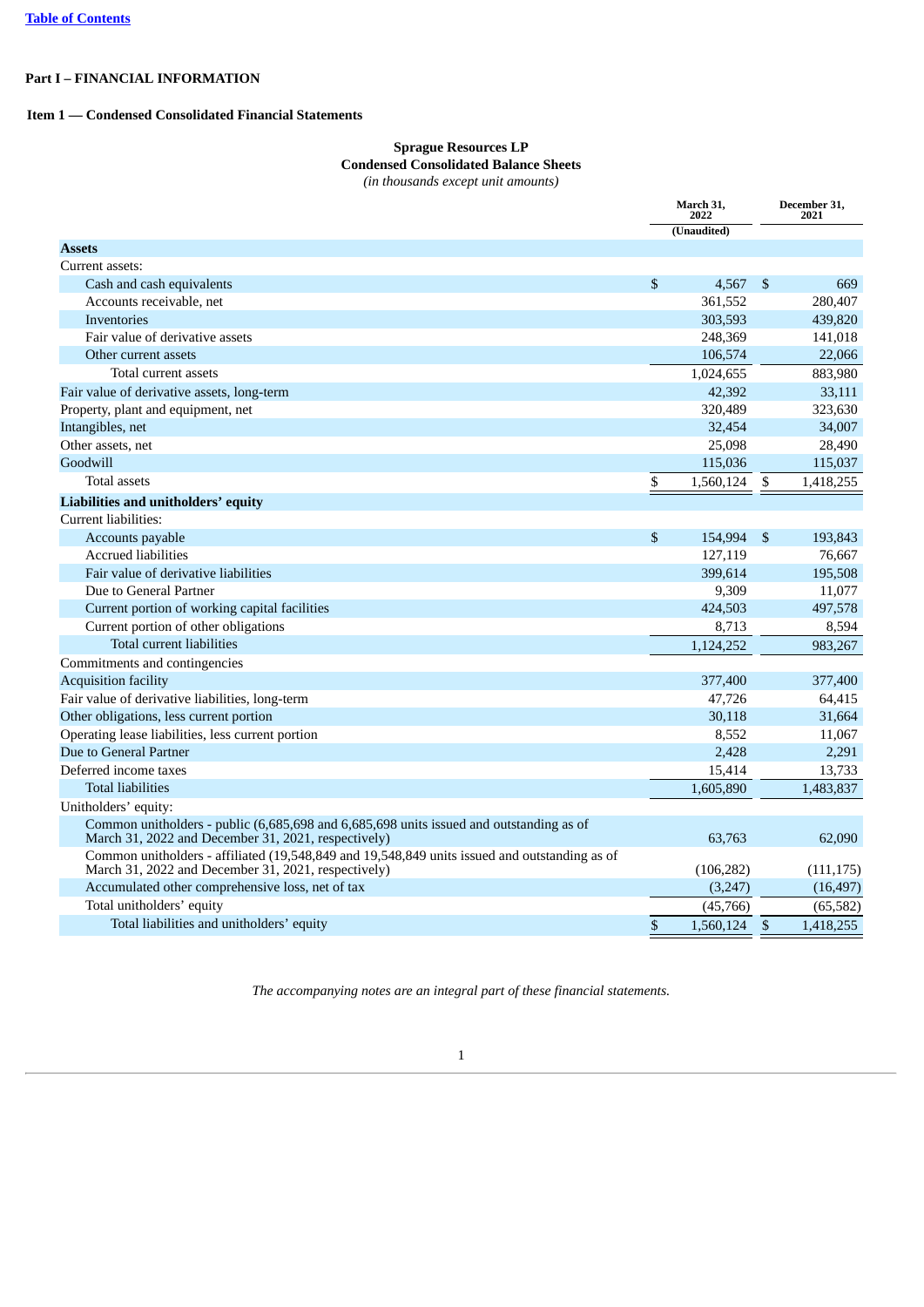### **Sprague Resources LP Unaudited Condensed Consolidated Statements of Operations** *(in thousands except unit and per unit amounts)*

<span id="page-3-0"></span>

|                                                                    | <b>Three Months Ended March 31,</b> |     |            |  |
|--------------------------------------------------------------------|-------------------------------------|-----|------------|--|
|                                                                    | 2022                                |     | 2021       |  |
| Net sales                                                          | \$<br>1,813,315                     | \$  | 1,036,134  |  |
| Cost of products sold (exclusive of depreciation and amortization) | 1,729,078                           |     | 924,782    |  |
| Operating expenses                                                 | 23,235                              |     | 19,232     |  |
| Selling, general and administrative                                | 28,720                              |     | 25,239     |  |
| Depreciation and amortization                                      | 8,126                               |     | 8,482      |  |
| Total operating costs and expenses                                 | 1,789,159                           |     | 977,735    |  |
| Operating income                                                   | 24,156                              |     | 58,399     |  |
| Other income                                                       | (1)                                 |     | 2          |  |
| Interest income                                                    | 28                                  |     | 67         |  |
| Interest expense                                                   | (10, 572)                           |     | (8, 815)   |  |
| Income before income taxes                                         | 13,611                              |     | 49,653     |  |
| Income tax benefit (provision)                                     | 4,335                               |     | (871)      |  |
| Net income                                                         | 17,946                              |     | 48,782     |  |
| Incentive distributions declared                                   |                                     |     |            |  |
| Limited partners' interest in net income                           | \$<br>17,946                        | S   | 48,782     |  |
|                                                                    |                                     |     |            |  |
| Net income per limited partner unit:                               |                                     |     |            |  |
| Common - basic                                                     | \$<br>0.68                          | \$. | 2.04       |  |
| Common - diluted                                                   | \$<br>0.68                          | -S  | 2.04       |  |
| Units used to compute net income per limited partner unit:         |                                     |     |            |  |
| Common - basic                                                     | 26,234,547                          |     | 23,893,846 |  |
| Common - diluted                                                   | 26,234,547                          |     | 23,893,846 |  |
| Distribution declared per unit                                     | \$<br>0.4338                        | \$  | 0.6675     |  |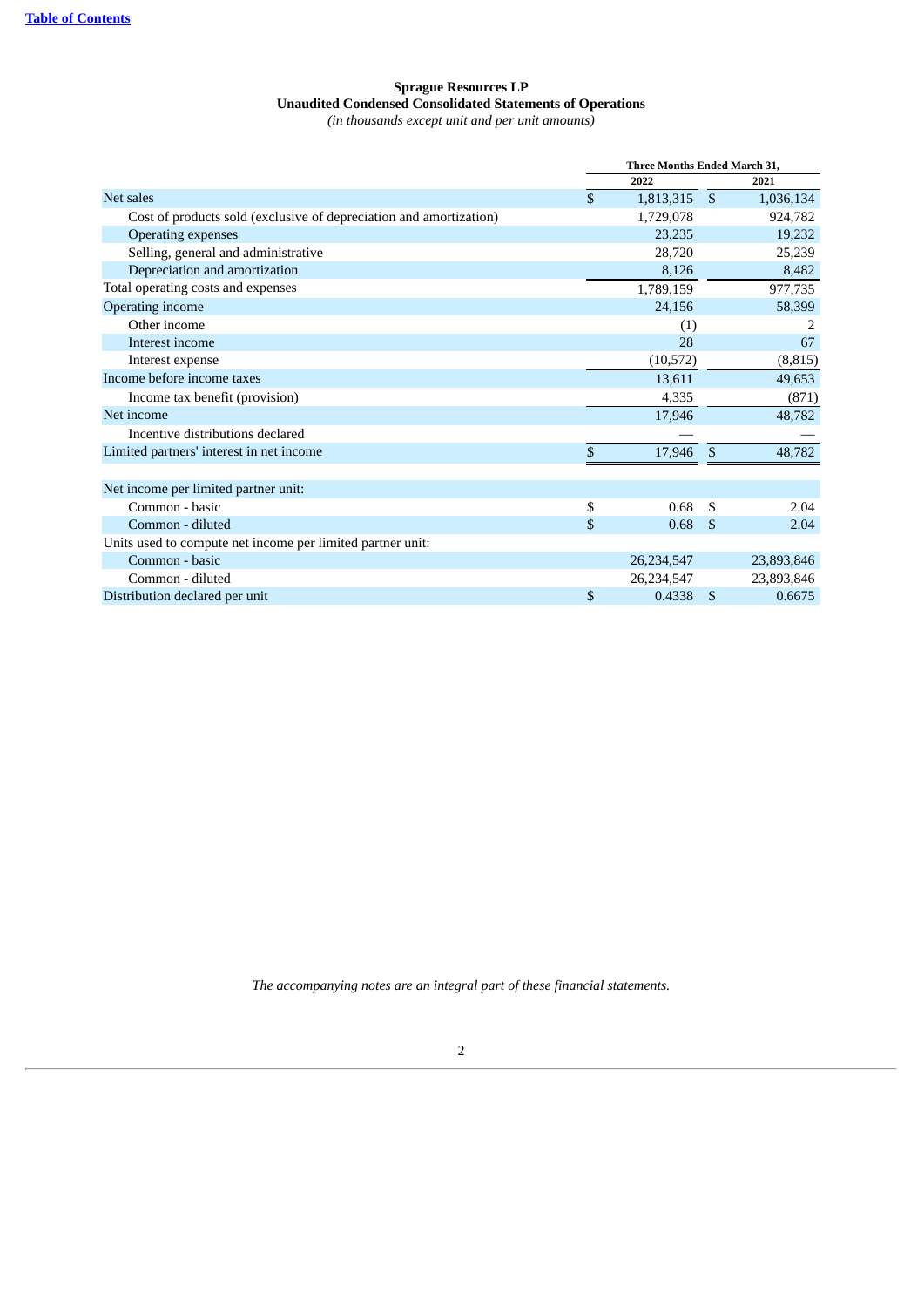### **Sprague Resources LP Unaudited Condensed Consolidated Statements of Comprehensive Income** *(in thousands)*

<span id="page-4-0"></span>

|                                                                       | Three Months Ended March 31, |           |  |        |  |
|-----------------------------------------------------------------------|------------------------------|-----------|--|--------|--|
|                                                                       |                              | 2022      |  | 2021   |  |
| <b>Net income</b>                                                     | \$                           | 17,946 \$ |  | 48,782 |  |
| Other comprehensive income, net of tax:                               |                              |           |  |        |  |
| Unrealized gain on interest rate swaps                                |                              |           |  |        |  |
| Net income arising in the period                                      |                              | 11,822    |  | 1,806  |  |
| Reclassification adjustment related to loss (gain) realized in income |                              | 1,498     |  | 1,356  |  |
| Net change in unrealized gain on interest rate swaps                  |                              | 13,320    |  | 3,162  |  |
| Tax effect                                                            |                              | (104)     |  | (25)   |  |
|                                                                       |                              | 13.216    |  | 3,137  |  |
| Foreign currency translation adjustment                               |                              | 34        |  | 37     |  |
| Other comprehensive income                                            |                              | 13,250    |  | 3,174  |  |
| <b>Comprehensive income</b>                                           | \$                           | 31.196    |  | 51.956 |  |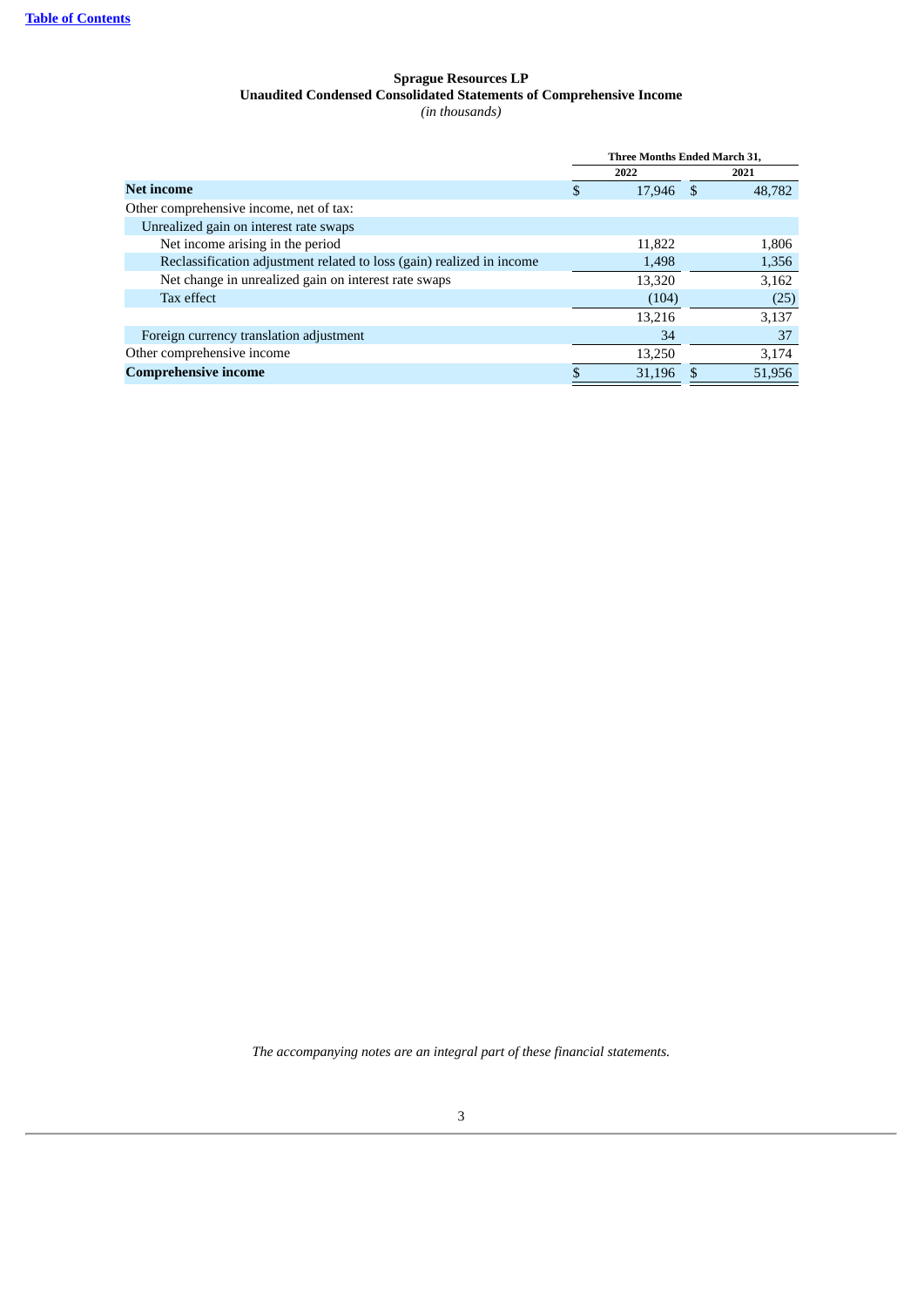### **Sprague Resources LP Unaudited Condensed Consolidated Statements of Unitholders' Equity** *(in thousands)*

|                                                     | Common-<br><b>Public</b> |          |    |                 | Common-<br><b>Affiliated</b> |         | Incentive<br><b>Distribution</b><br><b>Rights</b> |     |           |  | <b>Accumulated</b><br>Other<br>Comprehensive<br>Loss |  | <b>Total</b> |
|-----------------------------------------------------|--------------------------|----------|----|-----------------|------------------------------|---------|---------------------------------------------------|-----|-----------|--|------------------------------------------------------|--|--------------|
| Three Months Ended March 31, 2021 and 2022          |                          |          |    |                 |                              |         |                                                   |     |           |  |                                                      |  |              |
| <b>Balance at December 31, 2020</b>                 |                          | 154,238  | \$ | $(69,561)$ \$   |                              |         | $(25,982)$ \$                                     |     | 58,695    |  |                                                      |  |              |
| Net income                                          |                          | 19,636   |    | 27,072          |                              | 2,074   |                                                   |     | 48,782    |  |                                                      |  |              |
| Other comprehensive income                          |                          |          |    |                 |                              |         | 3,174                                             |     | 3,174     |  |                                                      |  |              |
| Unit-based compensation                             |                          | (1, 374) |    | (1,895)         |                              |         |                                                   |     | (3,269)   |  |                                                      |  |              |
| Distributions paid in cash                          |                          | (6,672)  |    | (8,645)         |                              | (2,074) |                                                   |     | (17, 391) |  |                                                      |  |              |
| Common units issued in connection with annual bonus |                          | 1,461    |    | 2,014           |                              |         |                                                   |     | 3,475     |  |                                                      |  |              |
| Units withheld for employee tax obligations         |                          | (609)    |    | (840)           |                              |         |                                                   |     | (1,449)   |  |                                                      |  |              |
| Balance at March 31, 2021                           |                          | 166,680  |    | (51, 855)       |                              |         | (22, 808)                                         |     | 92,017    |  |                                                      |  |              |
| <b>Balance at December 31, 2021</b>                 |                          | 62,090   | £. | $(111, 175)$ \$ |                              |         | (16, 497)                                         | -SS | (65, 582) |  |                                                      |  |              |
| Net income                                          |                          | 4,573    |    | 13,373          |                              |         |                                                   |     | 17,946    |  |                                                      |  |              |
| Other comprehensive income                          |                          |          |    |                 |                              |         | 13,250                                            |     | 13,250    |  |                                                      |  |              |
| Distributions paid in cash                          |                          | (2,900)  |    | (8,480)         |                              |         |                                                   |     | (11,380)  |  |                                                      |  |              |
| Balance at March 31, 2022                           |                          | 63,763   |    | (106, 282)      |                              |         | (3,247)                                           |     | (45,766)  |  |                                                      |  |              |

<span id="page-5-0"></span>*The accompanying notes are an integral part of these financial statements.*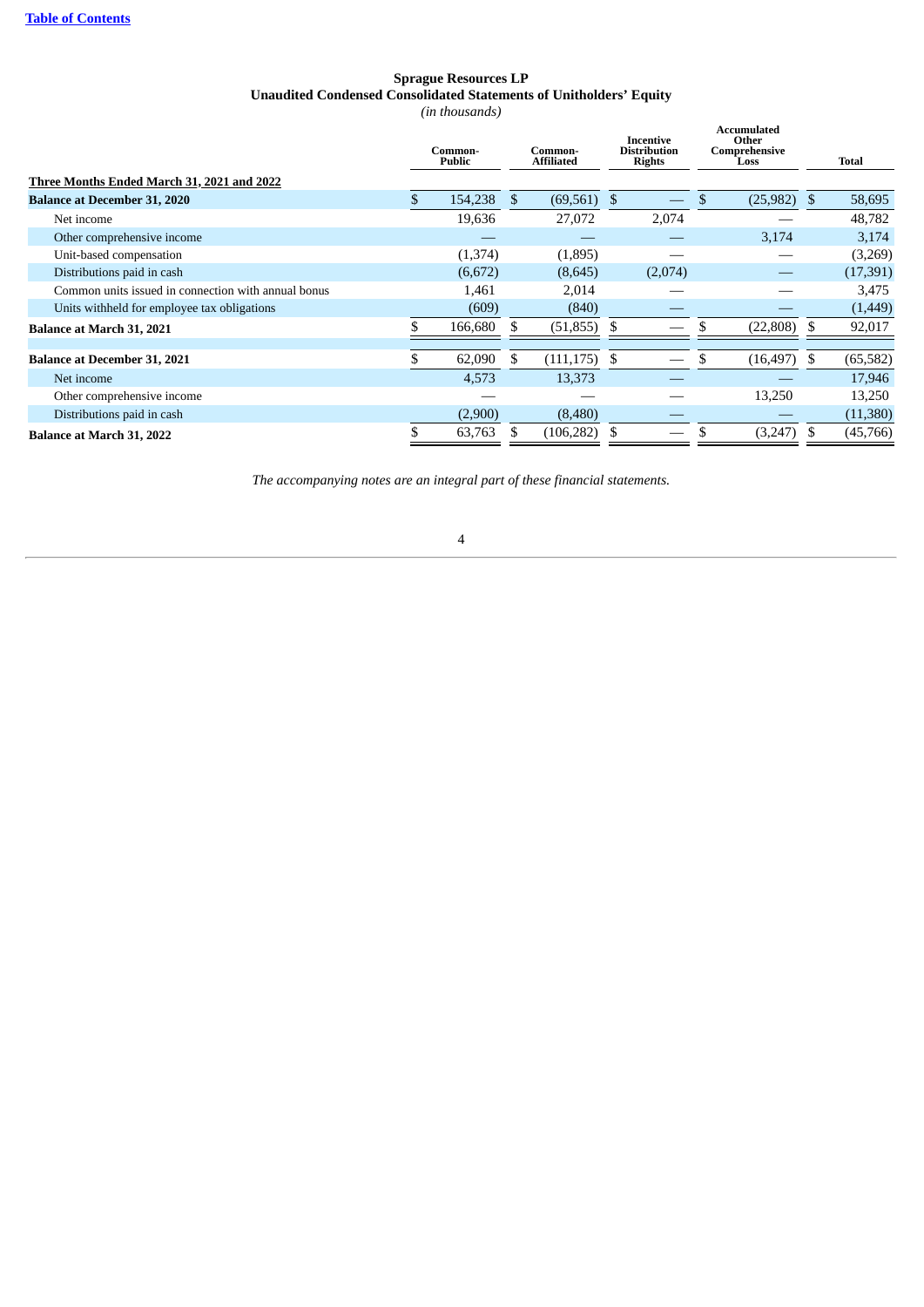### **Sprague Resources LP Unaudited Condensed Consolidated Statements of Cash Flows** *(in thousands)*

<span id="page-6-0"></span>

|                                                                                       | Three Months Ended March 31, |           |    |           |
|---------------------------------------------------------------------------------------|------------------------------|-----------|----|-----------|
|                                                                                       |                              | 2022      |    | 2021      |
| <b>Cash flows from operating activities</b>                                           |                              |           |    |           |
| Net income                                                                            | \$                           | 17,946    | \$ | 48,782    |
| Adjustments to reconcile net income to net cash provided by operating activities:     |                              |           |    |           |
| Depreciation and amortization (includes amortization of deferred debt issuance costs) |                              | 9,143     |    | 9,523     |
| (Gain) loss on sale of assets                                                         |                              | (50)      |    | (92)      |
| Provision for doubtful accounts                                                       |                              | (8)       |    | 65        |
| Non-cash unit-based compensation                                                      |                              |           |    | 206       |
| Deferred income taxes                                                                 |                              | 1,579     |    | (113)     |
| Changes in assets and liabilities:                                                    |                              |           |    |           |
| Accounts receivable                                                                   |                              | (81, 137) |    | (28, 271) |
| Inventories                                                                           |                              | 136,227   |    | 67,184    |
| Other assets                                                                          |                              | (82,063)  |    | 20,607    |
| Fair value of commodity derivative instruments                                        |                              | 84,106    |    | (9,629)   |
| Due to General Partner and affiliates                                                 |                              | (1,632)   |    | (2,794)   |
| Accounts payable, accrued liabilities and other                                       |                              | 8,812     |    | (17,000)  |
| Net cash provided by operating activities                                             |                              | 92,923    |    | 88,468    |
| <b>Cash flows from investing activities</b>                                           |                              |           |    |           |
| Purchases of property, plant and equipment                                            |                              | (2,789)   |    | (2, 131)  |
| Proceeds from sale of assets                                                          |                              | 176       |    | 208       |
| Net cash used in investing activities                                                 |                              | (2,613)   |    | (1,923)   |
| <b>Cash flows from financing activities</b>                                           |                              |           |    |           |
| Net payments under credit agreements                                                  |                              | (73,200)  |    | (62, 663) |
| Payments on finance leases and other obligations                                      |                              | (1,763)   |    | (1,733)   |
| Debt issuance costs                                                                   |                              | (70)      |    | 17        |
| Distributions to unitholders                                                          |                              | (11, 380) |    | (17, 391) |
| Units withheld for employee tax obligations                                           |                              |           |    | (1,450)   |
| Net cash used in financing activities                                                 |                              | (86, 413) |    | (83, 220) |
| Effect of exchange rate changes on cash balances held in foreign currencies           |                              | 1         |    | 2         |
| Net change in cash and cash equivalents                                               |                              | 3,898     |    | 3,327     |
| Cash and cash equivalents, beginning of period                                        |                              | 669       |    | 3,771     |
| Cash and cash equivalents, end of period                                              | \$                           | 4,567     | \$ | 7,098     |
| Supplemental disclosure of cash flow information                                      |                              |           |    |           |
| Cash paid for interest                                                                | \$                           | 9,458     | \$ | 7,722     |
| Cash paid for taxes                                                                   | \$                           | 2,099     | \$ | 4,104     |
| Assets acquired under finance lease obligations                                       | \$                           | 691       | \$ | 1,117     |
| Cash paid for operating leases                                                        | \$                           | 2,813     | \$ | 2,537     |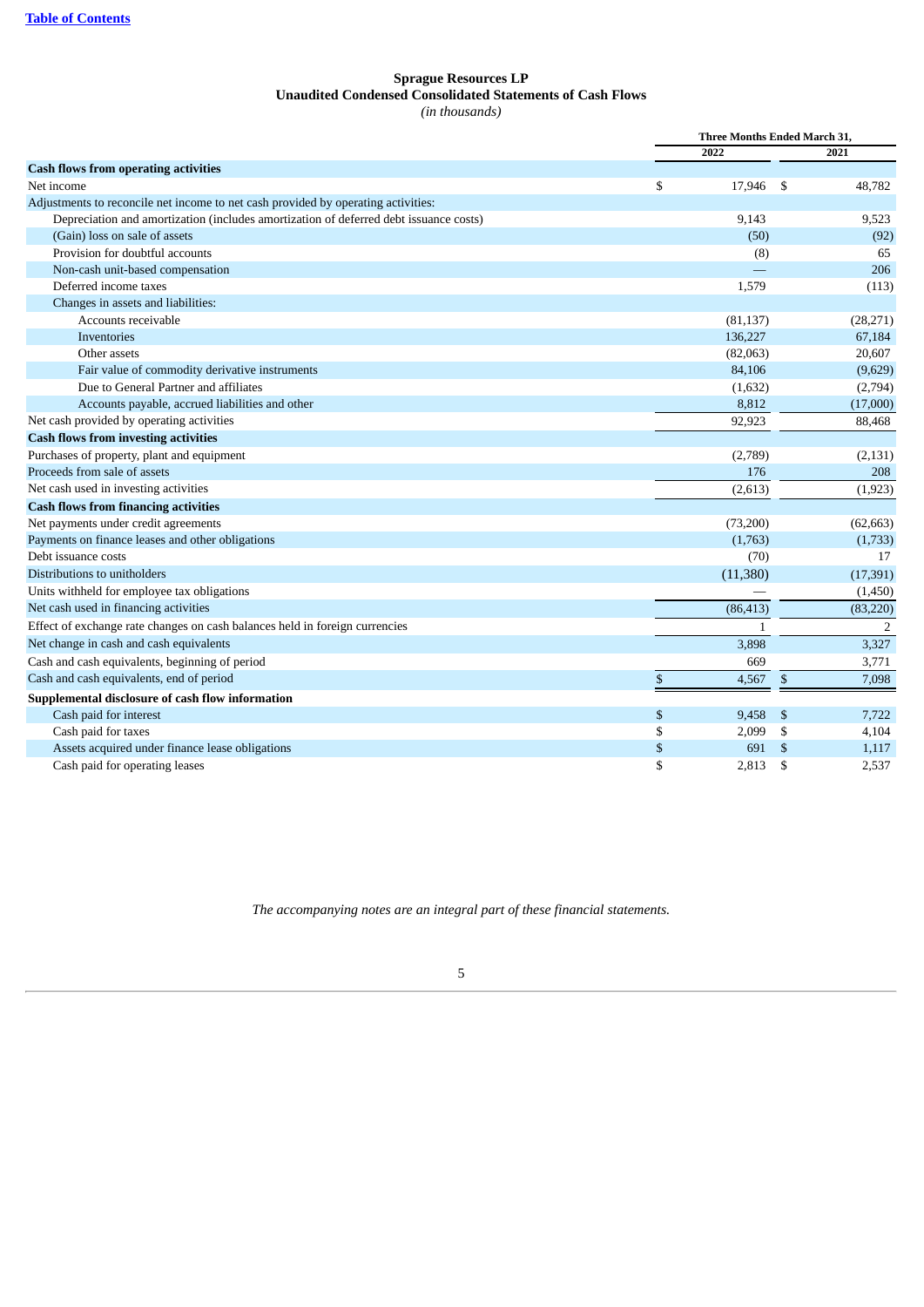### **Sprague Resources LP Notes to Unaudited Condensed Consolidated Financial Statements** *(in thousands unless otherwise stated)*

### **1. Description of Business and Summary of Significant Accounting Policies**

#### **Partnership Businesses**

Sprague Resources LP (the "Partnership") is a Delaware limited partnership formed on June 23, 2011 by Sprague Holdings and its General Partner (defined below) and engages in the purchase, storage, distribution and sale of refined products and natural gas, and provides storage and handling services for a broad range of materials.

On April 20, 2021, the Partnership and Hartree Partners, LP ("Hartree") announced that Sprague Holdings entered into an agreement to sell to Sprague HP Holdings, LLC (a wholly-owned subsidiary of Hartree) the interest of Sprague Holdings in the General Partner, the incentive distribution rights and all of the common units representing limited partner interests that Sprague Holdings owned in the Partnership (the "Transaction"). The Transaction was completed and effective on May 28, 2021 and the aggregate purchase price was \$290.0 million, consisting of approximately \$265.0 million attributable to the purchase of 16,058,484 common units and approximately \$25.0 million attributable to the general partner interest and incentive distribution rights. The Partnership elected not to apply push-down accounting in its consolidated financial statements upon the change in control on May 28, 2021.

On January 11, 2022, the Partnership received an unsolicited non-binding proposal from Hartree pursuant to which Hartree would acquire all of the outstanding common units of the Partnership that Hartree and its affiliates do not already own in exchange for \$16.50 in cash for each such common unit. The board of directors of the General Partner has delegated authority to evaluate and negotiate the proposal to its conflicts committee. The conflicts committee's evaluation process is currently ongoing.

Unless the context otherwise requires, prior to May 28, 2021, references referring to "Sprague Resources," and the "Partnership," refer to Sprague Resources LP and its subsidiaries; references to the "General Partner" refer to Sprague Resources GP LLC; references to "Axel Johnson" or the "Sponsor" refer to Axel Johnson Inc. and its controlled affiliates, collectively, other than Sprague Resources, its subsidiaries and its General Partner; references to "Sprague Holdings" refer to Sprague Resources Holdings LLC, a wholly owned subsidiary of Axel Johnson and the owner of the General Partner.

Unless the context otherwise requires, effective May 28, 2021, references referring to Sprague Resources, and the Partnership, refer to Sprague Resources LP and its subsidiaries; references to the General Partner refer to Sprague Resources GP LLC; references to "Hartree" or the Sponsor refer to Hartree Partners, LP, and its controlled affiliates, collectively, other than Sprague Resources, its subsidiaries and its General Partner; references to "Sprague Holdings" refer to Sprague HP Holdings LLC, a wholly owned subsidiary of Hartree and the owner of the General Partner.

The Partnership owns, operates and/or controls a network of refined products and materials handling terminals located in the Northeast United States and in Quebec, Canada. The Partnership also utilizes third-party terminals in the Northeast United States through which it sells or distributes refined products pursuant to rack, exchange and throughput agreements. The Partnership has four reportable segments: refined products, natural gas, materials handling and other operations.

- The refined products segment purchases a variety of refined products, such as heating oil, diesel fuel, residual fuel oil, kerosene, jet fuel and gasoline - primarily from refining companies, trading organizations and producers - and sells them to wholesale and commercial customers.
- The natural gas segment purchases natural gas from natural gas producers and trading companies and sells and distributes natural gas to commercial and industrial customers.
- The materials handling segment offloads, stores and prepares for delivery a variety of customer-owned products, including asphalt, clay slurry, salt, gypsum, crude oil, residual fuel oil, coal, petroleum coke, caustic soda, tallow, pulp, and heavy equipment.
- The other operations segment primarily includes the marketing and distribution of coal and certain commercial trucking activities.

See Note 2 - Revenue for a description of the Partnership's revenue activities within these business segments.

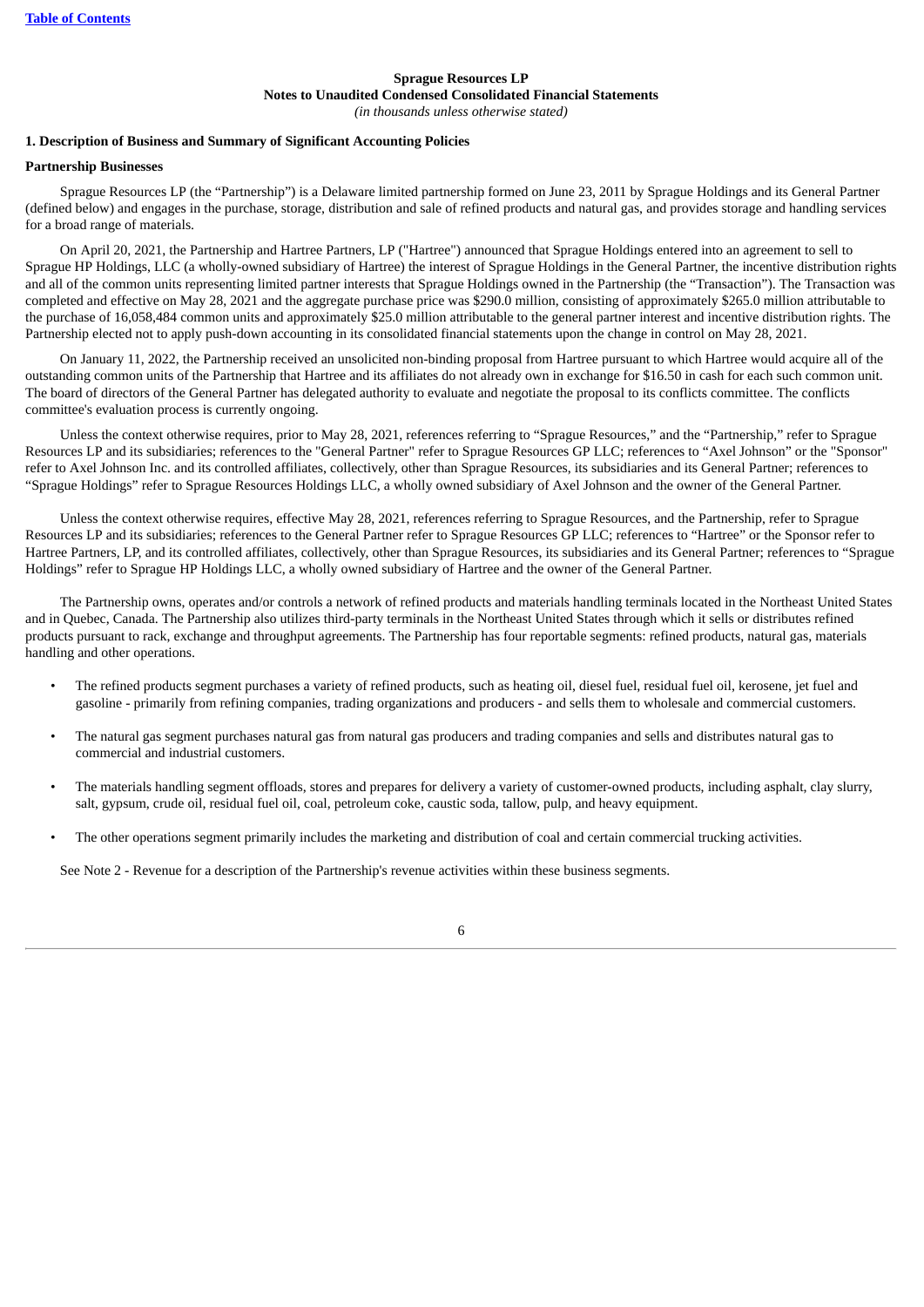As of March 31, 2022, the Sponsor, through its ownership of Sprague Holdings, owned 19,548,849 common units representing 74.5% of the limited partner interest in the Partnership. Sprague Holdings also owns the General Partner, which in turn owns a non-economic interest in the Partnership. Sprague Holdings currently holds incentive distribution rights ("IDRs") that entitle it to receive increasing percentages of the cash the Partnership distributes from distributable cash flow in excess of \$0.7676 per unit per quarter, up to maximum of 50.0%. The maximum distribution of 50% does not include any distributions that Sprague Holdings may receive on any limited partner units that it owns.

#### **Basis of Presentation**

The Condensed Consolidated Financial Statements include the accounts of the Partnership and its wholly-owned subsidiaries. Intercompany transactions between the Partnership and its subsidiaries have been eliminated. The accompanying unaudited Condensed Consolidated Financial Statements were prepared in accordance with the requirements of the Securities and Exchange Commission ("SEC") for interim financial information. As permitted under those rules, certain notes or other financial information that are normally required by U.S. generally accepted accounting principles ("GAAP") to be included in annual financial statements have been condensed or omitted from these interim financial statements. These interim financial statements should be read in conjunction with the consolidated financial statements and related notes of the Partnership's Annual Report on Form 10-K for the year ended December 31, 2021 as filed with the SEC on March 4, 2022 (the "2021 Annual Report").

The preparation of financial statements requires management to make estimates and assumptions that affect the reported amounts of assets and liabilities in the balance sheet and the reported net sales and expenses in the income statement. Actual results could differ from those estimates. Among the estimates made by management are the fair value of derivative assets and liabilities, valuation of contingent consideration, valuation of reporting units within the goodwill impairment assessment, and if necessary long-lived asset impairments and environmental and legal obligations.

The Condensed Consolidated Financial Statements included herein reflect all normal and recurring adjustments which, in the opinion of management, are necessary for a fair presentation of the Partnership's consolidated financial position at March 31, 2022 and December 31, 2021, the consolidated results of operations for the three months ended March 31, 2022 and 2021, consolidated statement of changes in unitholders' equity for the three months ended March 31, 2022 and 2021, and the consolidated cash flows for the three months ended March 31, 2022 and 2021. The unaudited results of operations for the interim periods reported are not necessarily indicative of results to be expected for the full year. Demand for some of the Partnership's refined petroleum products, specifically heating oil and residual oil for space heating purposes, and to a lesser extent natural gas, are generally higher during the first and fourth quarters of the calendar year which may result in significant fluctuations in the Partnership's quarterly operating results.

#### **COVID-19**

In 2022, a wide array of sectors continue to be affected by COVID-19, its variants and the related supply chain disruptions brought on by the pandemic, including but not limited to energy, transportation, manufacturing and commercial and retail businesses and global economic conditions continued to be volatile. With the easing of restrictions, health advancements and other ongoing measures to alleviate the pandemic in 2021 and the first quarter of 2022, demand for refined products appears to have normalized. In order to continue to mitigate the effects of the pandemic, we continue to focus on the safety of employees and other stakeholders as well as a number of initiatives relating to cost reduction, liquidity and operating efficiencies.

The Partnership makes estimates and assumptions that affect the reported amounts on these consolidated financial statements and accompanying notes as of the date of the financial statements. The Partnership assessed accounting estimates that require consideration of forecasted financial information, including, but not limited to, the allowance for credit losses, the carrying value of goodwill, intangible assets, and other long-lived assets. This assessment was conducted in the context of information reasonably available to the Partnership, as well as consideration of the future potential impacts of COVID-19, and its variants, on the Partnership's business as of March 31, 2022. While market conditions for our products and services appear to have stabilized as compared to the onset of the pandemic, the pandemic remains fluid. The economic and operational landscape has been altered, and it is difficult to determine whether such changes are temporary or permanent, with challenges related to staffing, supply chain, and transportation globally. Accordingly, if the impact is more severe or longer in duration than the Partnership has assumed, such impact could potentially result in impairments and increases in credit allowances. As we strategize with regard to fiscal year 2022 and beyond, the Partnership continues to monitor the evolving impacts of COVID-19 and its variants closely and adapting our operations to changing demand patterns and the potential impact of the COVID-19 pandemic on future cash flows and access to adequate liquidity.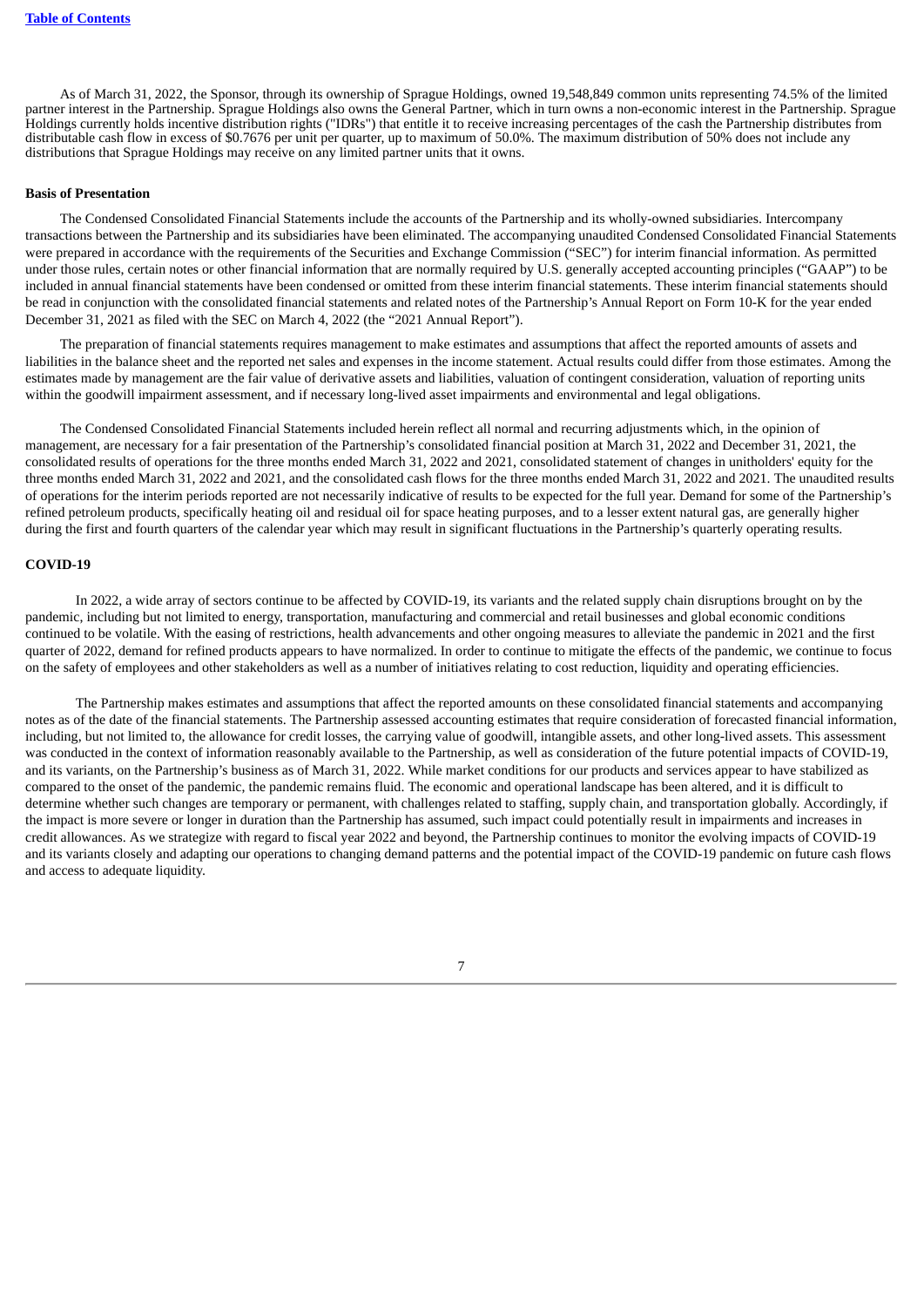### **Significant Accounting Policies**

The Partnership's significant accounting policies are described in Note 1 - Description of Business and Summary of Significant Accounting Policies in the Partnership's audited consolidated financial statements included in the 2021 Annual Report and are the same as are used in preparing these unaudited interim Condensed Consolidated Financial Statements.

### **Recent Accounting Pronouncements**

In March 2020, the Financial Accounting Standards Board ("FASB") issued Accounting Standards Update ("ASU") 2020-04, *Reference Rate Reform (Topic 848)* which provides optional expedients and exceptions for applying U.S. GAAP to contracts, hedging relationships and other transactions affected by reference rate reform, if certain criteria are met. The amendments apply only to contracts, hedging relationships, and other transactions that reference LIBOR or another reference rate expected to be discontinued because of reference rate reform. These amendments are effective immediately and may be applied prospectively to contract modifications made and hedging relationships entered into or evaluated on or before December 31, 2022. The Partnership adopted this guidance on a prospective basis with regard to the Partnership's interest rate swaps. The guidance did not have a material impact on our financial position, results of operations or disclosures at transition, but we will continue to evaluate its impact on contracts modified on or before December 31, 2022.

In May 2021, the FASB issued ASU No. 2021-05, *Leases (Topic 842), Lessors - Certain Leases with Variable Lease Payments*. This ASU addresses an issue related to a lessor's accounting for certain leases with variable lease payments. The amendments in this Update affect lessors with lease contracts that (1) have variable lease payments that do not depend on a reference index or a rate and (2) would have resulted in the recognition of a selling loss at lease commencement if classified as a sales-type lease or a direct financing lease. For public business entities, the amendments in this Update are effective for fiscal years, and interim periods within those fiscal years, beginning after December 15, 2021. The adoption of this guidance did not have a material impact to the Partnership's Condensed Consolidated Financial Statements.

#### **2. Revenue**

#### **Disaggregated Revenue**

In general, the Partnership's business segmentation is aligned according to the nature and economic characteristics of its products and customer relationships which provides meaningful disaggregation of each business segment's results of operations. The Partnership operates its businesses in the Northeast and Mid-Atlantic United States and Eastern Canada.

The refined products segment purchases a variety of refined products, such as heating oil, diesel fuel, residual fuel oil, kerosene, jet fuel and gasoline (primarily from refining companies, trading organizations and producers), and sells them to wholesale and commercial customers. Refined products revenue-producing activities are direct sales to customers, including throughput transactions. Revenue is recognized when the product is delivered. Revenue is not recognized on exchange agreements, which are entered into primarily to acquire refined products by taking delivery of products closer to the Partnership's end markets. Rather, net differentials or fees for exchange agreements are recorded within cost of products sold (exclusive of depreciation and amortization).

The natural gas segment purchases natural gas from natural gas producers and trading companies and sells and distributes natural gas to commercial and industrial customers. Natural gas revenue-producing activities are sales to customers at various points on natural gas pipelines or at local distribution companies (i.e., utilities). Natural gas sales not billed by month-end are accrued based upon gas volumes delivered.

The materials handling segment offloads, stores and prepares for delivery a variety of customer-owned products. A majority of the materials handling segment revenue is generated under leasing arrangements with revenue recorded over the lease term generally on a straight-line basis. Contingent rentals are recorded as revenue only when billable under the arrangement. For materials handling contracts that are not leases, the Partnership recognizes revenue either at a point in time after services are performed or over a period of time if the services are performed in a continuous fashion over the period of the contract as these methods represent a faithful depiction of the transfer of goods and services.

The other operations segment primarily includes the marketing and distribution of coal and certain commercial trucking activities. Revenue from other operations is recognized when the product is delivered or the services are rendered.

Further disaggregation of net sales by business segment and geographic destination is as follows: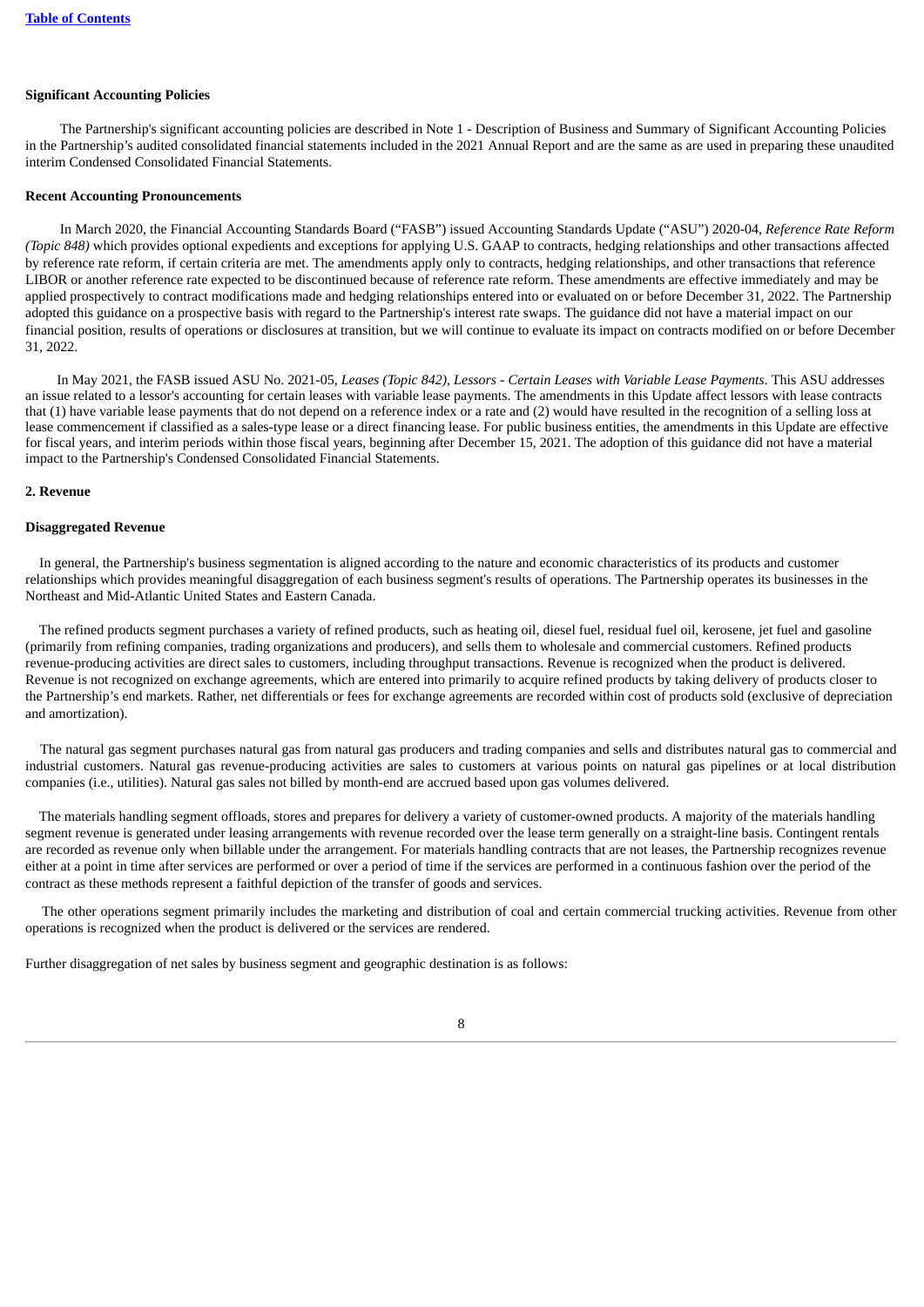|                            | <b>Three Months Ended March 31,</b> |           |                |           |  |  |
|----------------------------|-------------------------------------|-----------|----------------|-----------|--|--|
|                            |                                     | 2022      |                | 2021      |  |  |
| Net sales:                 |                                     |           |                |           |  |  |
| Refined products           |                                     |           |                |           |  |  |
| <b>Distillates</b>         | \$                                  | 1,372,085 | \$             | 752,928   |  |  |
| Gasoline                   |                                     | 187,571   |                | 95,046    |  |  |
| Heavy fuel oil and asphalt |                                     | 107,174   |                | 68,227    |  |  |
| Total refined products     | \$                                  | 1,666,830 | \$             | 916,201   |  |  |
| Natural gas                |                                     | 125,844   |                | 102,575   |  |  |
| Materials handling         |                                     | 13,093    |                | 12,046    |  |  |
| Other operations           |                                     | 7,548     |                | 5,312     |  |  |
| Net sales                  | \$                                  | 1.813.315 | \$             | 1,036,134 |  |  |
|                            |                                     |           |                |           |  |  |
| Net sales by country:      |                                     |           |                |           |  |  |
| <b>United States</b>       | \$                                  | 1,712,379 | \$             | 969,892   |  |  |
| Canada                     |                                     | 100,936   |                | 66,242    |  |  |
| Net sales                  | \$                                  | 1,813,315 | $\mathfrak{S}$ | 1,036,134 |  |  |

### **Contract Balances**

Contract liabilities primarily relate to advances or deposits received from the Partnership's customers before revenue is recognized. These amounts are included in accrued liabilities and amounted to \$8.6 million and \$9.8 million as of March 31, 2022 and December 31, 2021, respectively. A substantial portion of the contract liabilities as of December 31, 2021 remains outstanding as of March 31, 2022 as they are primarily deposits. The Partnership does not have any material contract assets as of March 31, 2022 or December 31, 2021.

### **3. Leases**

From a lessor perspective, the Partnership has entered into various throughput and materials handling arrangements with customers. These arrangements are accounted for as operating leases as determined by the use terms and rights outlined in the underlying agreements. The throughput contracts are agreements with refined products wholesalers that use the Partnership's terminal facilities for a fee. The materials handling contracts are arrangements involving rentals of dedicated tanks, pads, land and small office locations for the purposes of storage, parking and other related uses. Income related to the operating leases with the Partnership as the lessor, as described above, totaled \$9.4 million and \$10.5 million for the three months ended March 31, 2022 and 2021, respectively.

### **4. Accumulated Other Comprehensive Loss, Net of Tax**

Amounts included in accumulated other comprehensive loss, net of tax, consisted of the following:

|                                                    | March 31,<br>2022 | <b>December 31, 2021</b> |
|----------------------------------------------------|-------------------|--------------------------|
| Fair value of interest rate swaps, net of tax      | 8.260             | (4,954)                  |
| Cumulative foreign currency translation adjustment | (11,507)          | (11,543)                 |
| Accumulated other comprehensive loss, net of tax   | (3.247            | (16.497)                 |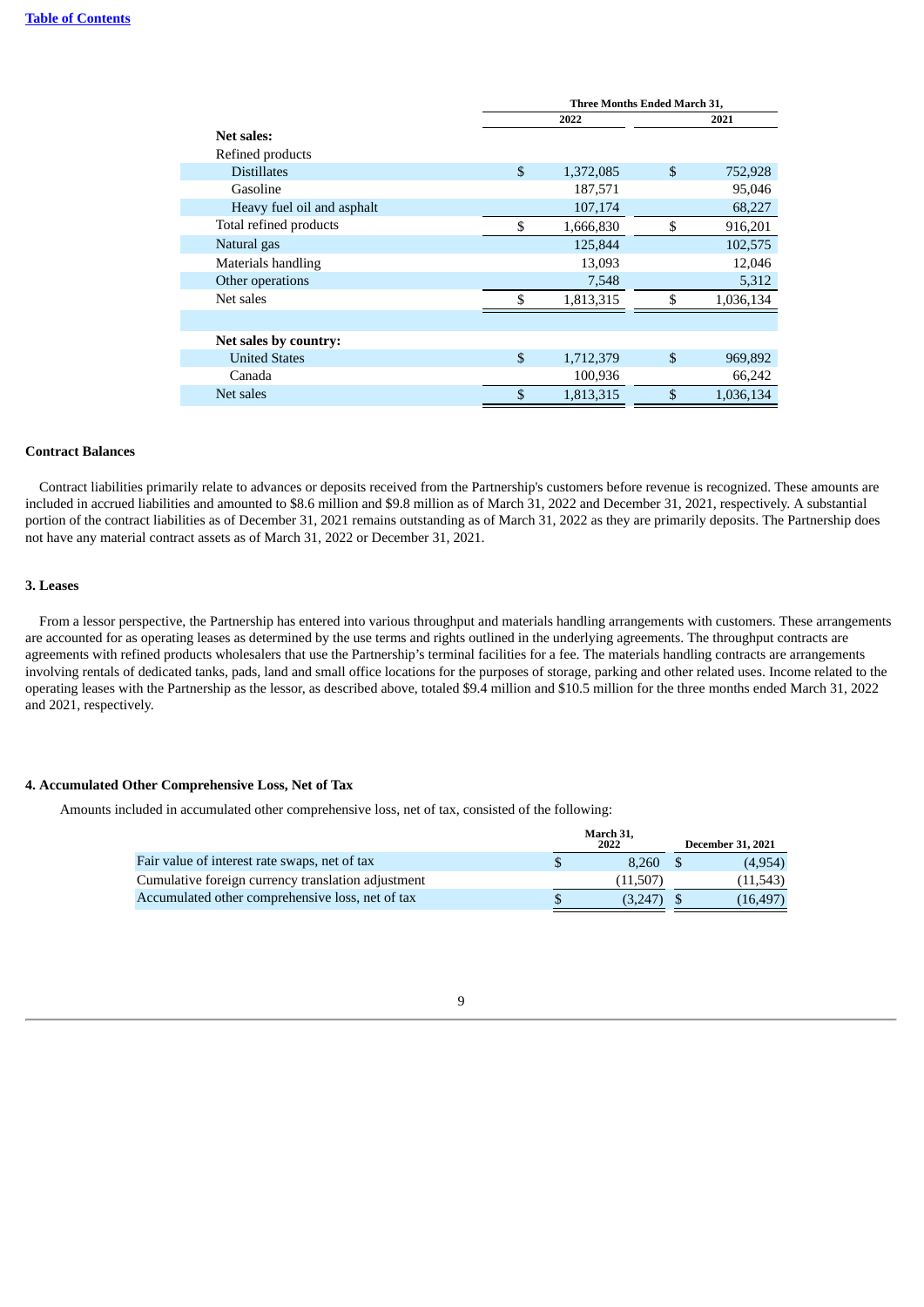### **Table of [Contents](#page-0-0)**

### **5. Inventories**

|                                |    | March 31,<br>2022 | December 31,<br>2021 |  |  |
|--------------------------------|----|-------------------|----------------------|--|--|
| Petroleum and related products | \$ | 298,079           | 426,323              |  |  |
| Coal                           |    | 3,949             | 6,870                |  |  |
| Natural gas                    |    | 1,565             | 6.627                |  |  |
| Inventories                    | Œ  | 303.593           | 439,820              |  |  |

### **6. Credit Agreement**

|                                                     | March 31.<br>2022 | <b>December 31, 2021</b> |
|-----------------------------------------------------|-------------------|--------------------------|
| Working capital facilities                          | \$<br>424,503     | 497,578                  |
| <b>Acquisition facility</b>                         | 377,400           | 377,400                  |
| Total credit agreement                              | 801,903           | 874,978                  |
| Less: current portion of working capital facilities | (424,503)         | (497, 578)               |
| Long-term portion                                   | 377,400           | 377,400                  |
|                                                     |                   |                          |

On May 11, 2021, Sprague Operating Resources LLC (the "U.S. Borrower") and Kildair Service ULC (the "Canadian Borrower" and, together with the U.S. Borrower, the "Borrowers"), wholly owned subsidiaries of the Partnership, entered into a first amendment (the "First Amendment") to the second amended and restated credit agreement dates as of May 19, 2020 (the "Original Credit Agreement," the Original Credit Agreement as amended by the First Amendment, the "Credit Agreement"). Upon the effective date, the First Amendment increased the acquisition facility from \$430 million to \$450 million and was accounted for as a modification of a syndicated loan arrangement with partial extinguishment to the extent there was a decrease in the borrowing capacity on a creditor by creditor basis. The Credit Agreement matures on May 19, 2023. The Partnership and certain of its subsidiaries (the "Subsidiary Guarantors") are guarantors of the obligations under the Credit Agreement. Obligations under the Credit Agreement are secured by substantially all of the assets of the Partnership, the Borrowers and the Subsidiary Guarantors (collectively, the "Loan Parties").

As further described in Note 14, subsequent to the three months ended March 31, 2022, the Partnership amended the Credit Agreement to modify certain terms of the credit facility outlined below.

At March 31, 2022, the revolving credit facilities under the Credit Agreement contained, among other items, the following:

- A committed U.S. dollar revolving working capital facility of up to \$465.0 million, subject to borrowing base limits, to be used for working capital loans and letters of credit;
- An uncommitted U.S. dollar revolving working capital facility of up to \$200.0 million, subject to borrowing base limits and the sole discretion of the lenders, to be used for working capital loans and letters of credit;
- A multicurrency revolving working capital facility of up to \$85.0 million, subject to borrowing base limits, to be used for working capital loans and letters of credit;
- A revolving acquisition facility of up to \$450.0 million, subject to covenants, to be used for loans and letters of credit to fund capital expenditures and acquisitions and other general corporate purposes; and
- Subject to certain conditions, including the receipt of additional commitments from lenders, the ability to increase the U.S. dollar revolving working capital facility to up to \$1.2 billion and the multicurrency revolving working capital facility to up to \$320.0 million. Additionally, subject to certain conditions, the revolving acquisition facility may be increased to up to \$750.0 million.

At March 31, 2022, indebtedness under the Credit Agreement bore interest, at the Borrowers' option, at a rate per annum equal to either (i) the Eurocurrency Rate (which is the LIBOR Rate for loans denominated in U.S. dollars and CDOR for loans denominated in Canadian dollars, in each case adjusted for certain regulatory costs, and in each case with a floor of 0.25%) for interest periods of one, two (solely with respect to Eurocurrency Rate loans denominated in Canadian dollars), three or six (solely with respect to Eurocurrency Rate loans denominated in U.S. dollars) months plus a specified margin or (ii) an alternate rate plus a specified margin.

At March 31, 2022, loans denominated in U.S. dollars, the alternate rate was the Base Rate which is the highest of (a) the U.S. Prime Rate as in effect from time to time, (b) the greater of the Federal Funds Effective Rate and the Overnight Bank Funding Rate as in effect from time to time plus 0.50% and (c) the one-month Eurocurrency Rate for U.S. dollars as in effect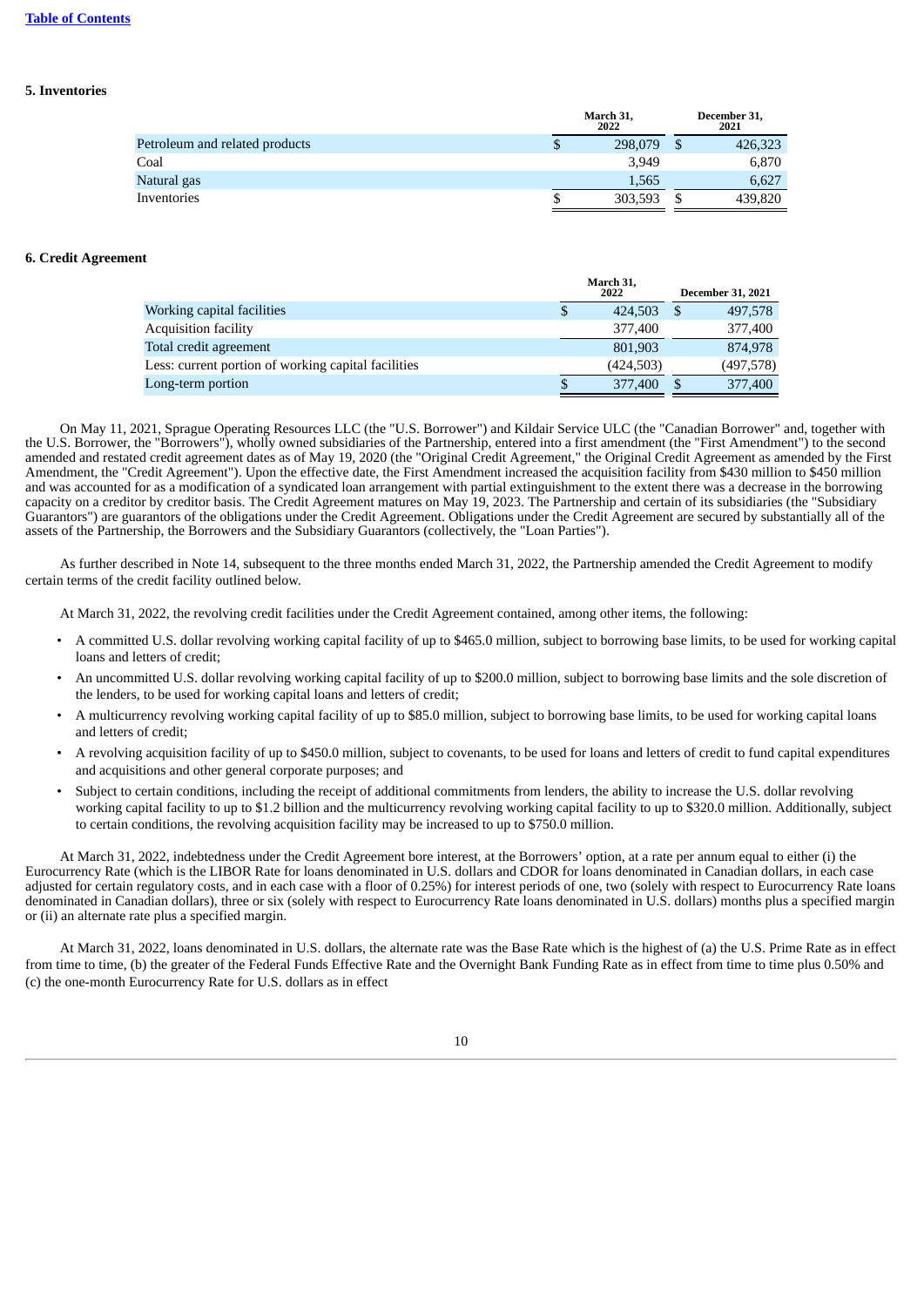from time to time plus 1.00%. For loans denominated in Canadian dollars, the alternate rate was the Prime Rate which is the higher of (a) the Canadian Prime Rate as in effect from time to time and (b) the one-month Eurocurrency Rate for U.S. dollars as in effect from time to time plus 1.00%.

At March 31, 2022, the specified margins for the working capital revolving facilities varied based on the utilization of the working capital facilities as a whole, measured on a quarterly basis. The specified margin for (x) the committed U.S. dollar revolving working capital facility ranged from 1.00% to 1.50% for loans bearing interest at the Base Rate and from 2.00% to 2.50% for loans bearing interest at the Eurocurrency Rate, (y) the uncommitted U.S. dollar revolving working capital facility ranged from 0.75% to 1.25% for loans bearing interest at the Base Rate and 1.75% to 2.25% for loans that bore interest at the Eurocurrency Rate and (z) the multicurrency revolving working capital facility ranged from 1.00% to 1.50% for loans that bore interest at the Base Rate and 2.00% to 2.50% for loans that bore interest at the Eurocurrency Rate.

At March 31, 2022, the specified margin for the revolving acquisition facility varies based on the consolidated total leverage of the Loan Parties. The specified margin for the revolving acquisition facility range from 1.25% to 2.25% for loans bearing interest at the Base Rate and from 2.25% to 3.25% for loans bearing interest at the Eurocurrency Rate.

In addition, the Borrowers will incur a commitment fee on the unused portion of (x) the committed U.S. dollar revolving working capital facility and multicurrency revolving working capital facility that ranged from 0.375% to 0.500% per annum and (y) the revolving acquisition facility at a rate that ranged from 0.375% to 0.500% per annum. Overdue amounts bore interest at the applicable rates described above plus an additional margin of 2%.

The working capital facilities are subject to borrowing base reporting and as of March 31, 2022 and December 31, 2021, had a borrowing base of \$750.0 million and \$750.0 million, respectively. As of March 31, 2022 and December 31, 2021, outstanding letters of credit related to the working capital facilities were \$74.6 million and \$80.6 million, respectively. As of March 31, 2022 and December 31, 2021, outstanding letters of credit related to the acquisition facility were \$24.3 million and \$18.8 million, respectively. As of March 31, 2022, excess availability under the working capital facilities was \$250.9 million and excess availability under the acquisition facility was \$48.3 million.

The weighted average interest rate was 3.2% at both March 31, 2022 and December 31, 2021. No amounts are due under the Credit Agreement until the maturity date. However, the current portion at March 31, 2022 and December 31, 2021 represents the amounts of the working capital facility.

The Credit Agreement contains various covenants and restrictive provisions that, among other things, prohibit the Partnership from making distributions to unitholders if any event of default occurs or would result from the distribution or if the Loan Parties would not be in pro forma compliance with the financial covenants after giving effect to the distribution. In addition, the Credit Agreement contains various covenants that are usual and customary for a financing of this type, size and purpose, including, but not limited to, covenants that require the Loan Parties to maintain: a minimum consolidated EBITDA-to fixed-charge ratio, a minimum consolidated net working capital amount and a maximum consolidated total leverage-to-EBITDA ratio. The Credit Agreement also limits the Loan Parties ability to incur debt, grant liens, make certain investments or acquisitions, enter into affiliate transactions and dispose of assets. The Partnership was in compliance with the covenants under the Credit Agreement at March 31, 2022.

The Credit Agreement also contains events of default that are usual and customary for a financing of this type, size and purpose including, among others, non-payment of principal, interest or fees, violation of certain covenants, material inaccuracy of representations and warranties, bankruptcy and insolvency events, cross-payment default and cross-acceleration, material judgments and events constituting a change of control. If an event of default exists under the Credit Agreement, the lenders will be able to terminate the lending commitments, accelerate the maturity of the Credit Agreement and exercise other rights and remedies with respect to the collateral.

#### **7. Related Party Transactions**

The General Partner charges the Partnership for the reimbursements of employee costs and related employee benefits and other overhead costs supporting the Partnership's operations which amounted to \$31.0 million and \$26.3 million for the three months ended March 31, 2022 and 2021, respectively. Through the General Partner, the Partnership participates in pension plans sponsored by Axel Johnson and an other post-retirement benefits plan, which was previously sponsored by Axel Johnson, but is now sponsored by the General Partner beginning in June 2021. At March 31, 2022 and December 31, 2021, total amounts due to the General Partner with respect to these benefits and overhead costs were \$11.7 million and \$13.4 million, respectively.

During the three months ended March 31, 2022, the Partnership made oil and natural gas product purchases from Hartree totaling \$9.2 million and generated sales of natural gas products to Hartree of \$0.6 million. There were no amounts recorded for

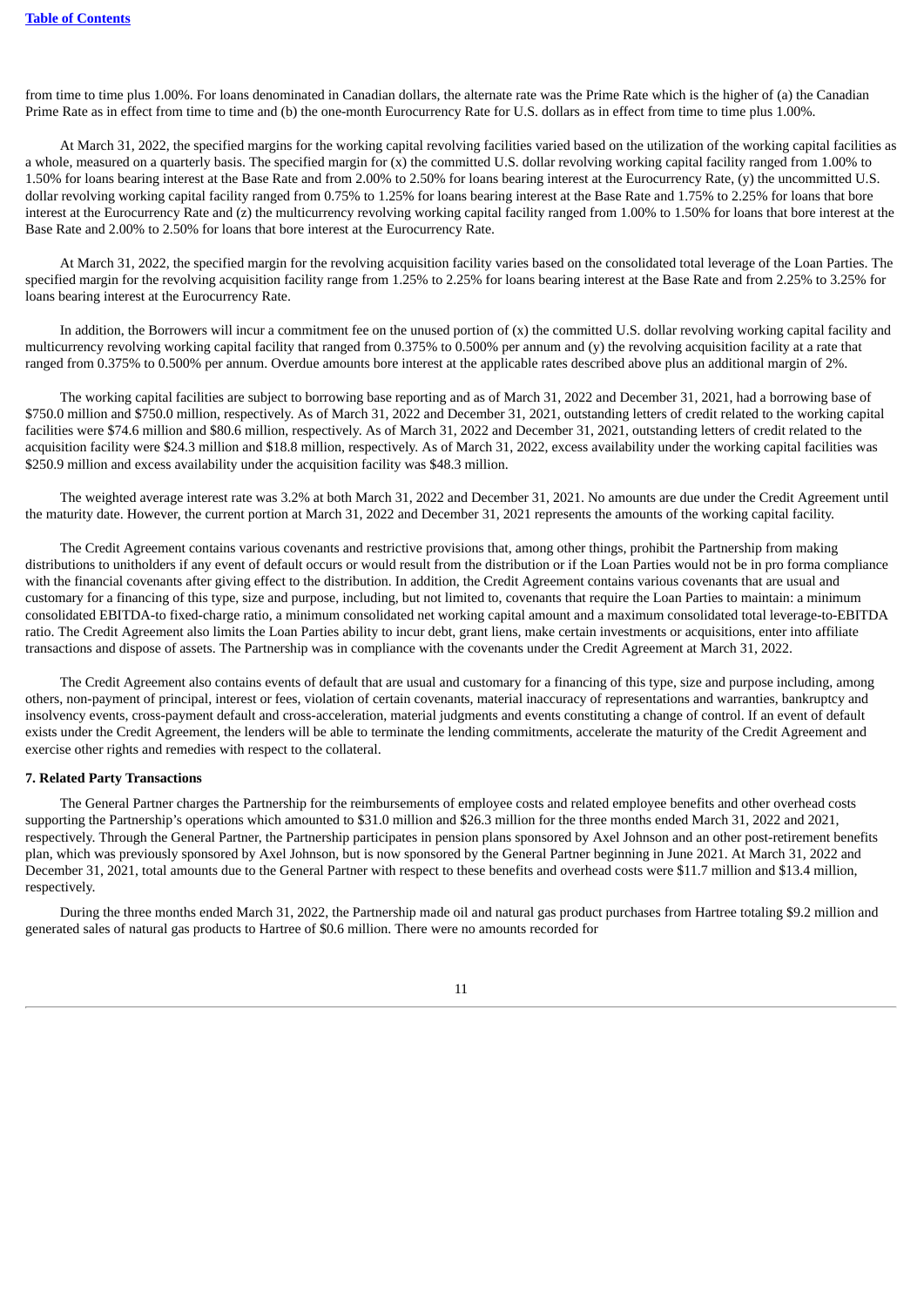tank fee and storage revenue for the three months ended March 31, 2022 as the lease agreement expired in 2021 and was not renewed. As of March 31, 2022, the Partnership is party to four credit guarantee arrangements with third party beneficiaries, totaling \$70.0 million in credit support, for which Hartree acts as the guarantor.

During the three months ended March 31, 2021, the Partnership recorded tank use and storage fee revenue of \$0.5 million from lease agreements entered into with Hartree Partners, LP ("Hartree"), a related party. In connection with these agreements, the Partnership made net inventory purchases from Hartree totaling \$68.0 million during the three months ended March 31, 2021.

#### **8. Segment Reporting**

The Partnership has four reportable segments that comprise the structure used by the chief operating decision makers (CEO and CFO) to make key operating decisions and assess performance. When establishing a reporting segment, the Partnership aggregates individual operating units that are in the same line of business and have similar economic characteristics. These reportable segments are refined products, natural gas, materials handling and other operations.

The Partnership's refined products segment purchases a variety of refined products, such as heating oil, diesel fuel, residual fuel oil, kerosene, jet fuel and gasoline (primarily from refining companies, trading organizations and producers), and sells them to its customers. The Partnership has wholesale customers who resell the refined products they purchase from the Partnership and commercial customers who consume the refined products they purchase. The Partnership's wholesale customers consist of home heating oil retailers and diesel fuel and gasoline resellers. The Partnership's commercial customers include federal and state agencies, municipalities, regional transit authorities, drill sites, large industrial companies, real estate management companies, hospitals, educational institutions and asphalt paving companies. The refined products reportable segment consists of two operating segments.

The Partnership's natural gas segment purchases natural gas from natural gas producers and trading companies and sells and manages distribution of natural gas to commercial and industrial customer locations across 13 states in the Northeast and Mid-Atlantic United States and Canada. The natural gas reportable segment consists of one operating segment.

The Partnership's materials handling segment offloads, stores, and prepares for delivery a variety of customer-owned products, including asphalt, clay slurry, salt, gypsum, crude oil, residual fuel oil, coal, petroleum coke, caustic soda, tallow, pulp and heavy equipment. These services are generally conducted under multi-year agreements as either fee-based activities or as leasing arrangements when the right to use an identified asset (such as storage tanks or storage locations) has been conveyed in the agreement. The materials handling reportable segment consists of two operating segments.

The Partnership's other operations segment primarily consists of the purchase, sale and distribution of coal, and commercial trucking activities unrelated to its refined products segment. Other operations are not reported separately as they represent less than 10% of consolidated net sales and adjusted gross margin. The other operations reporting segment consists of two operating segments.

The Partnership evaluates segment performance based on adjusted gross margin, a non-GAAP measure, which is net sales less cost of products sold (exclusive of depreciation and amortization) increased by unrealized hedging losses and decreased by unrealized hedging gains, in each case with respect to refined products and natural gas inventory, and natural gas transportation contracts.

Based on the way the business is managed, it is not reasonably possible for the Partnership to allocate the components of operating costs and expenses among the operating segments. There were no significant intersegment sales for any of the years presented below.

The Partnership had no single customer that accounted for more than 10% of total net sales for the three months ended March 31, 2022 and 2021, respectively. The Partnership's foreign sales, primarily sales of refined products and natural gas to its customers in Canada, were \$100.9 million and \$66.2 million for the three months ended March 31, 2022 and 2021, respectively.

Summarized financial information for the Partnership's reportable segments is presented in the table below: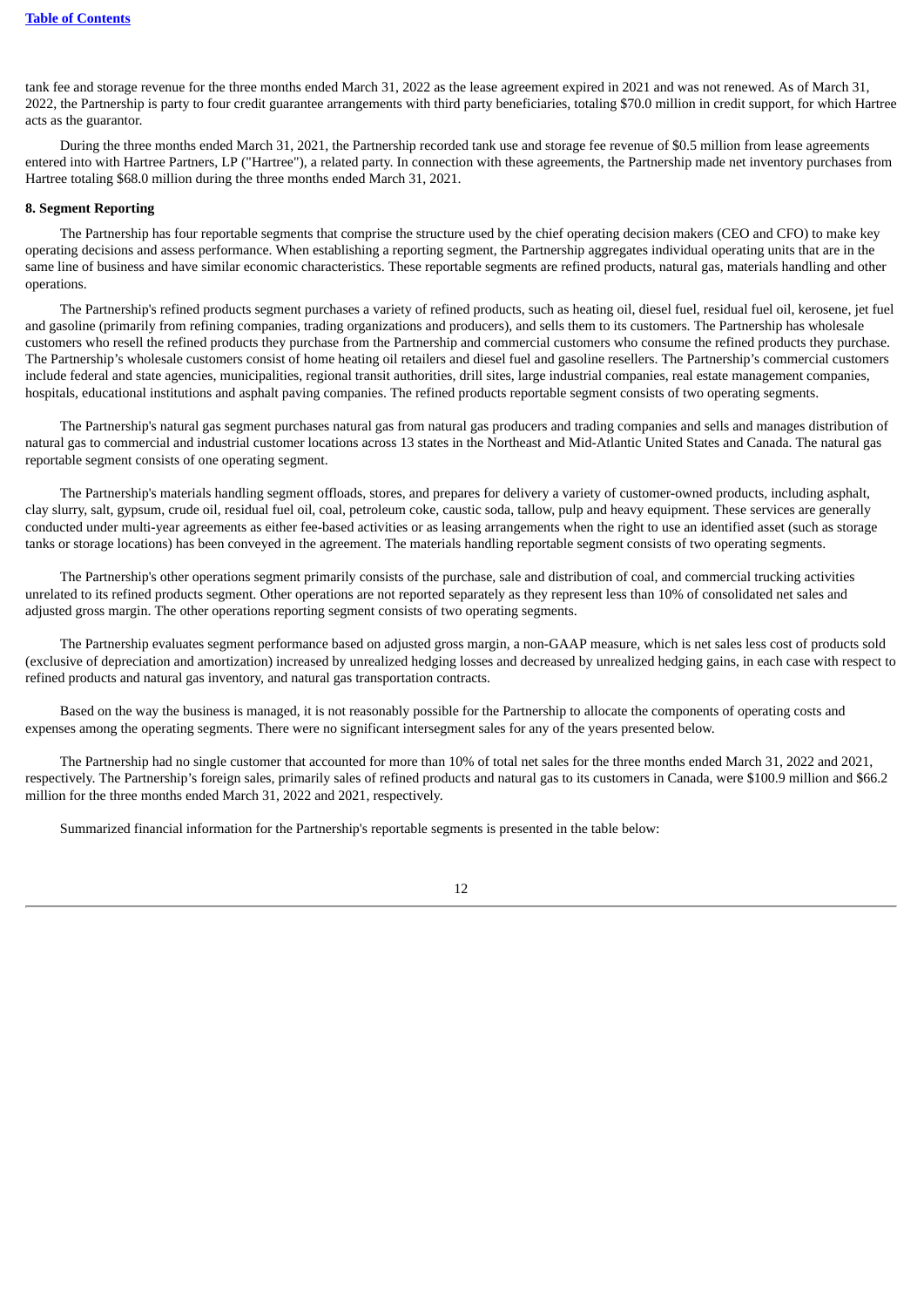|                                                                        | <b>Three Months Ended March 31,</b> |           |                |           |  |
|------------------------------------------------------------------------|-------------------------------------|-----------|----------------|-----------|--|
|                                                                        |                                     | 2022      |                | 2021      |  |
| <b>Net sales:</b>                                                      |                                     |           |                |           |  |
| <b>Refined products</b>                                                | \$                                  | 1,666,830 | $\mathfrak{S}$ | 916,201   |  |
| Natural gas                                                            |                                     | 125,844   |                | 102,575   |  |
| <b>Materials handling</b>                                              |                                     | 13,093    |                | 12,046    |  |
| Other operations                                                       |                                     | 7,548     |                | 5,312     |  |
| Net sales                                                              | \$                                  | 1,813,315 | $\mathfrak{S}$ | 1,036,134 |  |
| Adjusted gross margin (1):                                             |                                     |           |                |           |  |
| Refined products                                                       | \$                                  | 54,126    | $\mathbb{S}$   | 51,033    |  |
| Natural gas                                                            |                                     | 71,351    |                | 41,089    |  |
| <b>Materials handling</b>                                              |                                     | 13,130    |                | 12,076    |  |
| Other operations                                                       |                                     | 2,922     |                | 2,013     |  |
| Adjusted gross margin                                                  |                                     | 141,529   |                | 106,211   |  |
| Reconciliation to operating income (2):                                |                                     |           |                |           |  |
| Add/(deduct):                                                          |                                     |           |                |           |  |
| Change in unrealized (loss) gain on inventory (3)                      |                                     | (15,369)  |                | 26,257    |  |
| Change in unrealized value on natural gas transportation contracts (4) |                                     | (41, 923) |                | (21, 116) |  |
| Operating costs and expenses not allocated to operating segments:      |                                     |           |                |           |  |
| <b>Operating expenses</b>                                              |                                     | (23, 235) |                | (19, 232) |  |
| Selling, general and administrative                                    |                                     | (28, 720) |                | (25, 239) |  |
| Depreciation and amortization                                          |                                     | (8, 126)  |                | (8,482)   |  |
| <b>Operating income</b>                                                |                                     | 24,156    |                | 58,399    |  |
| Other income                                                           |                                     | (1)       |                | 2         |  |
| Interest income                                                        |                                     | 28        |                | 67        |  |
| Interest expense                                                       |                                     | (10,572)  |                | (8, 815)  |  |
| Income tax benefit (provision)                                         |                                     | 4,335     |                | (871)     |  |
| <b>Net income</b>                                                      | \$                                  | 17,946    | $\mathbb{S}$   | 48,782    |  |

- (1) The Partnership trades, purchases, stores and sells energy commodities that experience market value fluctuations. To manage the Partnership's underlying performance, including its physical and derivative positions, management utilizes adjusted gross margin, which is a non-GAAP financial measure. Adjusted gross margin is also used by external users of the Partnership's consolidated financial statements to assess the Partnership's economic results of operations and its commodity market value reporting to lenders. In determining adjusted gross margin, the Partnership adjusts its segment results for the impact of the changes in unrealized gains and losses with regard to refined products and natural gas inventory, and natural gas transportation contracts, which are not marked to market for the purpose of recording unrealized gains or losses in net income. These adjustments align the unrealized hedging gains and losses to the period in which the revenue from the sale of inventory, prepaid fixed forwards and the utilization of transportation contracts relating to those hedges is realized in net income. Adjusted gross margin has no impact on reported volumes or net sales.
- (2) Reconciliation of adjusted gross margin to operating income, the most directly comparable GAAP measure.
- (3) Inventory is valued at the lower of cost or net realizable value. The adjustment related to change in the unrealized gain on inventory which is not included in net income, represents the estimated difference between inventory valued at the lower of cost or net realizable value as compared to market values. The fair value of the derivatives the Partnership uses to economically hedge its inventory declines or appreciates in value as the value of the underlying inventory appreciates or declines, which creates unrealized hedging losses (gains) with respect to the derivatives that are included in net income.
- (4) Represents the Partnership's estimate of the change in fair value of the natural gas transportation contracts which are not recorded in net income until the transportation is utilized in the future (i.e., when natural gas is delivered to the customer), as these contracts are executory contracts that do not qualify as derivatives. As the fair value of the natural gas transportation contracts decline or appreciate, the offsetting physical or financial derivative will also appreciate or decline creating unmatched unrealized hedging (gains) losses in net income.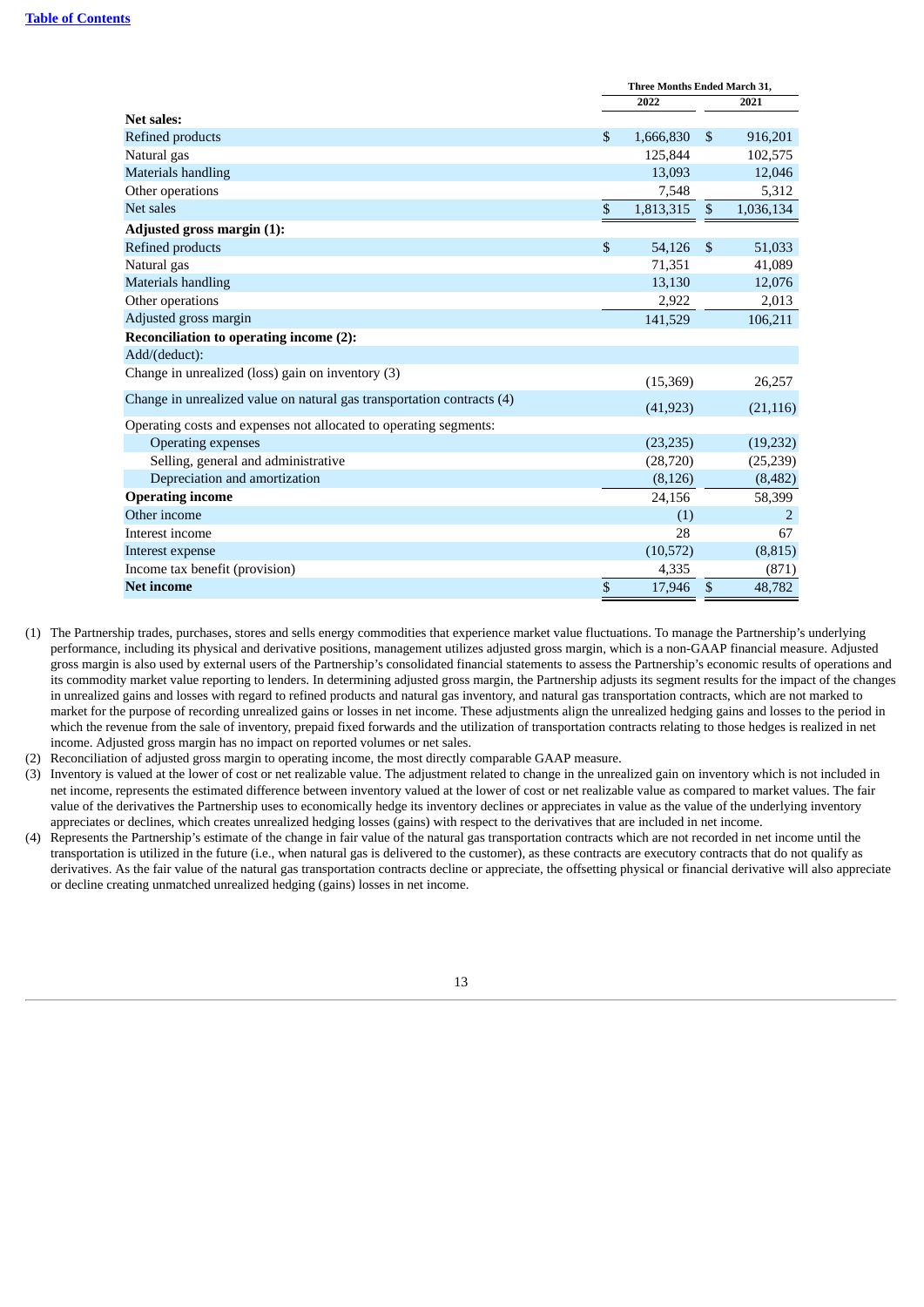### **Segment Assets**

Due to the commingled nature and uses of the Partnership's fixed assets, the Partnership does not track its fixed assets between its refined products and materials handling operating segments or its other operations. There are no significant fixed assets attributable to the natural gas reportable segment.

As of March 31, 2022, goodwill recorded for the refined products, natural gas, materials handling and other operations segments amounted to \$71.4 million, \$35.5 million, \$6.9 million and \$1.2 million, respectively.

### **9. Financial Instruments and Off-Balance Sheet Risk**

As of March 31, 2022 and December 31, 2021, the carrying amounts of cash and cash equivalents, accounts receivable, accounts payable and accrued liabilities approximated fair value because of the short maturity of these instruments. As of March 31, 2022 and December 31, 2021, the carrying value of the Partnership's margin deposits with brokers approximates fair value and consists of initial margin with futures transaction brokers, along with variation margin, which is paid or received on a daily basis, and is included in other current assets or other current liabilities. As of March 31, 2022 and December 31, 2021, the carrying value of the Partnership's debt approximated fair value due to the variable interest nature of these instruments.

The following table presents financial assets and financial liabilities of the Partnership measured at fair value on a recurring basis:

|                                     | As of March 31, 2022             |         |                                                                   |         |                                                                       |         |                                   |             |
|-------------------------------------|----------------------------------|---------|-------------------------------------------------------------------|---------|-----------------------------------------------------------------------|---------|-----------------------------------|-------------|
|                                     | <b>Fair Value</b><br>Measurement |         | <b>Quoted</b><br>Prices in<br><b>Active</b><br>Markets<br>Level 1 |         | <b>Significant</b><br>Other<br><b>Observable</b><br>Inputs<br>Level 2 |         | Unobservable<br>Inputs<br>Level 3 | Significant |
| <b>Derivative assets:</b>           |                                  |         |                                                                   |         |                                                                       |         |                                   |             |
| Commodity fixed forwards            | \$                               | 19,369  | $\mathbb{S}$                                                      |         | \$                                                                    | 19,369  | \$                                |             |
| Futures, swaps and options          |                                  | 262,813 |                                                                   | 262,813 |                                                                       |         |                                   |             |
| Commodity derivatives               |                                  | 282,182 |                                                                   | 262,813 |                                                                       | 19,369  |                                   |             |
| Interest rate swaps                 |                                  | 8,579   |                                                                   |         |                                                                       | 8,579   |                                   |             |
| <b>Total derivative assets</b>      |                                  | 290,761 |                                                                   | 262,813 | \$                                                                    | 27,948  | \$                                |             |
| <b>Derivative liabilities:</b>      |                                  |         |                                                                   |         |                                                                       |         |                                   |             |
| Commodity fixed forwards            |                                  | 227,785 |                                                                   |         |                                                                       | 227,785 |                                   |             |
| Futures, swaps and options          |                                  | 219,303 |                                                                   | 219,237 |                                                                       | 66      |                                   |             |
| Commodity derivatives               |                                  | 447,088 |                                                                   | 219,237 |                                                                       | 227,851 |                                   |             |
| Interest rate swaps                 |                                  | 252     |                                                                   |         |                                                                       | 252     |                                   |             |
| <b>Total derivative liabilities</b> |                                  | 447,340 | \$                                                                | 219,237 | \$                                                                    | 228,103 |                                   |             |

|                                     | As of December 31, 2021                 |         |                |                                                                   |    |                                                                |                                   |             |
|-------------------------------------|-----------------------------------------|---------|----------------|-------------------------------------------------------------------|----|----------------------------------------------------------------|-----------------------------------|-------------|
|                                     | <b>Fair Value</b><br><b>Measurement</b> |         |                | Quoted<br>Prices in<br><b>Active</b><br><b>Markets</b><br>Level 1 |    | Significant<br>Other<br><b>Observable</b><br>Inputs<br>Level 2 | Unobservable<br>Inputs<br>Level 3 | Significant |
| <b>Derivative assets:</b>           |                                         |         |                |                                                                   |    |                                                                |                                   |             |
| Commodity fixed forwards            | \$                                      | 25,793  | $\mathfrak{L}$ |                                                                   | \$ | 25,793                                                         | \$                                |             |
| Futures, swaps and options          |                                         | 148,034 |                | 148,029                                                           |    | כ                                                              |                                   |             |
| Commodity derivatives               |                                         | 173,827 |                | 148,029                                                           |    | 25,798                                                         |                                   |             |
| Interest rate swaps                 |                                         | 302     |                |                                                                   |    | 302                                                            |                                   |             |
| <b>Total derivative assets</b>      |                                         | 174,129 | \$             | 148,029                                                           |    | 26,100                                                         | \$                                |             |
| <b>Derivative liabilities:</b>      |                                         |         |                |                                                                   |    |                                                                |                                   |             |
| Commodity fixed forwards            |                                         | 176,602 |                |                                                                   |    | 176,602                                                        |                                   |             |
| Futures, swaps and options          |                                         | 78,026  |                | 77,948                                                            |    | 78                                                             |                                   |             |
| Commodity derivatives               |                                         | 254,628 |                | 77,948                                                            |    | 176,680                                                        |                                   |             |
| Interest rate swaps                 |                                         | 5,295   |                |                                                                   |    | 5,295                                                          |                                   |             |
| <b>Total derivative liabilities</b> |                                         | 259,923 |                | 77,948                                                            | \$ | 181,975                                                        |                                   |             |

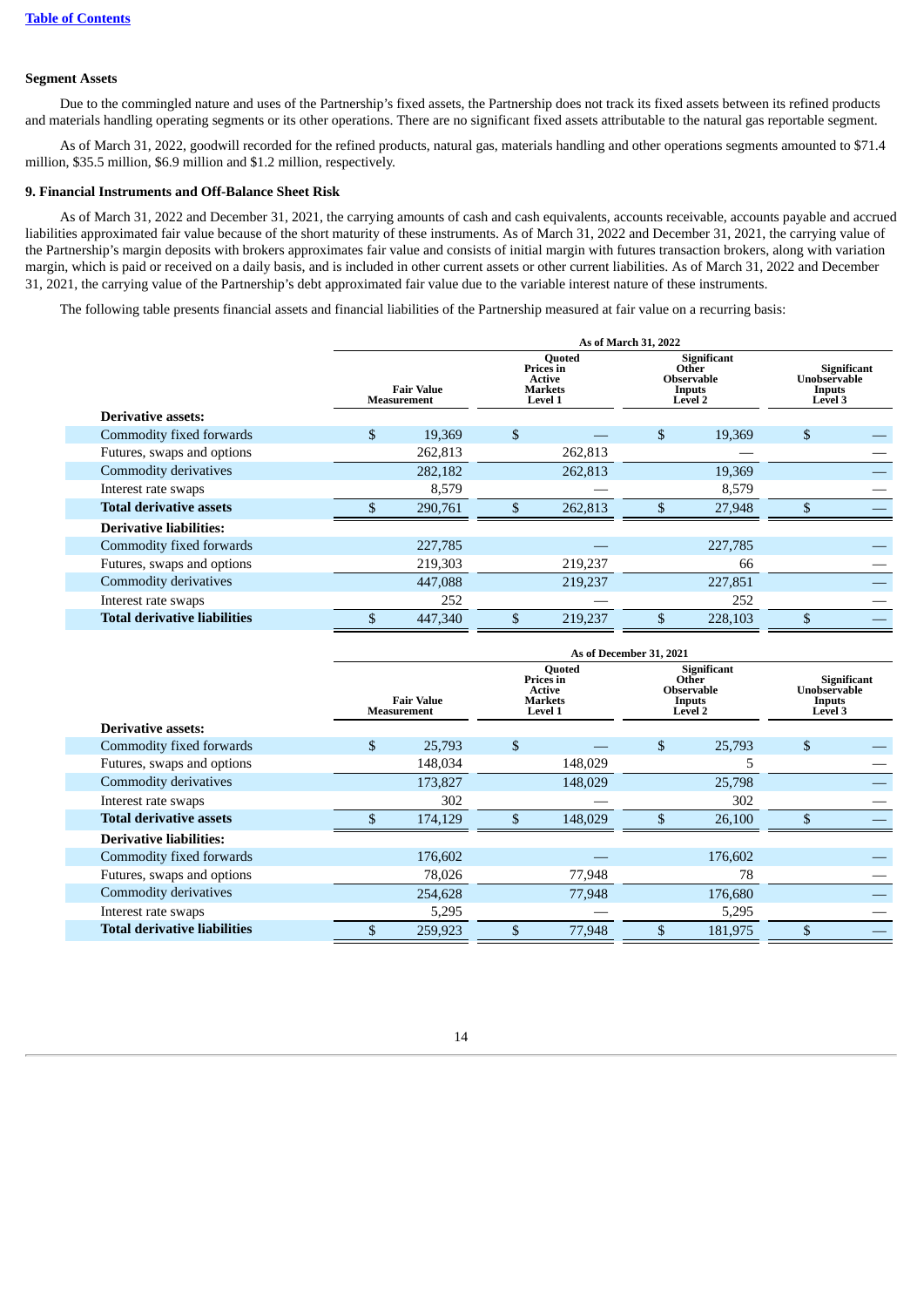#### **Commodity Derivative Instruments**

The Partnership utilizes derivative instruments consisting of futures contracts, forward contracts, swaps, options and other derivatives individually or in combination, to mitigate its exposure to fluctuations in prices of refined petroleum products and natural gas. The use of these derivative instruments within the Partnership's risk management policy may, on a limited basis, generate gains or losses from changes in market prices. The Partnership enters into futures and over-the-counter ("OTC") transactions either on regulated exchanges or in the OTC market. Futures contracts are exchange-traded contractual commitments to either receive or deliver a standard amount or value of a commodity at a specified future date and price, with some futures contracts based on cash settlement rather than a delivery requirement. Futures exchanges typically require margin deposits as security. OTC contracts, which may or may not require margin deposits as security, involve parties that have agreed either to exchange cash payments or deliver or receive the underlying commodity at a specified future date and price. The Partnership posts initial margin with futures transaction brokers, along with variation margin, which is paid or received on a daily basis, and is included in other current assets or other current liabilities. In addition, the Partnership may either pay or receive margin based upon exposure with counterparties. Payments made by the Partnership are included in other current assets, whereas payments received by the Partnership are included in accrued liabilities. Substantially of all of the Partnership's commodity derivative contracts outstanding as of March 31, 2022 will settle prior to September 30, 2023.

The Partnership enters into some master netting arrangements to mitigate credit risk with significant counterparties. Master netting arrangements are standardized contracts that govern all specified transactions with the same counterparty and allow the Partnership to terminate all contracts upon occurrence of certain events, such as a counterparty's default. The Partnership has elected not to offset the fair value of its derivatives, even where these arrangements provide the right to do so.

The Partnership's derivative instruments are recorded at fair value, with changes in fair value recognized in net income each period. The Partnership's fair value measurements are determined using the market approach and includes non-performance risk and time value of money considerations. Counterparty credit is considered for receivable balances, and the Partnership's credit is considered for payable balances. In accordance with fair value standards under GAAP, there was an \$8.8 million gain recorded during the three months ended March 31, 2022 associated with the quarterly fair value measurement of the credit risk associated with our refined product and natural gas derivative assets and liabilities.

The Partnership determines fair value based on a hierarchy for the inputs used to measure the fair value of financial assets and liabilities based on the source of the input, which generally range from quoted prices for identical instruments in a principal trading market (Level 1) to estimates determined using significant unobservable inputs (Level 3). Multiple inputs may be used to measure fair value; however, the level of fair value is based on the lowest significant input level within this fair value hierarchy.

Details on the methods and assumptions used to determine the fair values are as follows:

Fair value measurements based on Level 1 inputs: Measurements that are most observable and are based on quoted prices of identical instruments obtained from the principal markets in which they are traded. Closing prices are both readily available and representative of fair value. Market transactions occur with sufficient frequency and volume to assure liquidity.

Fair value measurements based on Level 2 inputs: Measurements derived indirectly from observable inputs or from quoted prices from markets that are less liquid are considered Level 2. Measurements based on Level 2 inputs include OTC derivative instruments that are priced on an exchange traded curve, but have contractual terms that are not identical to exchange traded contracts. The Partnership utilizes fair value measurements based on Level 2 inputs for its fixed forward contracts, over-the-counter commodity price swaps, interest rate swaps and forward currency contracts.

Fair value measurements based on Level 3 inputs: Measurements that are least observable are estimated from significant unobservable inputs determined from sources with little or no market activity for comparable contracts or for positions with longer durations.

The Partnership does not offset fair value amounts recognized for the right to reclaim cash collateral (a receivable) or the obligation to return cash collateral (a payable) against the fair value of derivative instruments executed with the same counterparty under the same master netting arrangement. The Partnership had no right to reclaim or obligation to return cash collateral as of March 31, 2022 and December 31, 2021.

The Partnership enters into derivative contracts with counterparties, some of which are subject to master netting arrangements, which allow net settlements under certain conditions. The Partnership presents derivatives at gross fair values in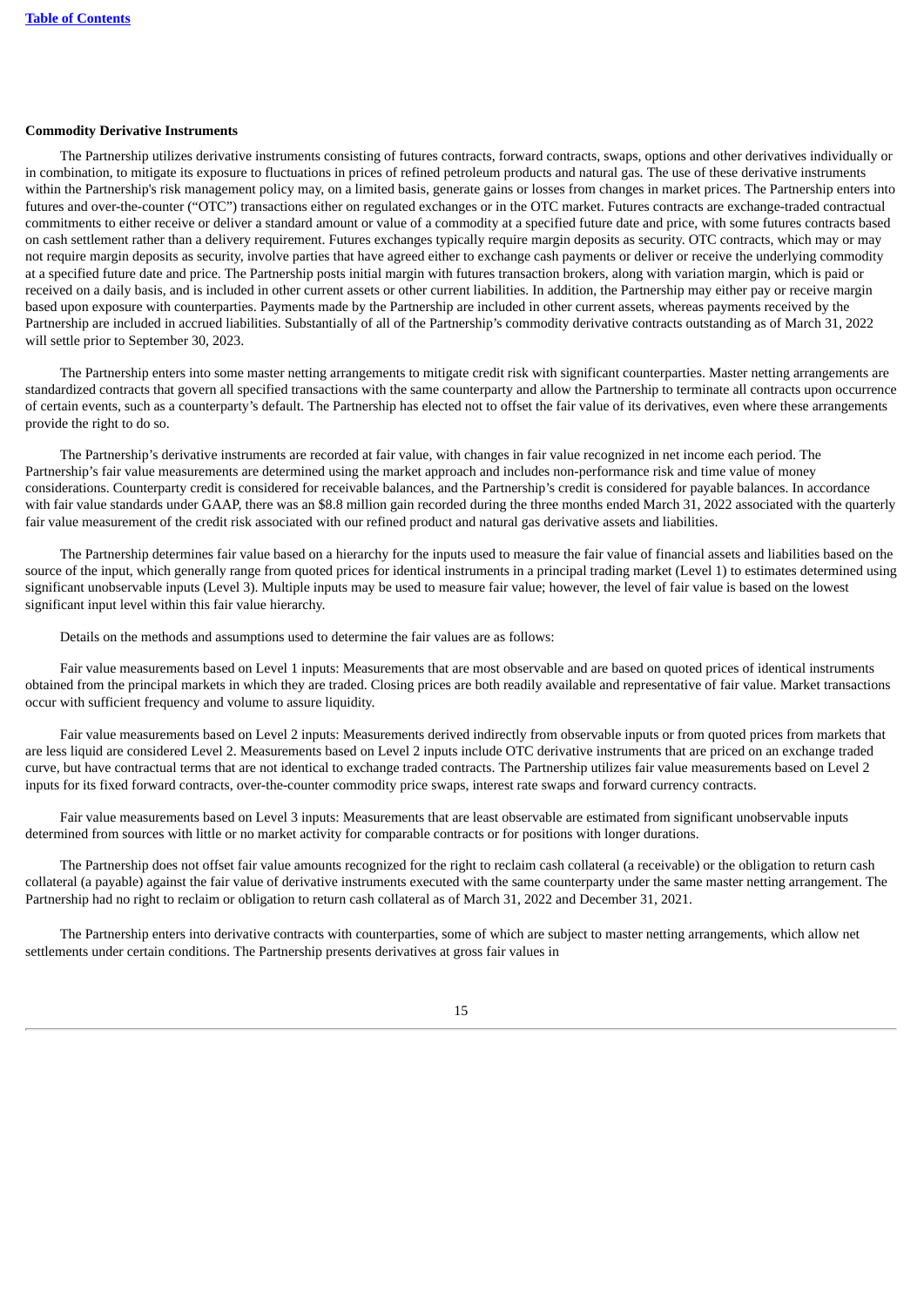the Condensed Consolidated Balance Sheets. The maximum amount of loss due to credit risk that the Partnership would incur if its counterparties failed completely to perform according to the terms of the contracts, based on the net fair value of these financial instruments, exclusive of cash collateral, was \$122.0 million at March 31, 2022.

Information related to these offsetting arrangements is set forth below:

|                                              |                                                                             |    |                                 | As of March 31, 2022              |                              |                   |
|----------------------------------------------|-----------------------------------------------------------------------------|----|---------------------------------|-----------------------------------|------------------------------|-------------------|
|                                              |                                                                             |    | the Balance Sheet               | <b>Gross Amount Not Offset in</b> |                              |                   |
|                                              | <b>Gross Amount of</b><br><b>Assets/Liabilities</b><br>in the Balance Sheet |    | Financial<br><b>Instruments</b> |                                   | Cash<br>Collateral<br>Posted | <b>Net Amount</b> |
| Commodity derivative<br>assets               | \$<br>282,182                                                               | \$ | (168, 805)                      | \$                                | (75,266)                     | \$<br>38,111      |
| Interest rate swap<br>derivative assets      | 8,579                                                                       |    |                                 |                                   |                              | 8,579             |
| Fair value of derivative<br>assets           | \$<br>290,761                                                               | \$ | (168, 805)                      | \$                                | (75,266)                     | \$<br>46,690      |
|                                              |                                                                             |    |                                 |                                   |                              |                   |
| Commodity derivative<br>liabilities          | \$<br>(447,088)                                                             | \$ | 168,805                         | \$                                | 50,883                       | \$<br>(227, 400)  |
| Interest rate swap<br>derivative liabilities | (252)                                                                       |    |                                 |                                   |                              | (252)             |
| Fair value of derivative<br>liabilities      | \$<br>(447, 340)                                                            | \$ | 168,805                         | \$                                | 50,883                       | \$<br>(227, 652)  |

|                                              | As of December 31, 2021                                                     |    |                                        |    |                              |    |                   |  |  |
|----------------------------------------------|-----------------------------------------------------------------------------|----|----------------------------------------|----|------------------------------|----|-------------------|--|--|
|                                              | <b>Gross Amount Not Offset in</b><br>the Balance Sheet                      |    |                                        |    |                              |    |                   |  |  |
|                                              | <b>Gross Amount of</b><br><b>Assets/Liabilities</b><br>in the Balance Sheet |    | <b>Financial</b><br><b>Instruments</b> |    | Cash<br>Collateral<br>Posted |    | <b>Net Amount</b> |  |  |
| Commodity derivative<br>assets               | \$<br>173,827                                                               | \$ | (77, 927)                              | \$ | (22, 623)                    | \$ | 73,277            |  |  |
| Interest rate swap<br>derivative assets      | 302                                                                         |    |                                        |    |                              |    | 302               |  |  |
| Fair value of derivative<br>assets           | 174,129                                                                     | \$ | (77, 927)                              | \$ | (22, 623)                    | \$ | 73,579            |  |  |
|                                              |                                                                             |    |                                        |    |                              |    |                   |  |  |
| Commodity derivative<br>liabilities          | \$<br>(254, 628)                                                            | \$ | 77,927                                 | \$ | 1,313                        | \$ | (175, 388)        |  |  |
| Interest rate swap<br>derivative liabilities | (5,295)                                                                     |    |                                        |    |                              |    | (5,295)           |  |  |
| Fair value of derivative<br>liabilities      | (259, 923)                                                                  | \$ | 77,927                                 | \$ | 1,313                        | \$ | (180, 683)        |  |  |

The following table presents total realized and unrealized gains (losses) on derivative instruments utilized for commodity risk management purposes included in cost of products sold (exclusive of depreciation and amortization):

|                            |   | Three Months Ended March 31, |  |           |  |  |  |
|----------------------------|---|------------------------------|--|-----------|--|--|--|
|                            |   | 2022                         |  | 2021      |  |  |  |
| Refined products contracts |   | (133,059)                    |  | (19,774)  |  |  |  |
| Natural gas contracts      |   | 168,761                      |  | 1,309     |  |  |  |
| Total                      | ь | 35,702                       |  | (18, 465) |  |  |  |

There were no discretionary trading activities for the three months ended March 31, 2022 and 2021. The following table presents gross volume of commodity derivative instruments outstanding for the periods indicated:

|                 | As of March 31, 2022                 |                                | As of December 31, 2021              |                                |  |
|-----------------|--------------------------------------|--------------------------------|--------------------------------------|--------------------------------|--|
|                 | <b>Refined Products</b><br>(Barrels) | <b>Natural Gas</b><br>(MMBtus) | <b>Refined Products</b><br>(Barrels) | <b>Natural Gas</b><br>(MMBtus) |  |
| Long contracts  | 6.238                                | 153.455                        | 10.034                               | 167,709                        |  |
| Short contracts | (8, 565)                             | (88,610)                       | (14, 483)                            | (98, 152)                      |  |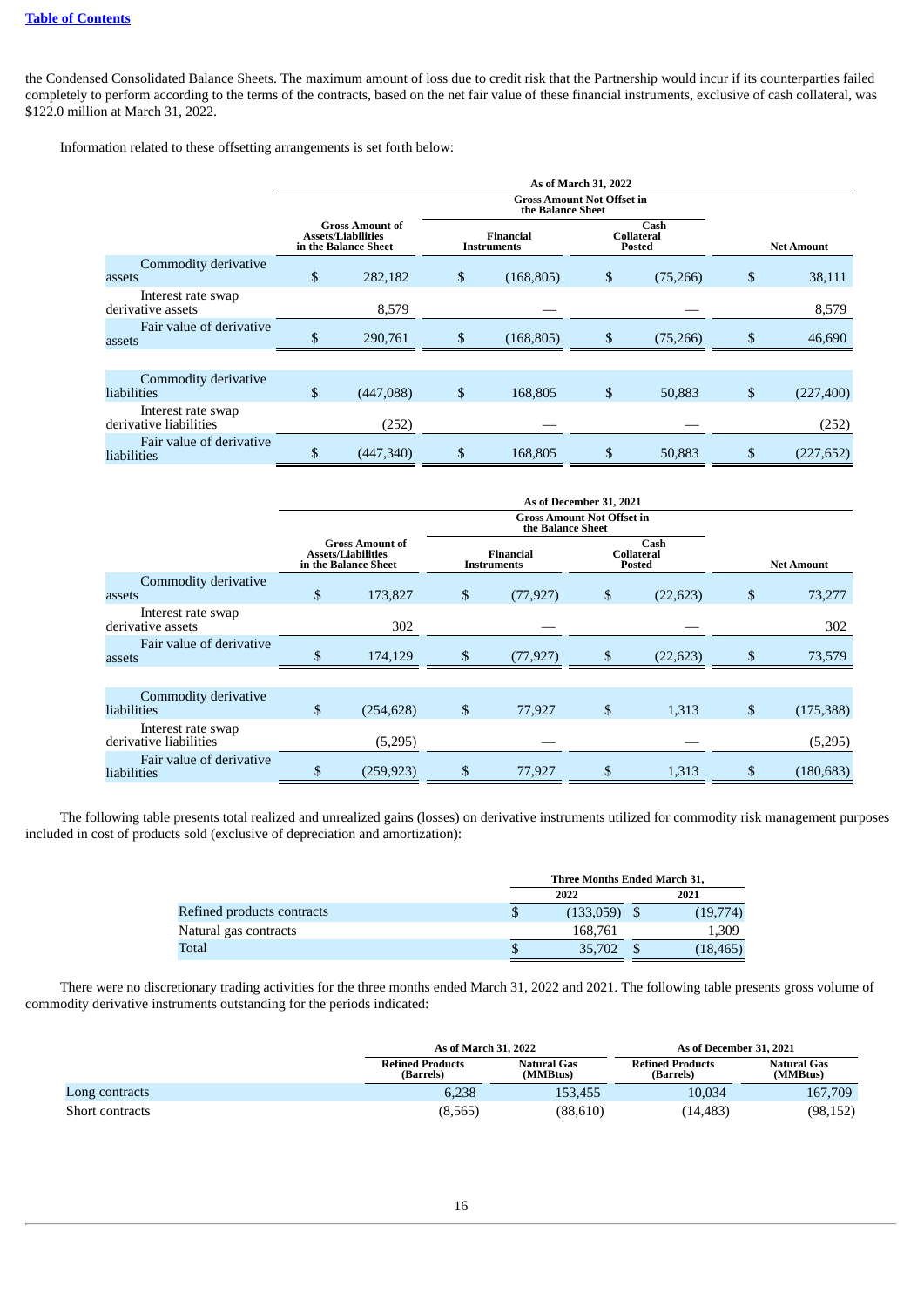### **Interest Rate Derivatives**

The Partnership has entered into interest rate swaps to manage its exposure to changes in interest rates on its Credit Agreement. The Partnership's interest rate swaps hedge the actual and forecasted LIBOR borrowings and have been designated as cash flow hedges. Counterparties to the Partnership's interest rate swaps are large multinational banks and the Partnership does not believe there is a material risk of counterparty non-performance. The Partnership expects to continue to utilize interest rate swaps to hedge cash flow risk and to manage its exposure to LIBOR or Secured Overnight Financing Rate (SOFR) interest rates for the foreseeable future.

The Partnership's interest rate swap agreements outstanding as of March 31, 2022 were as follows:

| <b>Beginning</b> | Ending        | <b>Notional Amount</b> |
|------------------|---------------|------------------------|
| January 2022     | December 2022 | ∗<br>425,000           |
| January 2023     | March 2023    | 475,000<br>∗           |
| April 2023       | December 2023 | 450,000<br>$*$         |
| January 2024     | December 2024 | 500,000<br>$**$        |
| January 2025     | December 2026 | $**$<br>450,000        |
| January 2027     | January 2027  | 300,000                |

 *\* During the months of May through October, one interest rate swap agreement decreases by \$100 million . This decrease is not reflected in the notional amount in the table above.*

*\*\* During the months of May through October, two interest rate swap agreements decrease by \$100 million each. These decreases are not reflected in the notional amount in the table above.*

The Partnership records unrealized gains and losses on its interest rate swaps as a component of accumulated other comprehensive loss, net of tax, which is reclassified to earnings as interest expense when the payments are made. As of March 31, 2022, the amount of unrealized gains, net of tax, expected to be reclassified to earnings during the following twelve-month period was \$0.1 million.

### **10. Commitments and Contingencies**

### **Legal, Environmental and Other Proceedings**

The Partnership is subject to a tax on sales made in Quebec from product it imports into the province. During an audit by the Quebec Energy Board (QEB) of the annual filings, the Partnership initiated legal action seeking a declaration to limit the applicability of the tax to direct imports, as well as the periods subject to review. Since filing this legal action in June 2018, the Partnership has been assessed \$8.8 million of tax, including interest and penalties, for the period of 2007 to 2020. Similarly, since the filing, the Partnership has been assessed \$10.5 million, including a 15% penalty and interest, from the Ministry of the Environment, and the Fight Against Climate Change (known as MELCC) under separate regulation that was in effect for the period from 2007 through 2014. The Partnership is disputing this assessment on the same basis as set out in the QEB legal action described above. The Partnership has accrued an amount which it believes to be a reasonable estimate of the low end of a range of loss related to these matters and such amount is not material to the consolidated financial statements.

On September 14, 2020, a purported class action complaint was filed against Sprague Operating Resources, LLC ("SOR"), one of the Partnership's subsidiaries, in the U.S. District Court for the District of Rhode Island. The complaint, since amended, alleges causes of action for private nuisance, public nuisance, and negligence, each based on emission impacts to nearby occupants from the Partnership's oil and natural gas facility located in Providence, Rhode Island. The complaint also alleges that the amount in controversy exceeds \$5.0 million. At this early stage in the litigation, the Partnership cannot predict whether the plaintiff will succeed in getting the court to certify a class. Based upon the information currently available to it, the Partnership believes that the complaint is without merit and intends to vigorously defend against it.

In May 2021, the New York City Department of Citywide Administrative Services (DCAS) initiated legal action against SOR, alleging that the SOR failed to pay the city \$8.5 million in biodiesel tax credits for product purchased for the period of 2017 through 2019. SOR is disputing the claim and the Partnership has accrued an amount which it believes to be a reasonable estimate of the low end of a range of loss related to this matter and such amount is not material to the consolidated financial statements.

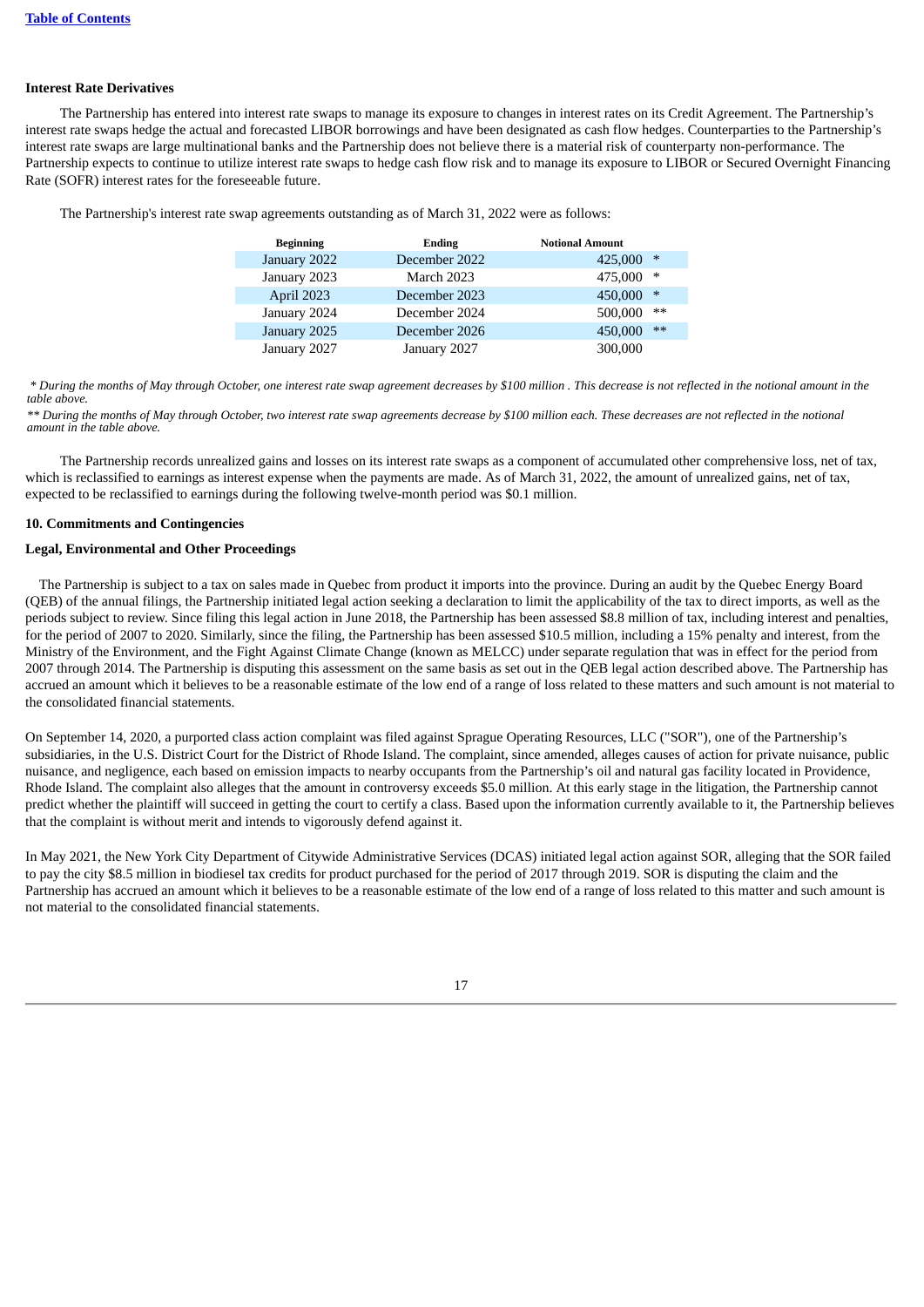The Partnership is involved in other various lawsuits, other proceedings and environmental matters, all of which arose in the normal course of business. The Partnership believes, based upon its examination of currently available information, its experience to date, and advice from legal counsel, that the individual and aggregate liabilities resulting from the resolution of these contingent matters will not have a material adverse impact on the Partnership's consolidated results of operations, financial position or cash flows.

#### **11. Equity and Equity-Based Compensation**

### **Equity Awards - Performance-based Phantom Units**

Effective March 5, 2021, the board of directors used its discretion to terminate all phantom unit awards granted in 2018, 2019 and 2020. In consideration for this termination, the board of directors paid a higher 2020 cash bonus, issued 172,702 vested common units to each of the Partnership's Named Executive Officers and certain other employees and issued new long-term incentive awards payable in units or cash which vest over a three-year service period. The 2020 cash bonus amounts were expensed during the year ended December 31, 2020 and accrued for as of December 31, 2020. The Partnership accounted for the cancellation of the previously outstanding phantom unit awards and the issuance of the vested units and long term incentive awards as a modification which resulted in immaterial incremental compensation expense.

Unit-based compensation is included in selling, general and administrative expenses. There was no unit-based compensation expense for the three months ended March 31, 2022 as compared to \$0.2 million for the three months ended March 31, 2021. The Partnership didn't have any unrecognized compensation cost related to performance-based phantom units as of March 31, 2022.

### **Equity - Changes in Partnership's Units**

The following table provides information with respect to changes in the Partnership's units:

|                                                                                       | <b>Common Units</b> |                         |
|---------------------------------------------------------------------------------------|---------------------|-------------------------|
|                                                                                       | Public              | <b>Sprague Holdings</b> |
| Balance as of December 31, 2020                                                       | 9,995,069           | 12,951,236              |
| Units issued in connection with employee bonus                                        | 172,702             |                         |
| Director vested awards                                                                | 8,292               |                         |
| Units issued in conjunction with IDR Reset Election                                   |                     | 3,107,248               |
| Increase in affiliated units as a result of acquisition by Hartree Partners, LP       | (2, 115, 365)       | 2,115,365               |
| Increase in affiliated units as a result of change in beneficial ownership of Hartree |                     |                         |
| <b>Bulk Storage LLC</b>                                                               | (1,375,000)         | 1,375,000               |
| Balance as of December 31, 2021                                                       | 6,685,698           | 19,548,849              |

There were no changes with respect to the Partnership's units for the three months ended March 31, 2022.

### **IDR Reset Election**

On February 11, 2021, Sprague Holdings provided notice to the Partnership that Sprague Holdings had made the IDR Reset Election. Pursuant to the IDR Reset Election, Sprague Holdings relinquished the right to receive incentive distribution payments based on the minimum quarterly and target cash distribution levels set at the time of the Partnership's initial public offering and the Partnership issued 3,107,248 common units to Sprague Holdings. Pursuant to the IDR Reset Election, the levels at which the incentive distribution rights participate in distributions were reset at higher amounts based on then-current common unit distribution rates and a formula in the Partnership Agreement. The IDR Reset Election was effective on March 5, 2021.

#### **12. Earnings Per Unit**

The Partnership has identified the IDRs as participating securities and uses the two-class method when calculating the net income per unit applicable to limited partners. Earnings per unit applicable to limited partners is computed by dividing limited partners' interest in net income, after deducting any incentive distributions, by the weighted-average number of outstanding common units. The Partnership's net income is allocated to the limited partners in accordance with their respective ownership percentages, after giving effect to priority income allocations for incentive distributions, which are declared and paid following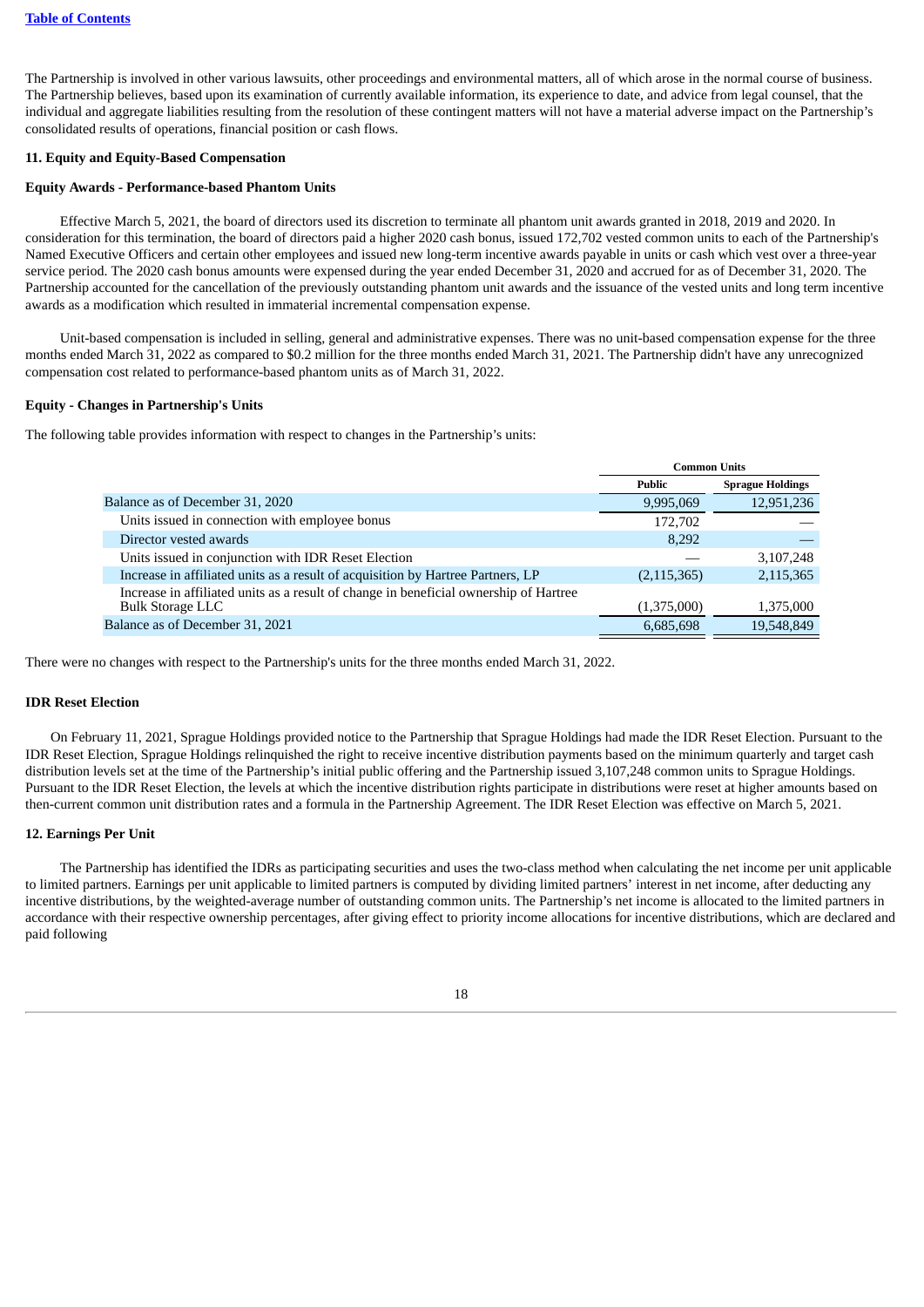the close of each quarter. Earnings in excess of distributions are allocated to the limited partners based on their respective ownership interests. Payments made to the Partnership's unitholders are determined in relation to actual distributions declared and are not based on the net income allocations used in the calculation of earnings per unit.

The weighted average common units outstanding used to compute net income per common unit for the three months ended March 31, 2022 and 2021 were 26,234,547 and 23,893,846, respectively. There was no dilutive effect on units for March 31, 2022 or March 31, 2021.

#### **13. Partnership Distributions**

The Partnership's partnership agreement sets forth the calculation to be used to determine the amount and priority of cash distributions that the common unitholders will receive.

Cash distributions for the periods indicated were as follows:

| <b>Quarter Ended</b> | <b>Payment Date</b>     | Per Unit | Common    | IDR   | Total  |
|----------------------|-------------------------|----------|-----------|-------|--------|
| December 31, 2021    | <b>February 9, 2022</b> |          | 11.380 \$ | $-$ S | 11.380 |

In addition, on April 25, 2022, the Partnership declared a cash distribution for the three months ended March 31, 2022, of \$0.4338 per unit, totaling \$11.4 million. Such distribution was paid on May 11, 2022, to unitholders of record on May 6, 2022.

### **14. Subsequent Events**

On April 13, 2022, Sprague Operating Resources LLC (the "U.S. Borrower") and Kildair Service ULC (the "Canadian Borrower" and, together with the U.S. Borrower, the "Borrowers"), wholly owned subsidiaries of the Partnership, entered into a second amendment to the second amended and restated credit agreement (the "Amendment"), which amended the second amended and restated credit agreement, dated May 19, 2020 (as previously amended, the "Credit Agreement").

<span id="page-20-0"></span>Upon the effective date, the Amendment (i) increased the (x) committed U.S. dollar revolving working capital facility from \$465,000,000 to \$535,900,000, (y) the uncommitted U.S. dollar revolving working capital facility from \$200,000,000 to \$255,000,000 and (z) committed multicurrency revolving working capital facility from \$85,000,000 to \$96,600,000, (ii) replaced the ability of the Borrowers to elect that borrowings accrue interest at the London Inter-Bank Offered Rate, plus a margin, with the ability of the Borrowers to elect that borrowings accrue interest at a forward-looking term rate based on the secured overnight financing rate ("Term Sour"), plus a margin and a Term SOFR spread adjustment, and (iii) extended the permitted expiration date of letters of credit from six months to one year after the applicable facility termination date.

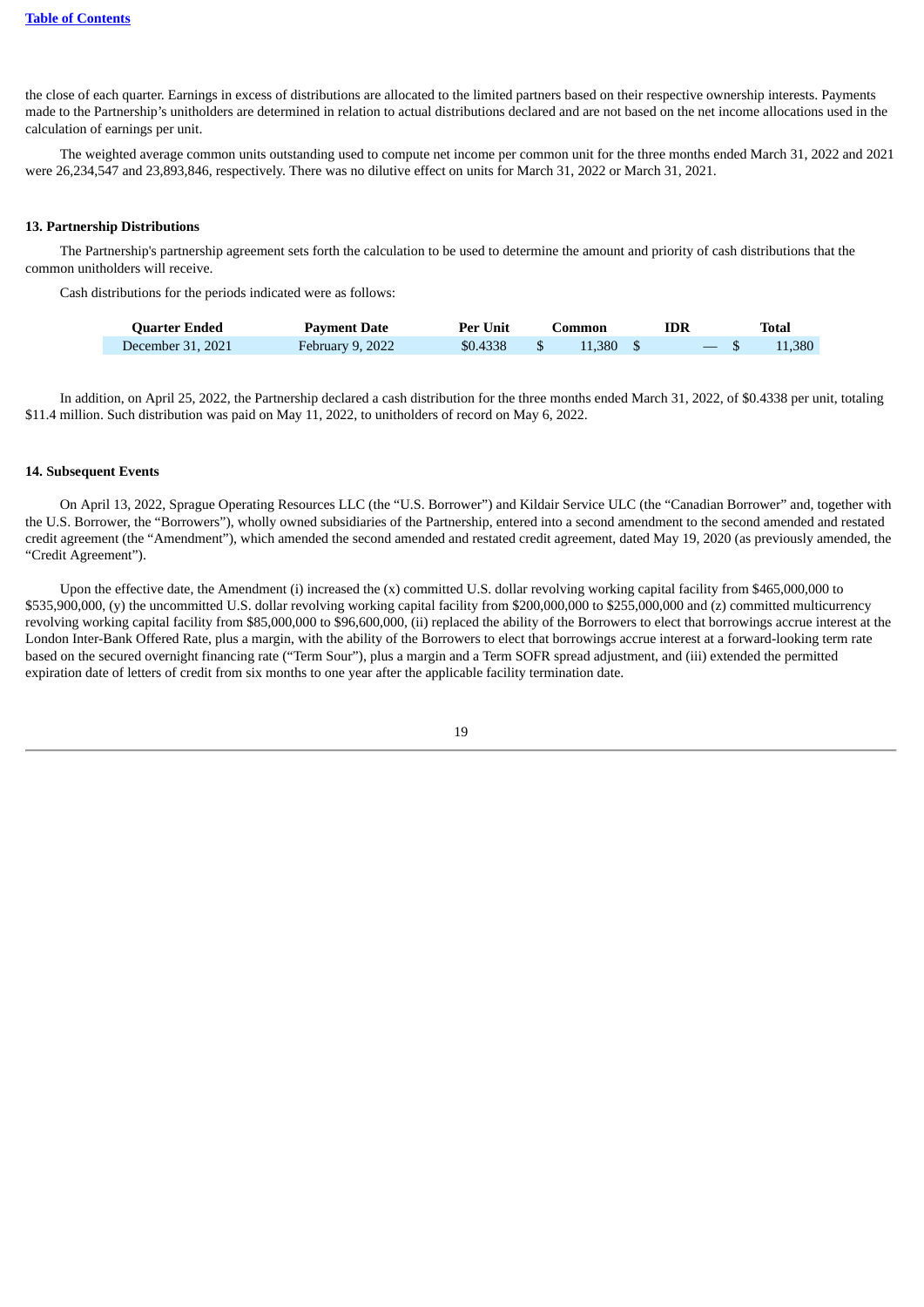#### **Item 2. Management's Discussion and Analysis of Financial Condition and Results of Operations**

As used in this Quarterly Report on Form 10-Q ("Quarterly Report"), unless the context otherwise requires, prior to May 28, 2021, references to "Sprague Resources," the "Partnership," "we," "our," "us," or like terms, refer to Sprague Resources LP and its subsidiaries; references to our "General Partner" refer to Sprague Resources GP LLC; references to "Axel Johnson" or the "Sponsor" refer to Axel Johnson Inc. and its controlled affiliates, collectively, other than Sprague Resources, its subsidiaries and its General Partner; and references to "Sprague Holdings" refer to Sprague Resources Holdings LLC, a wholly owned subsidiary of Axel Johnson and the owner of our General Partner. Prior to May 28, 2021, our General Partner was a wholly owned subsidiary of Axel Johnson.

As used in this Quarterly Report on Form 10-Q ("Quarterly Report"), unless the context otherwise requires, effective May 28, 2021, references to "Sprague Resources," the "Partnership," "we," "our," "us," or like terms, refer to Sprague Resources LP and its subsidiaries; references to our "General Partner" refer to Sprague Resources GP LLC; references to "Hartree" or the "Sponsor" refer to Hartree Partners, LP, other than Sprague Resources, its subsidiaries and its General Partner; and references to "Sprague Holdings" refer to Sprague HP Holdings, LLC, a wholly owned subsidiary of Hartree and the owner of our General Partner. Effective May 28, 2021, our General Partner is a wholly owned subsidiary of Hartree.

### **CAUTIONARY NOTE REGARDING FORWARD-LOOKING STATEMENTS**

This Quarterly Report and any information incorporated by reference, contains statements that we believe are "forward-looking statements". Forward looking statements are statements that express our belief, expectations, estimates, or intentions, as well as those statements we make that are not statements of historical fact, including, among other things, statements relating to the Transaction (as defined below) and the expected benefits thereof. Forward-looking statements provide our current expectations and contain projections of results of operations, or financial condition, and/ or forecasts of future events. Words such as "may", "assume", "forecast", "position", "seek", "predict", "strategy", "expect", "intend", "plan", "estimate", "anticipate", "believe", "project", "budget", "outlook", "potential", "will", "could", "should", or "continue", and similar expressions are used to identify forward-looking statements. They can be affected by assumptions used or by known or unknown risks or uncertainties which could cause our actual results to differ materially from those contained in any forward-looking statement. Consequently, no forward-looking statements can be quaranteed. You are cautioned not to place undue reliance on any forward-looking *statements.*

Factors that could cause actual results to differ from those in the forward-looking statements include, but are not limited to: (i) changes in federal, state, local, and foreign laws or regulations including those that permit us to be treated as a partnership for federal income tax purposes, those that govern environmental protection and those that regulate the sale of our products to our customers; (ii) changes in the marketplace for our products or services resulting from events such as dramatic changes in commodity prices, increased competition, increased energy conservation, increased use of alternative fuels and new technologies, changes in local, domestic or international inventory levels, seasonality, changes in supply, weather and logistics disruptions, or general reductions in demand; (iii) security risks including terrorism and cyber-risk, (iv) adverse weather conditions, particularly warmer winter seasons and cooler summer seasons, climate change, environmental releases and natural disasters; (v) adverse local, regional, national, or international economic conditions, including but not limited to, public health crises that reduce economic activity, affect the demand for travel (public and private), as well as impacting costs of operation and availability of supply (including the coronavirus COVID-19 outbreak), unfavorable capital market conditions and detrimental political developments such as the inability to move products between foreign locales and the United States; (vi) nonpayment or nonperformance by our customers or suppliers; (vii) shutdowns or interruptions at our terminals and storage assets or at the source points for the products we store or sell, disruptions in our labor force, as well as disruptions in our information technology systems; (viii) unanticipated capital expenditures in connection with the construction, repair, or replacement of our assets; (ix) our ability to integrate acquired assets with our existing assets and to realize anticipated cost savings and other efficiencies and benefits; and  $(x)$  our ability to successfully complete our organic growth and acquisition projects and/or to realize the anticipated financial and operational benefits. These are not all of the important factors that could cause actual results to differ materially from those expressed in our forward-looking statements. Other known or unpredictable factors could also have material adverse effects on future results. Consequently, all of the forward-looking statements made in this Quarterly Report are qualified by these cautionary statements, and we cannot assure you that actual results or developments that we anticipate will be realized or, even if realized, will have the expected consequences to or effect on us or our business or operations. In light of these risks, uncertainties and assumptions, the forward-looking events discussed in this Quarterly Report may not *occur.*

When considering these forward-looking statements, please note that we provide additional cautionary discussion of risks and uncertainties in our Annual Report on Form 10-K for the vear ended December 31, 2021, as filed with the U.S. Securities and Exchange Commission ("SEC") on March 4, 2022 (the "2021 Annual Report"), in Part I, Item 1A "Risk Factors", in Part II, Item 7 "Management's Discussion and Analysis of Financial Condition and Results of Operations", and in Part II, Item 7A "Quantitative and Qualitative Disclosures About Market Risk". In light of these risks, uncertainties and assumptions, the forward-looking *events discussed in this Quarterly Report may not occur.*

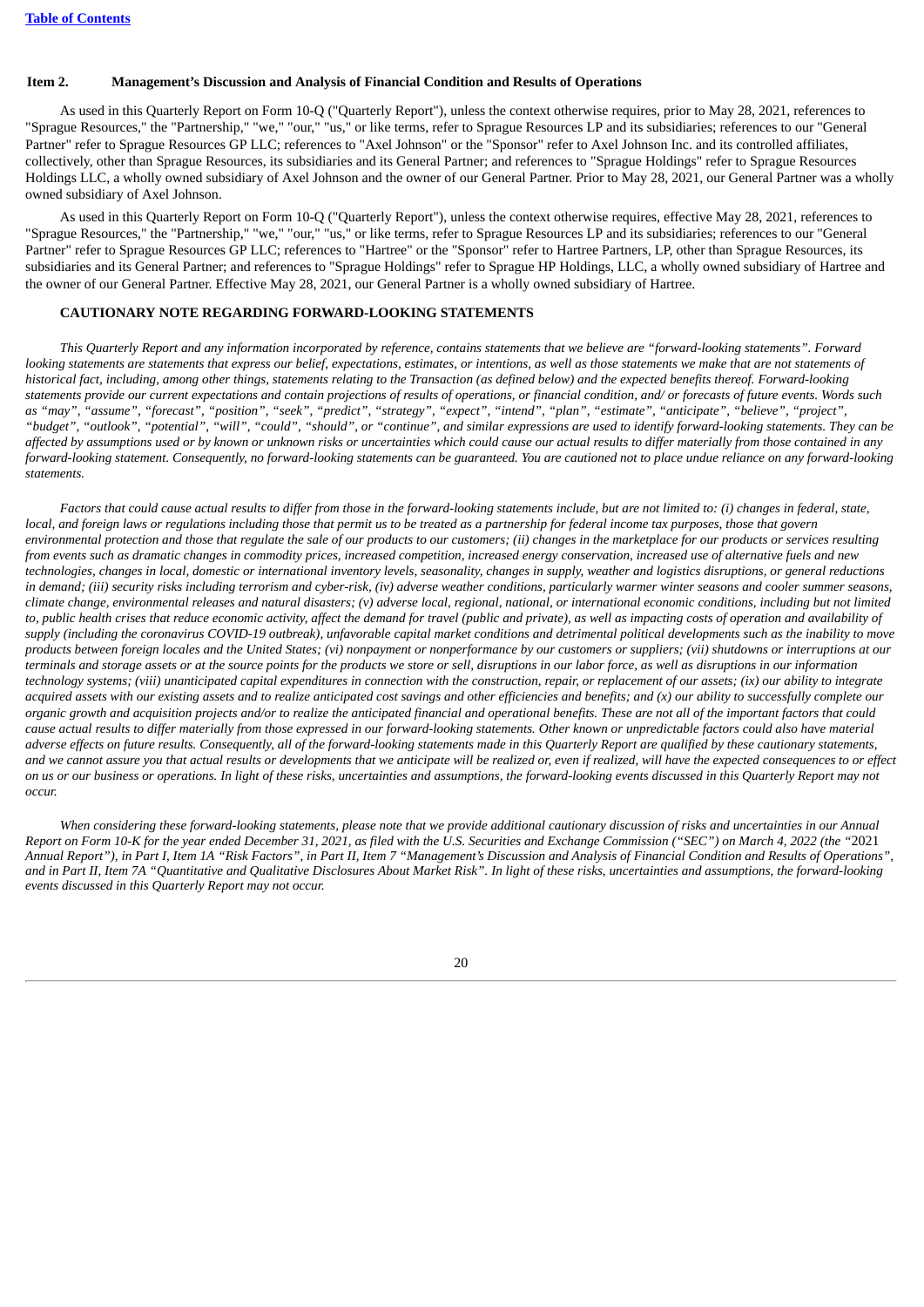Forward-looking statements contained in this Quarterly Report speak only as of the date of this Quarterly Report (or other date as specified in this Quarterly Report) or as of the date given if provided in another filing with the SEC. We undertake no obligation, and disclaim any obligation, to publicly update, review or revise any forward-looking statements to reflect events or circumstances after the date of such statements. All forward looking statements attributable to us or any person acting on our behalf are expressly qualified in their entirety by the cautionary statements contained or referred to in our existing and future *periodic reports filed with the SEC.*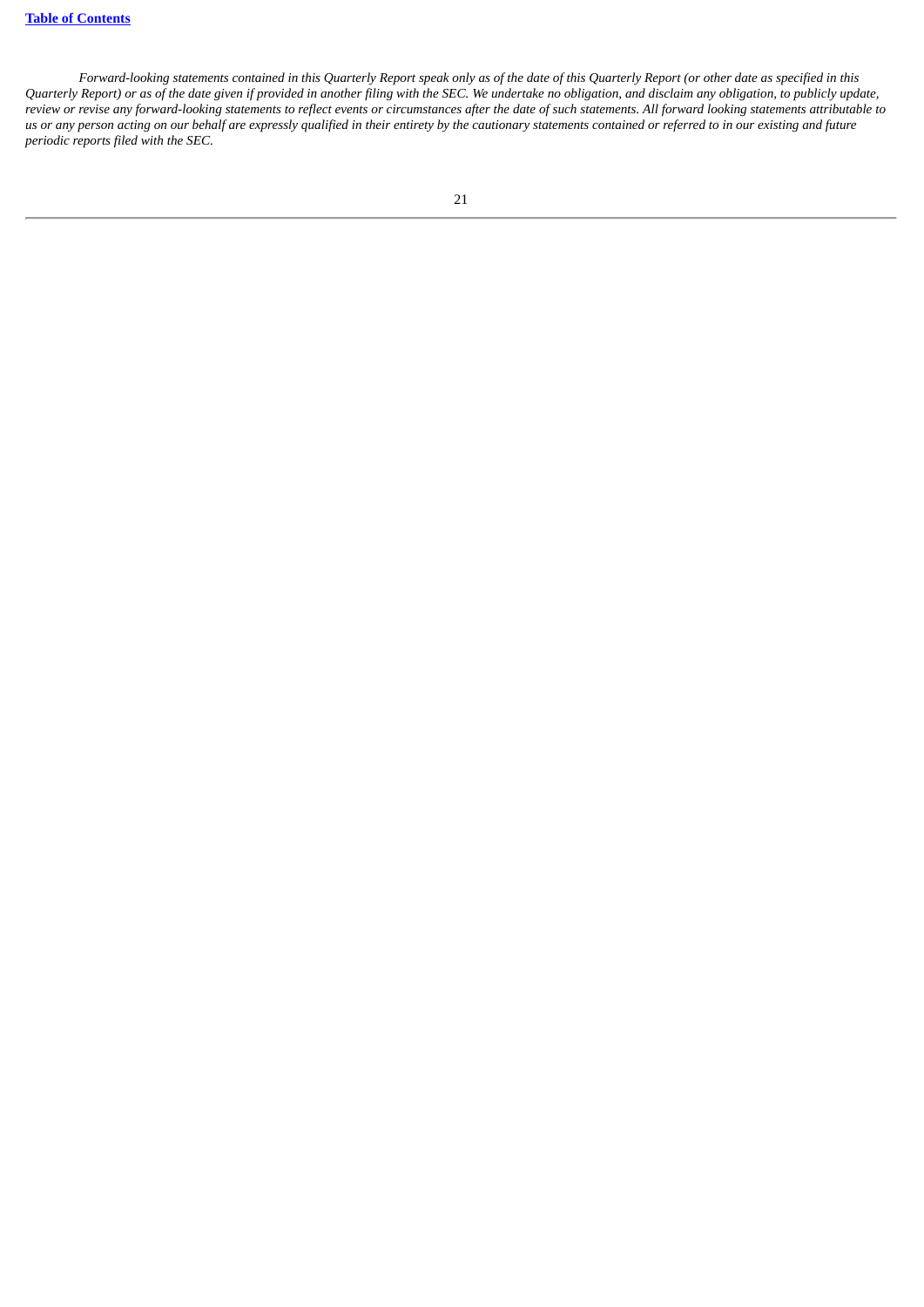#### **Overview**

We are a Delaware limited partnership formed in June 2011 by Sprague Holdings and our General Partner. We engage in the purchase, storage, distribution and sale of refined products and natural gas, and provide storage and handling services for a broad range of materials. In October 2013, we became a publicly traded master limited partnership ("MLP") and our common units representing limited partner interests are listed on the New York Stock Exchange ("NYSE") under the ticker symbol "SRLP".

Our Predecessor was founded in 1870 as the Charles H. Sprague Company in Boston, Massachusetts; and, in 1905, the company opened the Penobscot Coal and Wharf Company, a tidewater terminal located in Searsport, Maine. By World War II, the company was operating eleven terminals and a fleet of two dozen vessels transporting coal and other products throughout the world. As fuel needs diversified in the United States, the company expanded its product offerings and invested in terminals, tankers, and product handling activities. In 1959, the company expanded its oil marketing activities via entry into the distillate oil market. In 1970, the company was sold to Royal Dutch Shell's Asiatic Petroleum subsidiary; and, in 1972, Royal Dutch Shell sold the company to Axel Johnson Inc., a member of the Axel Johnson Group of Stockholm, Sweden.

On April 20, 2021, the Partnership and Hartree Partner, LP ("Hartree") announced that Sprague Holdings entered into an agreement to sell to Sprague HP Holdings, LLC (a wholly-owned subsidiary of Hartree) the interest of Sprague Holdings in the General Partner, the incentive distribution rights and all of the common units representing limited partner interests that Sprague Holdings owned in the Partnership (the "Transaction"). The Transaction was completed and effective on May 28, 2021.

On January 11, 2022, the Partnership received an unsolicited non-binding proposal from Hartree pursuant to which Hartree would acquire all of the outstanding common units of the Partnership that Hartree and its affiliates do not already own in exchange for \$16.50 in cash for each such common unit. The board of directors of the General Partner has delegated authority to evaluate and negotiate the proposal to its conflicts committee. The conflicts committee's evaluation process is currently ongoing.

The Partnership is one of the largest independent wholesale distributors of refined products in the Northeast United States based on aggregate terminal capacity. We own, operate and/or control a network of refined products and materials handling terminals and storage facilities predominantly located in the Northeast United States from New York to Maine and in Quebec, Canada that have a combined storage tank capacity of approximately 14.3 million barrels for refined products and other liquid materials, as well as approximately 2.0 million square feet of materials handling capacity. We also have access to approximately 51 third-party terminals in the Northeast United States through which we sell or distribute refined products pursuant to rack, exchange and throughput agreements.

We operate under four business segments: refined products, natural gas, materials handling and other operations. See Note 8 - Segment Reporting to our Condensed Consolidated Financial Statements for a presentation of financial results by reportable segment and see Part I, Item 2 Management's Discussion and Analysis of Financial Condition and Results of Operations—Results of Operations for a discussion of financial results by segment.

In our refined products segment we purchase a variety of refined products, such as heating oil, diesel fuel, residual fuel oil, kerosene, jet fuel and gasoline (primarily from refining companies, trading organizations and producers), and sell them to our customers. We have wholesale customers who resell the refined products we sell to them and commercial customers who consume the refined products directly. Our wholesale customers consist of approximately 900 home heating oil retailers and diesel fuel and gasoline resellers. Our commercial customers include federal and state agencies, municipalities, regional transit authorities, drill sites, large industrial companies, real estate management companies, hospitals, educational institutions, and asphalt paving companies. Our customers also include businesses engaged in the development of natural gas resources in Pennsylvania and surrounding states.

In our natural gas segment we purchase natural gas from natural gas producers and trading companies and sell and distribute natural gas to approximately 15,000 commercial and industrial customer locations across 13 states in the Northeast and Mid-Atlantic United States and Canada.

Our materials handling segment is generally conducted under multi-year agreements as either fee-based activities or as leasing arrangements when the right to use an identified asset (such as storage tanks or storage locations) has been conveyed in the agreement. We offload, store and/or prepare for delivery a variety of customer-owned products, including asphalt, clay slurry, salt, gypsum, crude oil, residual fuel oil, coal, petroleum coke, caustic soda, tallow, pulp and heavy equipment. Historically, a majority of our materials handling activity has generated qualified income.

Our other operations segment primarily includes the marketing and distribution of coal conducted in our Portland, Maine terminal, and commercial trucking activity conducted by our Canadian subsidiary.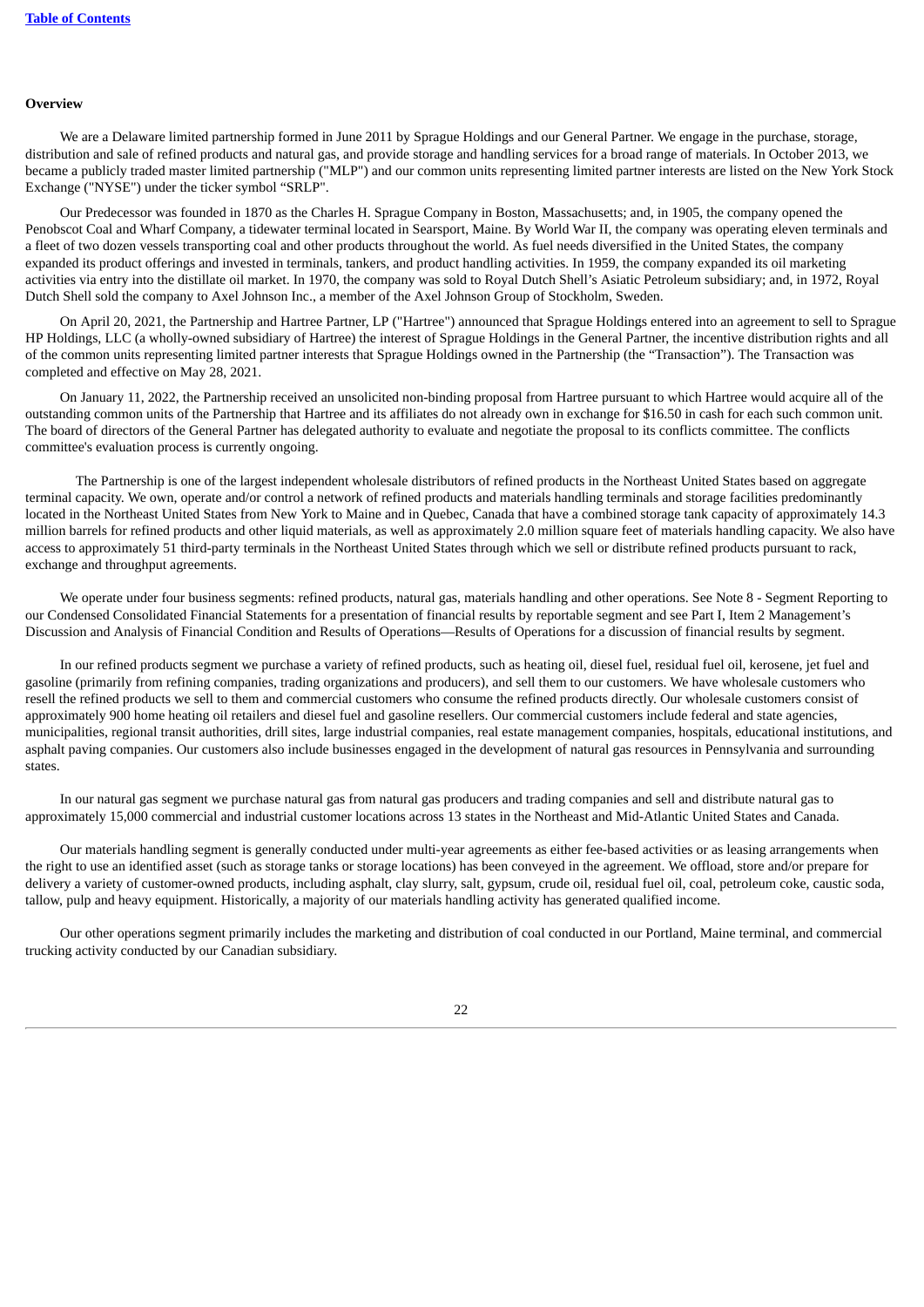We take title to the products we sell in our refined products and natural gas segments. In order to manage our exposure to commodity price fluctuations, we use derivatives and forward contracts to maintain a position that is substantially balanced between product purchases and product sales. We do not take title to any of the products in our materials handling segment.

As of March 31, 2022, our Sponsor, through its ownership of Sprague Holdings, owns 19,548,849 common units representing an aggregate of 74.5% of the limited partner interest in the Partnership. Sprague Holdings also owns the General Partner, which in turn owns a non-economic interest in the Partnership. Sprague Holdings currently holds incentive distribution rights ("IDRs") which entitle it to receive increasing percentages of the cash the Partnership distributes from distributable cash flow in excess of \$0.7676 per unit per quarter, up to a maximum of 50.0%. The maximum distribution of 50% does not include any distributions that Sprague Holdings may receive on any limited partner units that it owns.

### **COVID-19**

In 2022, a wide array of sectors continue to be affected by COVID-19, its variants and the related supply chain disruptions brought on by the pandemic, including but not limited to energy, transportation, manufacturing and commercial and retail businesses and global economic conditions continue to be volatile. With the easing of restrictions, health advancements and other ongoing measures to alleviate the pandemic in 2021 and the first quarter of 2022, demand for refined products appears to have normalized. In order to continue to mitigate the effects of the pandemic, we continue to focus on the safety of employees and other stakeholders as well as initiatives relating to cost reduction, liquidity and operating efficiencies.

The Partnership makes estimates and assumptions that affect the reported amounts on these consolidated financial statements and accompanying notes as of the date of the financial statements. The Partnership assessed accounting estimates that require consideration of forecasted financial information, including, but not limited to, the allowance for credit losses, the carrying value of goodwill, intangible assets, and other long-lived assets. This assessment was conducted in the context of information reasonably available to the Partnership, as well as consideration of the future potential impacts of COVID-19, and its variants, on the Partnership's business as of March 31, 2022. While market conditions for our products and services appear to have stabilized as compared to a year ago, the pandemic remains fluid, indicating that the full impact may not have been realized across our business and operations. The economic and operational landscape has been altered, and it is difficult to determine whether such changes are temporary or permanent, with challenges related to staffing, supply chain, and transportation globally. Accordingly if the impact is more severe or longer in duration than the partnership has assumed, such impact could potentially result in impairments and increases in credit allowances. As we strategize with regard to fiscal year 2022 and beyond, we continue to monitor the evolving impacts of COVID-19 and its variants closely and adapting our operations to changing demand patterns and the potential impact of the COVID-19 pandemic on future cash flows and access to adequate liquidity.

### **How Management Evaluates Our Results of Operations**

Our management uses a variety of financial and operational measurements to analyze our performance. These measurements include: (1) adjusted EBITDA and adjusted gross margin, (2) operating expenses, (3) selling, general and administrative (or SG&A) expenses and (4) heating degree days.

EBITDA, adjusted EBITDA and adjusted gross margin used in this Quarterly Report are non-GAAP financial measures.

### *EBITDA and Adjusted EBITDA*

Management believes that adjusted EBITDA is an aid in assessing repeatable operating performance that is not distorted by non-recurring items or market volatility and the ability of our assets to generate sufficient revenue, that when rendered to cash, will be available to pay interest on our indebtedness and make distributions to our unitholders.

We define EBITDA as net income before interest, income taxes, depreciation and amortization. We define adjusted EBITDA as EBITDA adjusted for the change in unrealized hedging gains (losses) with respect to refined products and natural gas inventory, and natural gas transportation contracts, adjusted for changes in the fair value of contingent consideration, and adjusted for the impact of acquisition related expenses.

EBITDA and adjusted EBITDA are used as supplemental financial measures by external users of our financial statements, such as investors, trade suppliers, research analysts and commercial banks to assess:

- The financial performance of our assets, operations and return on capital without regard to financing methods, capital structure or historical cost basis;
- The ability of our assets to generate sufficient revenue, that when rendered to cash, will be available to pay interest on our indebtedness and make distributions to our equity holders;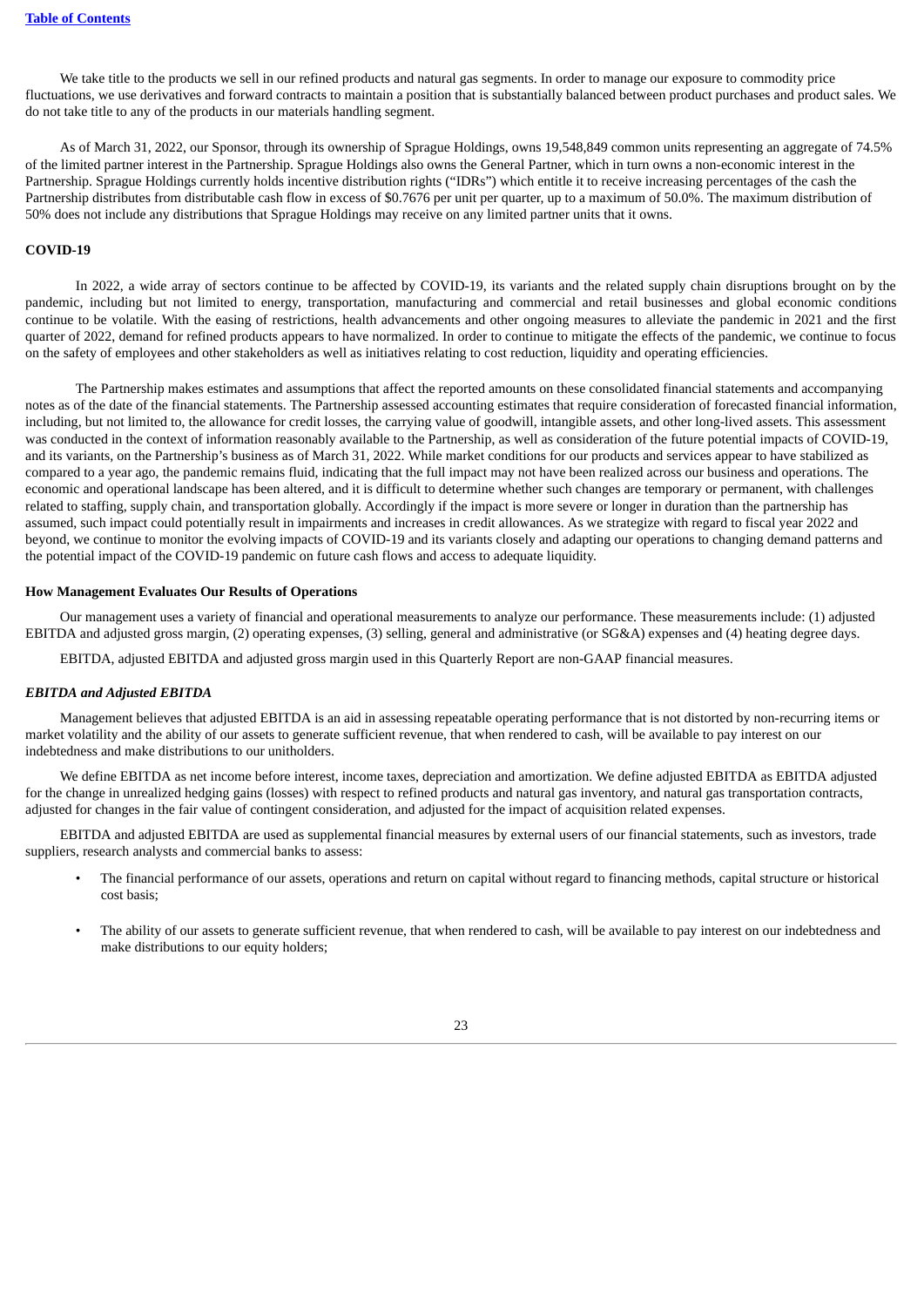- Repeatable operating performance that is not distorted by non-recurring items or market volatility; and
- The viability of acquisitions and capital expenditure projects.

EBITDA and adjusted EBITDA are not prepared in accordance with GAAP and should not be considered alternatives to net income or operating income, or any other measure of financial performance presented in accordance with GAAP. EBITDA and adjusted EBITDA exclude some, but not all, items that affect net income and operating income.

The GAAP measure most directly comparable to EBITDA and adjusted EBITDA is net income. EBITDA and adjusted EBITDA should not be considered as alternatives to net income or cash provided by (used in) operating activities, or any other measure of financial performance or liquidity presented in accordance with GAAP. EBITDA and adjusted EBITDA are not presentations made in accordance with GAAP and have important limitations as analytical tools and should not be considered in isolation or as substitutes for analysis of our results as reported under GAAP. Because EBITDA and adjusted EBITDA exclude some, but not all, items that affect net income and are defined differently by different companies, our definitions of EBITDA and adjusted EBITDA may not be comparable to similarly titled measures of other companies.

We recognize that the usefulness of EBITDA and adjusted EBITDA as evaluative tools may have certain limitations, including:

- EBITDA and adjusted EBITDA do not include interest expense. Because we have borrowed money in order to finance our operations, interest expense is a necessary element of our costs and impacts our ability to generate profits and cash flows. Therefore, any measure that excludes interest expense may have material limitations;
- EBITDA and adjusted EBITDA do not include depreciation and amortization expense. Because capital assets, depreciation and amortization expense is a necessary element of our costs and ability to generate profits, any measure that excludes depreciation and amortization expense may have material limitations;
- EBITDA and adjusted EBITDA do not include provision for income taxes. Because the payment of income taxes is a necessary element of our costs, any measure that excludes income tax expense may have material limitations;
- EBITDA and adjusted EBITDA do not reflect capital expenditures or future requirements for capital expenditures or contractual commitments;
- EBITDA and adjusted EBITDA do not reflect changes in, or cash requirements for, working capital needs; and
- EBITDA and adjusted EBITDA do not allow us to analyze the effect of certain recurring and non-recurring items that materially affect our net income or loss.

### *Adjusted Gross Margin*

Management purchases, stores and sells energy commodities that experience market value fluctuations. To manage the Partnership's underlying performance, including its physical and derivative positions, management utilizes adjusted gross margin. In determining adjusted gross margin, management adjusts its segment results for the impact of the changes in unrealized gains and losses with regard to refined products and natural gas inventory, and natural gas transportation contracts, which are not marked to market for the purpose of recording unrealized gains or losses in net income. Adjusted gross margin is also used by external users of our consolidated financial statements to assess our economic results of operations and our commodity market value reporting to lenders.

We define adjusted gross margin as net sales less cost of products sold (exclusive of depreciation and amortization) adjusted for the impact of the changes in unrealized gains and losses with regard to refined products and natural gas inventory, and natural gas transportation contracts, which are not marked to market for the purpose of recording unrealized gains or losses in net income. Adjusted gross margin has no impact on reported volumes or net sales.

Adjusted gross margin is used as a supplemental financial measure by management to describe our operations and economic performance to investors, trade suppliers, research analysts and commercial banks to assess:

- The economic results of our operations;
- The market value of our inventory and natural gas transportation contracts for financial reporting to our lenders, as well as for borrowing base purposes; and
- Repeatable operating performance that is not distorted by non-recurring items or market volatility.

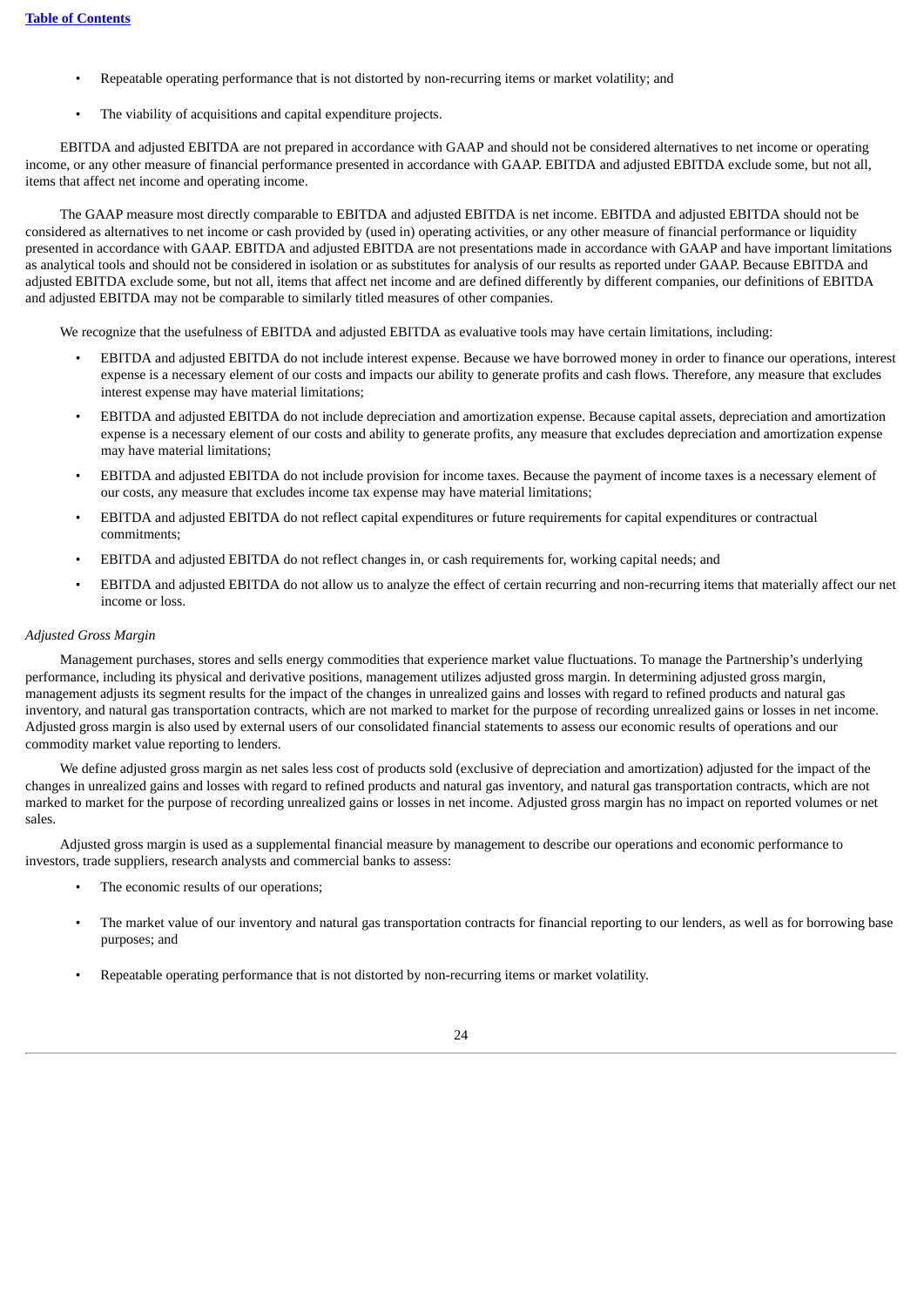Adjusted gross margin is not prepared in accordance with GAAP and should not be considered as an alternative to net income or operating income or any other measure of financial performance presented in accordance with GAAP.

We define adjusted unit gross margin as adjusted gross margin divided by units sold, as expressed in gallons for refined products and in MMBtus for natural gas.

For a reconciliation of adjusted gross margin and adjusted EBITDA to the GAAP measures most directly comparable, see the reconciliation tables included in "Results of Operations." See Note 8 - Segment Reporting to our Condensed Consolidated Financial Statements for a presentation of our financial results by reportable segment.

Management evaluates our segment performance based on adjusted gross margin. Based on the way we manage our business, it is not reasonably possible for us to allocate the components of operating expenses, selling, general and administrative expenses and depreciation and amortization among the operating segments.

### *Operating Expenses*

Operating expenses are costs associated with the operation of the terminals and truck fleet used in our business. Employee wages, pension and 401(k) plan expenses, boiler fuel, repairs and maintenance, utilities, insurance, property taxes, services and lease payments comprise the most significant portions of our operating expenses. Employee wages and related employee expenses included in our operating expenses are incurred on our behalf by our General Partner and reimbursed by us. These expenses remain relatively stable independent of the volumes through our system but can fluctuate depending on the activities performed during a specific period.

### *Selling, General and Administrative Expenses*

Selling, general and administrative expenses ("SG&A") include employee salaries and benefits, discretionary bonus, marketing costs, corporate overhead, professional fees, information technology and office space expenses. Employee wages, related employee expenses and certain rental costs included in our SG&A expenses are incurred on our behalf by our General Partner and reimbursed by us.

#### *Heating Degree Days*

A "degree day" is an industry measurement of temperature designed to evaluate energy demand and consumption. Degree days are based on how much the average temperature departs from a human comfort level of 65°F. Each degree of temperature above 65°F is counted as one cooling degree day, and each degree of temperature below 65°F is counted as one heating degree day. Degree days are accumulated over the course of a year and can be compared to a monthly or a long-term average ("normal") to see if a month or a year was warmer or cooler than usual. Degree days are officially observed by the National Weather Service and archived by the National Climate Data Center. In order to incorporate more recent average information and to better reflect the geographic locations of our customer base, we report degree day information for Boston and New York City (weighted equally) with a historical average for the same geographic locations over the previous ten-year period.

#### **Hedging Activities**

We hedge our inventory within the guidelines set in our risk management policies. In a rising commodity price environment, the market value of our inventory will generally be higher than the cost of our inventory. For GAAP purposes, we are required to value our inventory at the lower of cost or net realizable value. The hedges on this inventory will lose value as the value of the underlying commodity rises, creating hedging losses. Because we do not utilize hedge accounting, GAAP requires us to record those hedging losses in our income statements. In contrast, in a declining commodity price market we generally incur hedging gains. GAAP requires us to record those hedging gains in our income statements.

The refined products inventory market valuation is calculated using daily independent bulk market price assessments from major pricing services (either Platts or Argus). These third-party price assessments are primarily based in large, liquid trading hubs including but not limited to, New York Harbor (NYH) or US Gulf Coast (USGC), with our inventory values determined after adjusting these prices to the various inventory locations by adding expected cost differentials (primarily freight) compared to one of these supply sources. Our natural gas inventory is limited, with the valuation updated monthly based on the volume and prices at the corresponding inventory locations. The prices are based on the most applicable monthly Inside FERC, or IFERC, assessments published by Platts near the beginning of the following month.

Similarly, we can hedge our natural gas transportation assets (i.e., pipeline capacity) within the guidelines set in our risk management policy. Although we do not own any natural gas pipelines, we secure the use of pipeline capacity to support our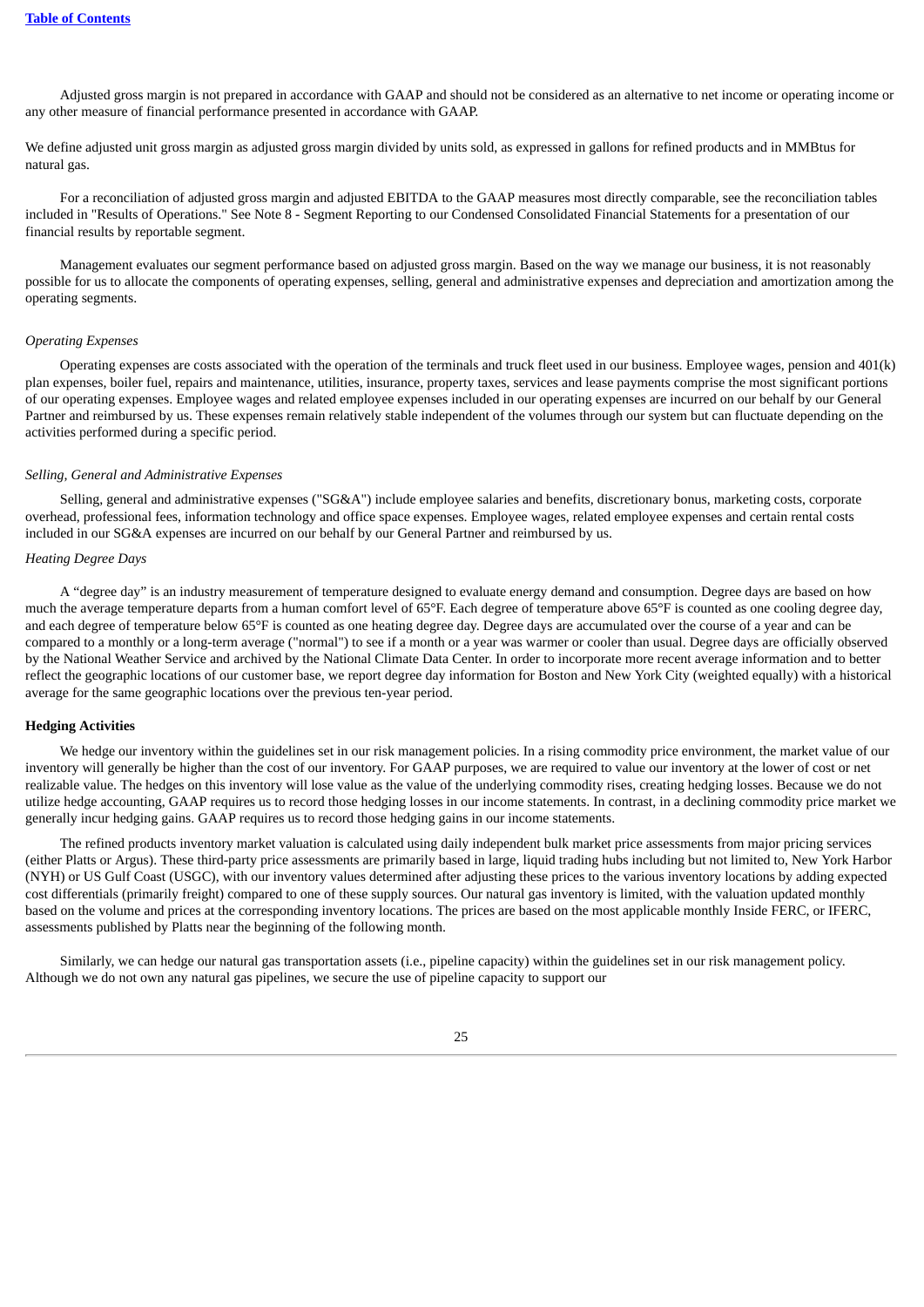natural gas requirements by either leasing capacity over a pipeline for a defined time period or by being assigned capacity from a local distribution company for supplying our customers. As the spread between the price of gas between the origin and delivery point widens (assuming the value exceeds the fixed charge of the transportation), the market value of the natural gas transportation contracts assets will typically increase. If the market value of the transportation asset exceeds costs, we may seek to hedge or "lock in" the value of the transportation asset for future periods using available financial instruments. For GAAP purposes, the increase in value of the natural gas transportation assets is not recorded as income in the income statements until the transportation is utilized in the future (i.e., when natural gas is delivered to our customer). If the value of the natural gas transportation assets increase, the hedges on the natural gas transportation assets lose value, creating hedging losses in our income statements. The natural gas transportation assets market value is calculated daily based on the volume and prices at the corresponding pipeline locations. The daily prices are based on trader assessed quotes which represent observable transactions in the market place, with the end-month valuations primarily based on Platts prices where available or adding a location differential to the price assessment of a more liquid location.

As described above, pursuant to GAAP, we value our commodity derivative hedges at the end of each reporting period based on current commodity prices and record hedging gains or losses, as appropriate. Also as described above, and pursuant to GAAP, our refined products and natural gas inventory and natural gas transportation contract rights, to which the commodity derivative hedges relate, are not marked to market for the purpose of recording gains or losses. In measuring our operating performance, we rely on our GAAP financial results, but we also find it useful to adjust those numbers to reflect the changes in unrealized gains and losses with regard to refined products and natural gas inventory, and natural gas transportation contracts. By making such adjustments, as reflected in adjusted gross margin and adjusted EBITDA, we believe that we are able to align more closely hedging gains and losses to the period in which the revenue from the sale of inventory and income from transportation contracts relating to those hedges is realized.

#### **Trends and Factors that Impact our Business**

In addition to the other information set forth in this report, please refer to our 2021 Annual Report for a discussion of the trends and factors that impact our business.

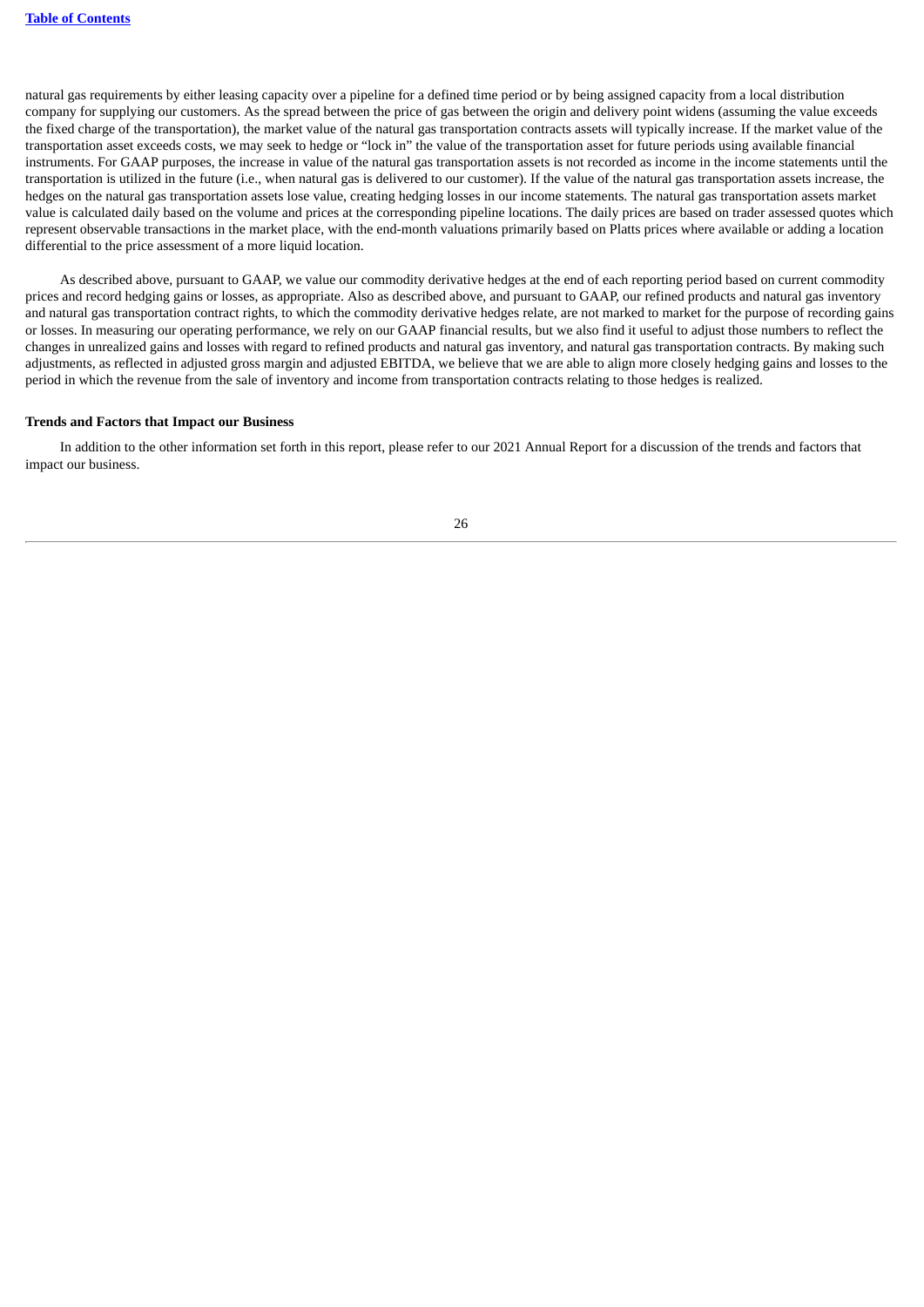### **Results of Operations**

Our current and future results of operations may not be comparable to our historical results of operations. Our results of operations may be impacted by, among other things, swings in commodity prices, primarily in refined products and natural gas, and acquisitions or dispositions. We use economic hedges to minimize the impact of changing prices on refined products and natural gas inventory. As a result, commodity price increases at the end of a period can create lower gross margins as the economic hedges, or derivatives, for such inventory may lose value, whereas an increase in the value of such inventory is disregarded for GAAP financial reporting purposes and recorded at the lower of cost or net realizable value. Please read "How Management Evaluates Our Results of Operations."

The following tables set forth information regarding our results of operations for the periods presented:

|                                                                       | <b>Three Months Ended March 31.</b> |           |    |                |    | Increase/(Decrease) |       |               |  |
|-----------------------------------------------------------------------|-------------------------------------|-----------|----|----------------|----|---------------------|-------|---------------|--|
|                                                                       |                                     | 2022      |    | 2021           |    | S                   | $\%$  |               |  |
|                                                                       |                                     |           |    | (in thousands) |    |                     |       |               |  |
| Net sales                                                             | \$                                  | 1,813,315 | \$ | 1,036,134      | \$ | 777,181             | 75    | %             |  |
| Cost of products sold (exclusive of<br>depreciation and amortization) |                                     | 1,729,078 |    | 924,782        |    | 804,296             | 87    | $\%$          |  |
| <b>Operating expenses</b>                                             |                                     | 23,235    |    | 19,232         |    | 4,003               | 21    | $\%$          |  |
| Selling, general and administrative                                   |                                     | 28,720    |    | 25,239         |    | 3,481               | 14    | $\%$          |  |
| Depreciation and amortization                                         |                                     | 8,126     |    | 8,482          |    | (356)               | (4)   | %             |  |
| Total operating costs and expenses                                    |                                     | 1,789,159 |    | 977,735        |    | 811,424             | 83    | $\frac{0}{0}$ |  |
| Operating income                                                      |                                     | 24,156    |    | 58,399         |    | (34,243)            | (59)  | $\%$          |  |
| Other income                                                          |                                     | (1)       |    | $\overline{2}$ |    | (3)                 | (150) | $\%$          |  |
| Interest income                                                       |                                     | 28        |    | 67             |    | (39)                | (58)  | %             |  |
| Interest expense                                                      |                                     | (10,572)  |    | (8, 815)       |    | 1,757               | 20    | $\%$          |  |
| Income before income taxes                                            |                                     | 13,611    |    | 49,653         |    | (36,042)            | (73)  | $\%$          |  |
| Income tax benefit (provision)                                        |                                     | 4,335     |    | (871)          |    | (5,206)             | (598) | $\%$          |  |
| Net income                                                            |                                     | 17,946    |    | 48,782         |    | (30, 836)           | (63)  | $\%$          |  |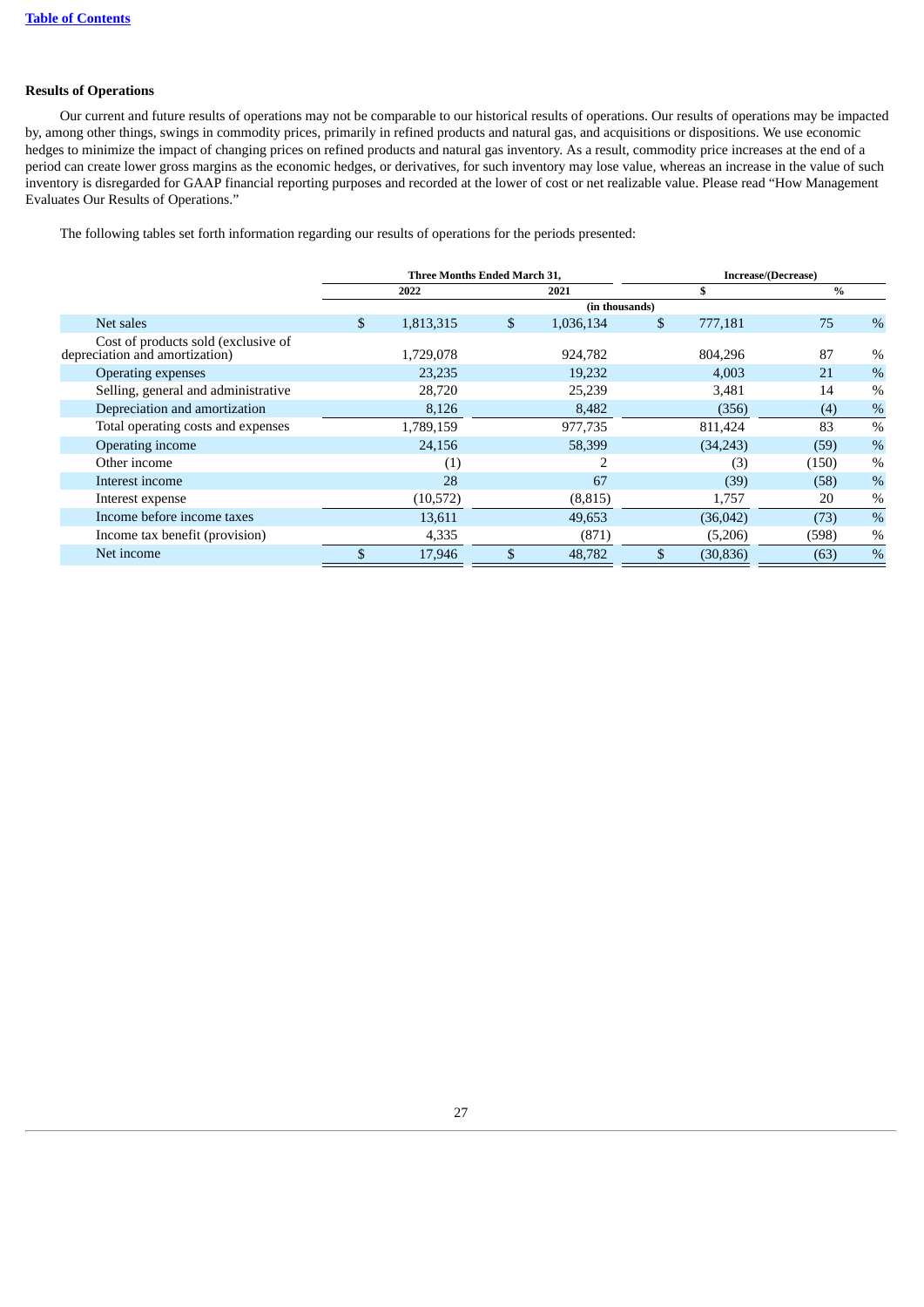### **Reconciliation to Adjusted Gross Margin, EBITDA and Adjusted EBITDA**

The following table sets forth a reconciliation of our consolidated operating income to our total adjusted gross margin, a non-GAAP measure, for the periods presented and a reconciliation of our consolidated net income to EBITDA and Adjusted EBITDA, non-GAAP measures, for the periods presented. See above "Management's Discussion and Analysis of Financial Condition and Results of Operations - How Management Evaluates Our Results of Operations - EBITDA and Adjusted EBITDA" of this report. The table below also presents information on weather conditions for the periods presented.

|                                                                                                               | Three Months Ended March 31, |               |                |           |      |
|---------------------------------------------------------------------------------------------------------------|------------------------------|---------------|----------------|-----------|------|
|                                                                                                               | 2022                         |               |                | 2021      |      |
|                                                                                                               |                              |               | (in thousands) |           |      |
| <b>Reconciliation of Operating Income to Adjusted Gross Margin:</b>                                           | \$                           |               | \$             | 58,399    |      |
| <b>Operating income</b><br>Operating costs and expenses not allocated to                                      | 24,156                       |               |                |           |      |
| operating segments:                                                                                           |                              |               |                |           |      |
| <b>Operating expenses</b>                                                                                     | 23,235                       |               |                | 19,232    |      |
| Selling, general and administrative                                                                           | 28,720                       |               |                | 25,239    |      |
| Depreciation and amortization                                                                                 | 8,126                        |               |                | 8,482     |      |
| Add/(deduct):                                                                                                 |                              |               |                |           |      |
| Change in unrealized loss (gain) on inventory (1)                                                             | 15,369                       |               |                | (26, 257) |      |
| Change in unrealized value on natural gas<br>transportation contracts (2)                                     | 41,923                       |               |                | 21,116    |      |
| Total adjusted gross margin (3):                                                                              | \$<br>141,529                |               | \$             | 106,211   |      |
| <b>Adjusted Gross Margin by Segment:</b>                                                                      |                              |               |                |           |      |
| Refined products                                                                                              | \$<br>54,126                 |               | \$             | 51,033    |      |
| Natural gas                                                                                                   | 71,351                       |               |                | 41,089    |      |
| <b>Materials handling</b>                                                                                     | 13,130                       |               |                | 12,076    |      |
| Other operations                                                                                              | 2,922                        |               |                | 2,013     |      |
| Total adjusted gross margin                                                                                   | \$<br>141,529                |               | \$             | 106,211   |      |
| <b>Reconciliation of Net Income to Adjusted EBITDA</b>                                                        |                              |               |                |           |      |
| <b>Net income</b>                                                                                             | \$<br>17,946                 |               | \$             | 48,782    |      |
| Add/(deduct):                                                                                                 |                              |               |                |           |      |
| Interest expense, net                                                                                         | 10,544                       |               |                | 8,748     |      |
| Tax provision                                                                                                 | (4, 335)                     |               |                | 871       |      |
| Depreciation and amortization                                                                                 | 8,126                        |               |                | 8,482     |      |
| EBITDA (3):                                                                                                   | \$<br>32,281                 |               | \$             | 66,883    |      |
| Add/(deduct):                                                                                                 |                              |               |                |           |      |
| Change in unrealized loss (gain) on inventory (1)                                                             | 15,369                       |               |                | (26, 257) |      |
| Change in unrealized value on natural gas<br>transportation contracts (2)                                     | 41,923                       |               |                | 21,116    |      |
| Gain on sale of fixed assets not in the ordinary course<br>of business including gain on insurance recoveries |                              |               |                | (2)       |      |
| Other adjustments (4)                                                                                         | 31                           |               |                | 35        |      |
| <b>Adjusted EBITDA</b>                                                                                        | \$<br>89,604                 |               | \$             | 61,775    |      |
| <b>Other Data:</b>                                                                                            |                              |               |                |           |      |
| Ten Year Average Heating Degree Days (5)                                                                      | 2,586                        |               |                | 2,606     |      |
| Heating Degree Days (5)                                                                                       | 2,603                        |               |                | 2,539     |      |
| Variance from average heating degree days                                                                     | 1                            | $\%$          |                | (3)       | $\%$ |
| Variance from prior period heating degree days                                                                | 3                            | $\frac{0}{0}$ |                | 17        | $\%$ |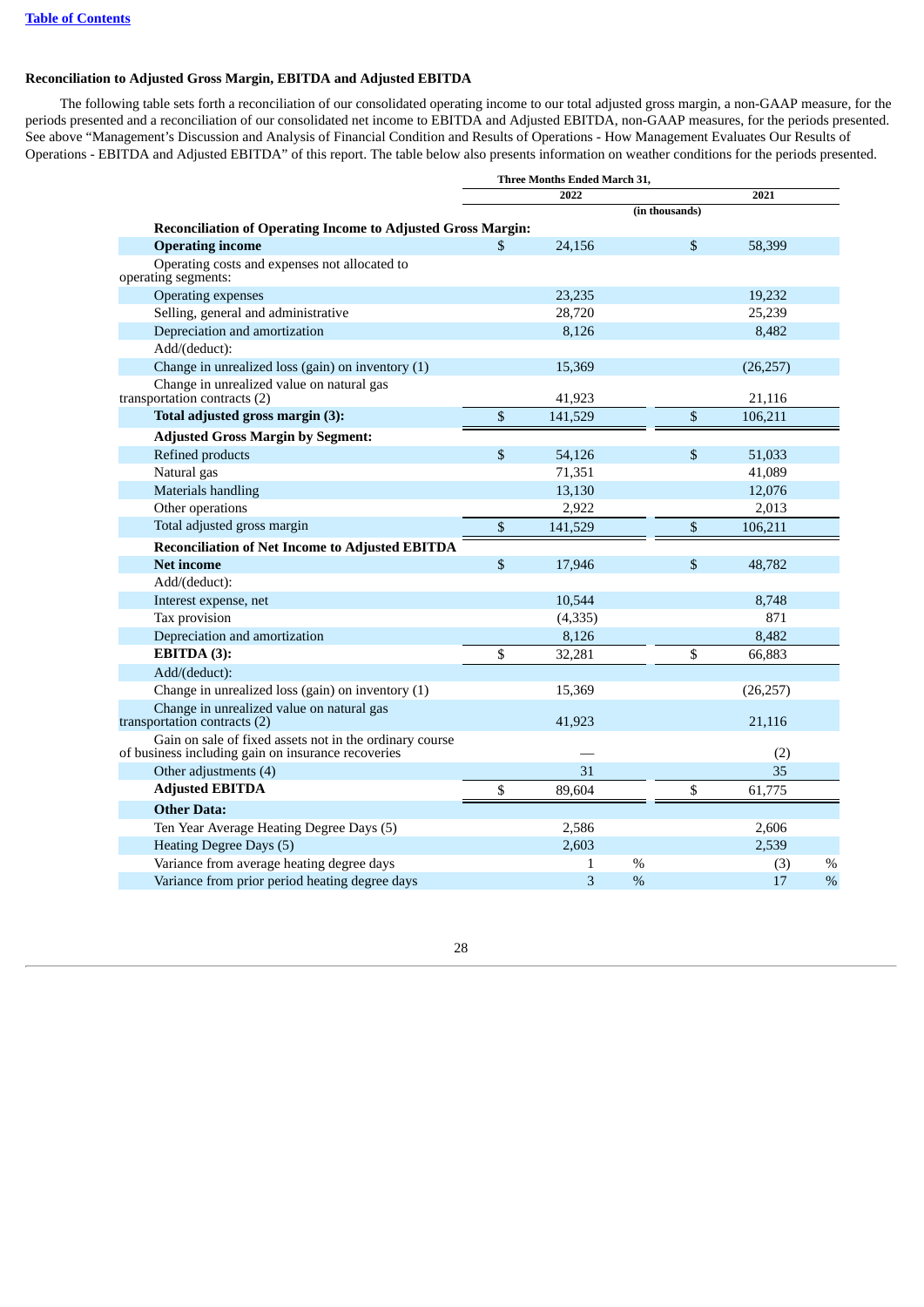- (1) Inventory is valued at the lower of cost or net realizable value. The adjustment related to change in unrealized gain on inventory which is not included in net income, represents the estimated difference between inventory valued at the lower of cost or net realizable value as compared to market values. The fair value of the derivatives we use to economically hedge our inventory declines or appreciates in value as the value of the underlying inventory appreciates or declines, which creates unrealized hedging losses (gains) with respect to the derivatives that are included in net income.
- (2) Represents our estimate of the change in fair value of the natural gas transportation contracts which are not recorded in net income until the transportation is utilized in the future (i.e., when natural gas is delivered to the customer), as these contracts are executory contracts that do not qualify as derivatives. As the fair value of the natural gas transportation contracts decline or appreciate, the offsetting physical or financial derivative will also appreciate or decline creating unmatched unrealized hedging losses (gains) in net income.
- (3) For a discussion of the non-GAAP financial measures EBITDA, adjusted EBITDA and adjusted gross margin, see "How Management Evaluates Our Results of Operations."
- (4) Represents accretion expense related to asset retirement obligations.
- (5) For purposes of evaluating our results of operations, we use heating degree day amounts as reported by the NOAA Regional Climate Center. In order to incorporate recent average information and to reflect the geographic locations of our customer base, we report degree day information for Boston and New York City (weighted equally) with a historical average for the same geographic locations over the previous ten-year period.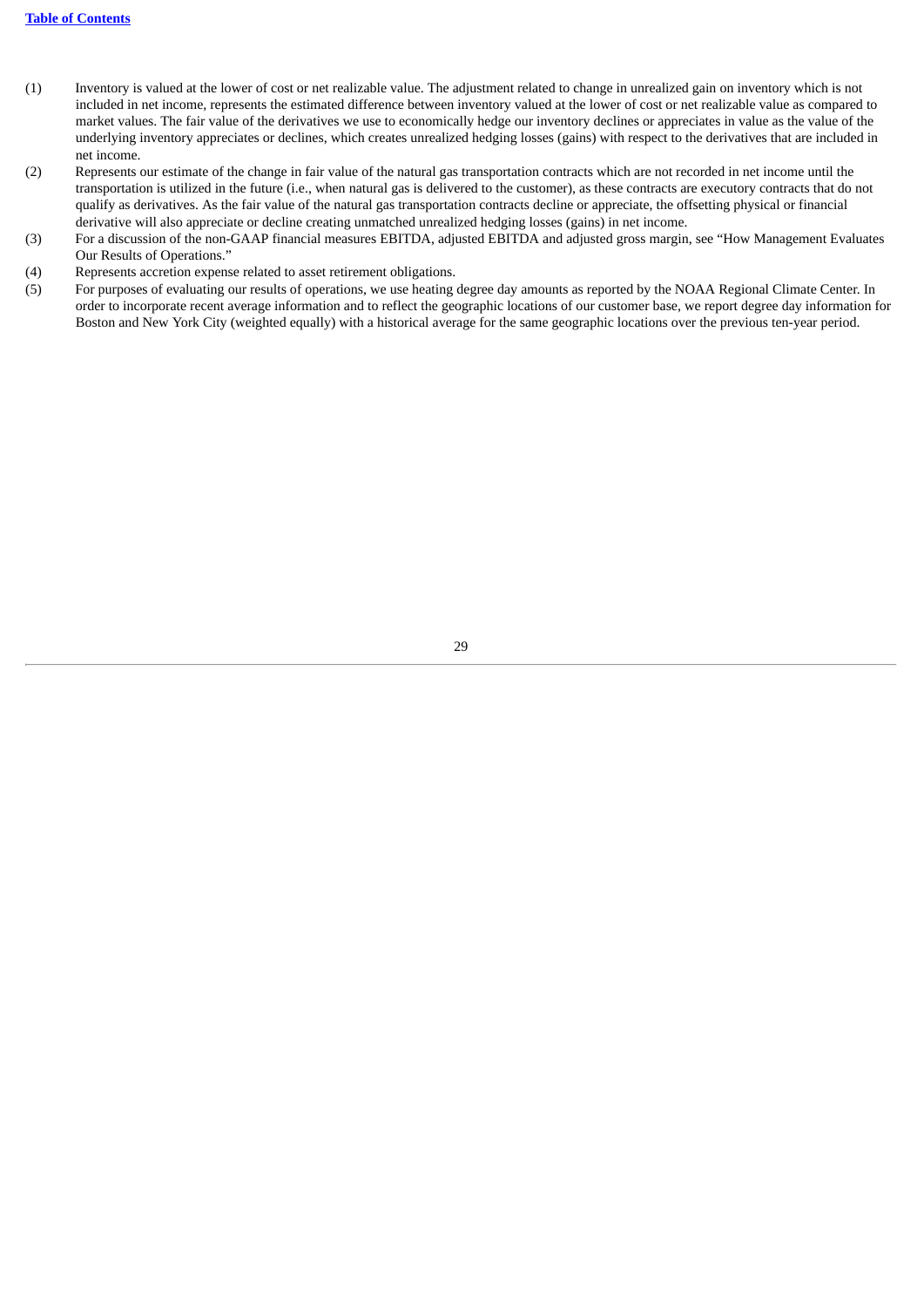### **Analysis of Operating Segments**

### *Three Months Ended March 31, 2022 compared to Three Months Ended March 31, 2021*

|                                    | <b>Three Months Ended March 31.</b> |     |           |      | Increase/(Decrease)                               |         |  |
|------------------------------------|-------------------------------------|-----|-----------|------|---------------------------------------------------|---------|--|
|                                    | 2022<br>2021                        |     |           | \$   | $\%$                                              |         |  |
|                                    |                                     |     |           |      | (in thousands, except adjusted unit gross margin) |         |  |
| <b>Volumes:</b>                    |                                     |     |           |      |                                                   |         |  |
| Refined products (gallons)         | 565,668                             |     | 515,845   |      | 49,823                                            | 10 %    |  |
| Natural gas (MMBtus)               | 17,661                              |     | 18,835    |      | (1, 174)                                          | $(6)\%$ |  |
| Materials handling (short tons)    | 631                                 |     | 466       |      | 165                                               | 35 %    |  |
| Materials handling (gallons)       | 88,154                              |     | 57,859    |      | 30,295                                            | 52 %    |  |
| <b>Net Sales:</b>                  |                                     |     |           |      |                                                   |         |  |
| Refined products                   | \$<br>1,666,830                     | \$  | 916,201   | - \$ | 750,629                                           | 82 %    |  |
| Natural gas                        | 125,844                             |     | 102,575   |      | 23,269                                            | 23 %    |  |
| Materials handling                 | 13,093                              |     | 12,046    |      | 1,047                                             | 9 %     |  |
| Other operations                   | 7,548                               |     | 5,312     |      | 2,236                                             | 42 %    |  |
| Total net sales                    | 1,813,315                           | S   | 1,036,134 | \$   | 777,181                                           | 75 %    |  |
| <b>Adjusted Gross Margin:</b>      |                                     |     |           |      |                                                   |         |  |
| Refined products                   | \$<br>54,126                        | -\$ | 51,033    | - \$ | 3,093                                             | 6 %     |  |
| Natural gas                        | 71,351                              |     | 41,089    |      | 30,262                                            | 74 %    |  |
| Materials handling                 | 13,130                              |     | 12,076    |      | 1,054                                             | 9%      |  |
| Other operations                   | 2,922                               |     | 2,013     |      | 909                                               | 45 %    |  |
| Total adjusted gross margin        | 141,529                             | \$  | 106,211   | \$   | 35,318                                            | 33 %    |  |
| <b>Adjusted Unit Gross Margin:</b> |                                     |     |           |      |                                                   |         |  |
| Refined products                   | \$<br>0.096                         | S.  | 0.099     | \$   | (0.003)                                           | (3)%    |  |
| Natural gas                        | \$<br>4.040                         | -S  | 2.182     | \$   | 1.858                                             | 85 %    |  |

### *Refined Products*

Refined products net sales increased \$750.6 million, or 82%, compared to the same period last year, with the 66% higher average sales price the key factor. Volumes were 10% higher, also contributing to the higher net sales. Prices were generally on an upward trend throughout the period as concern over inventory levels persisted. The price increases were particularly evident following the late February invasion of the Ukraine by Russia and the associated geopolitical unrest. Volume gains were higher for all product groups, with the increase the highest for distillates. The percentage increase in volume was particularly strong for transportation fuels, with Sprague's gain for both gasoline and on-road diesel well above that for the overall United States. Residual fuel volumes were also higher during this time period, partly due to the escalation in prices of competing fuels such as natural gas and coal.

Refined products adjusted gross margin increased \$3.1 million, or 6%, compared to the same period last year as a result of the higher volumes. Overall unit margins were 3% lower compared to the same period last year due to less attractive conditions to purchase, store, and hedge oil inventory as well as margin pressure in the escalating price environment. These negative factors were particularly impactful to our Canadian operations.

#### *Natural Gas*

Natural gas net sales increased \$23.3 million, or 23%, compared to the same period last year due to a 31% gain in average sales price. Volumes declined by 6% compared to the same period last year partially offsetting the impact of the higher prices on net sales.

Natural gas adjusted gross margin increased \$30.3 million, or 74%, compared to the same period last year due to an increase in adjusted unit gross margins. The gain in adjusted unit gross margins reflect higher prices and generally more volatile market conditions compared to last year, impacted by periods of cold weather and geopolitical tension following the invasion of Ukraine by Russia. Price increases and higher volatility occurred in the cash as well as the forward markets leading to supply, inventory, and forward position optimization opportunities. In addition, in accordance with fair value standards under GAAP, there was an \$8.4 million gain associated with the quarterly fair value measurement of the credit risk associated with our natural gas derivative assets and liabilities.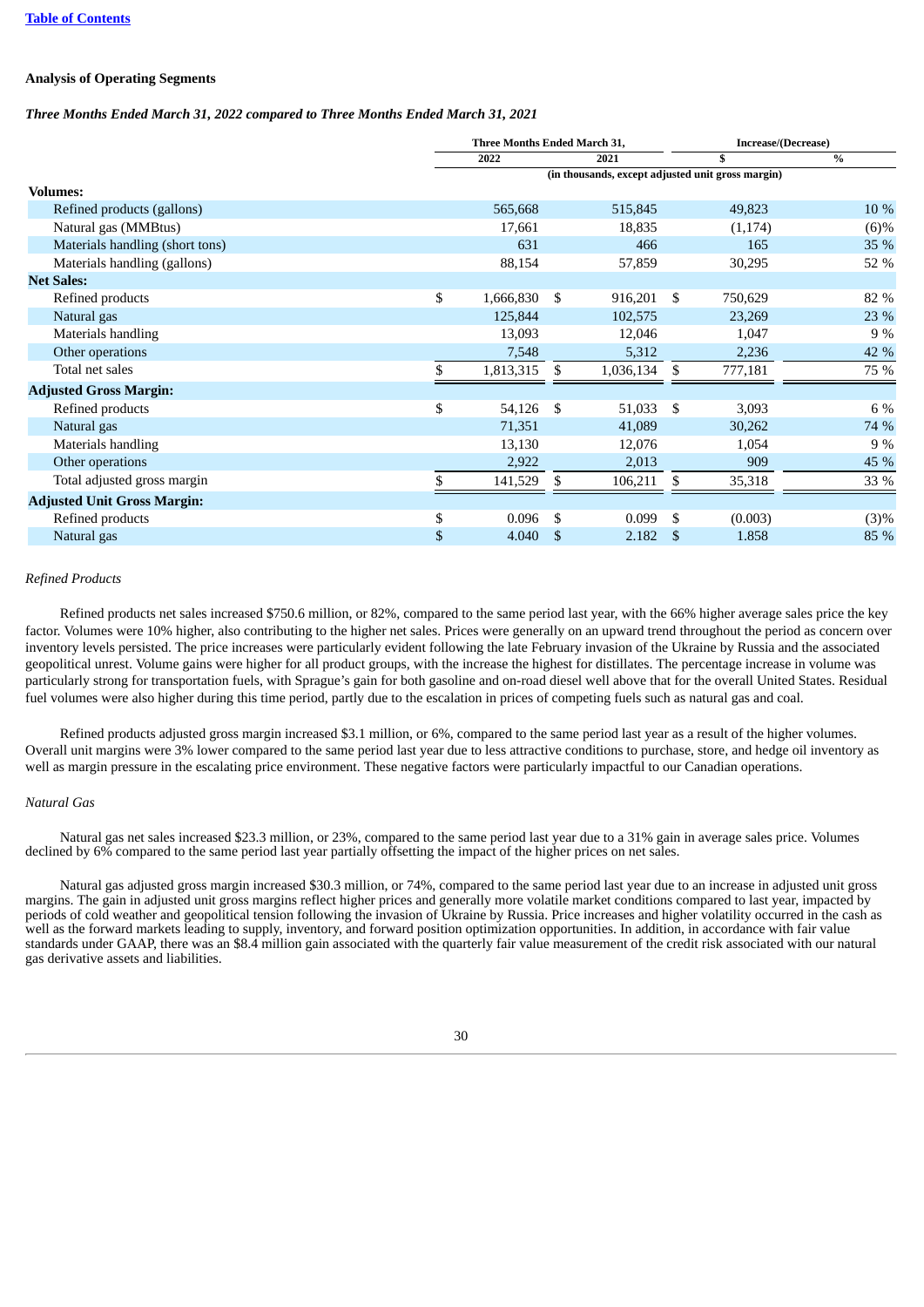### *Materials Handling*

Materials handling net sales and adjusted gross margin were \$1.1 million, or 9% higher than the same period last year. The gain was mostly due to an increase in the Canadian operations, reflecting a higher level of 3rd-party storage. Margins in the U.S. operations were up slightly at \$0.1 million higher than last year, with gains in salt, pulp, and general stevedoring requirements more than offsetting a decline in asphalt. The largest changes were the reduction in asphalt margin because of the sale of the Oswego, NY terminal in late April 2021 and the termination of the asphalt contract at the Everett, MA terminal at the end of 2021 and the gain due to the higher salt margin following the low activity last year.

### *Other Operations*

Net sales from other operations increased \$2.2 million, or 42%, driven primarily by higher coal volumes and prices compared to the same period last year. The increased coal prices reflect the higher price environment for this commodity that began in the latter part of 2021 as well as a further spike in prices following the Russian invasion of the Ukraine in late February. Adjusted gross margin was \$0.9 million or 45% higher than last year, due largely to increased coal margins, with a higher contribution from the Canadian trucking operations also a factor.

### *Operating Costs and Expenses*

#### *Three Months Ended March 31, 2022 compared to Three Months Ended March 31, 2021*

|                                     | Three Months Ended March 31, |          |        |      | Increase/(Decrease) |               |  |
|-------------------------------------|------------------------------|----------|--------|------|---------------------|---------------|--|
|                                     | 2022                         |          | 2021   |      |                     | $\frac{0}{0}$ |  |
|                                     | (in thousands)               |          |        |      |                     |               |  |
| <b>Operating expenses</b>           | 23.235                       | <b>S</b> | 19,232 |      | 4.003               | 21%           |  |
| Selling, general and administrative | 28,720                       | - \$     | 25.239 | - \$ | 3,481               | 14%           |  |
| Depreciation and amortization       | 8.126                        |          | 8.482  |      | (356)               | (4)%          |  |
| Interest expense, net               | 10.544                       |          | 8.748  |      | 1.796               | 21%           |  |

*Operating Expenses*. Operating expenses increased \$4.0 million, or 21%, compared to the same period last year, primarily reflecting an increase of \$1.1 million of insurance related costs, \$1.0 million of utilities, \$0.8 million of employee related costs, \$0.6 million of stockpile and boiler fuel expenses, and \$0.3 million of vehicle fuel expenses.

*Selling, General and Administrative Expenses*. SG&A expenses increased \$3.5 million, or 14%, compared to the same period last year largely driven by an increase of \$1.6 million in legal expenses, \$0.7 million in sales commissions, \$0.5 million in incentive compensation expense, \$0.2 million in insurance related costs, and \$0.2 million in employee related costs.

*Depreciation and Amortization.* Depreciation and amortization was approximately flat as increased depreciation expense was offset by decreased amortization expense.

*Interest Expense, net.* Interest expense, net increased \$1.8 million, or 21%, compared to the same period last year primarily due to increased net borrowing rates.

### **Liquidity and Capital Resources**

#### *Liquidity*

Our primary liquidity needs are to fund our working capital requirements, operating expenses, capital expenditures and quarterly distributions. Cash generated from operations, our borrowing capacity under our Credit Agreement (as defined below) and potential future issuances of additional partnership interests or debt securities are our primary sources of liquidity. At March 31, 2022, we had a working capital deficit of \$99.6 million.

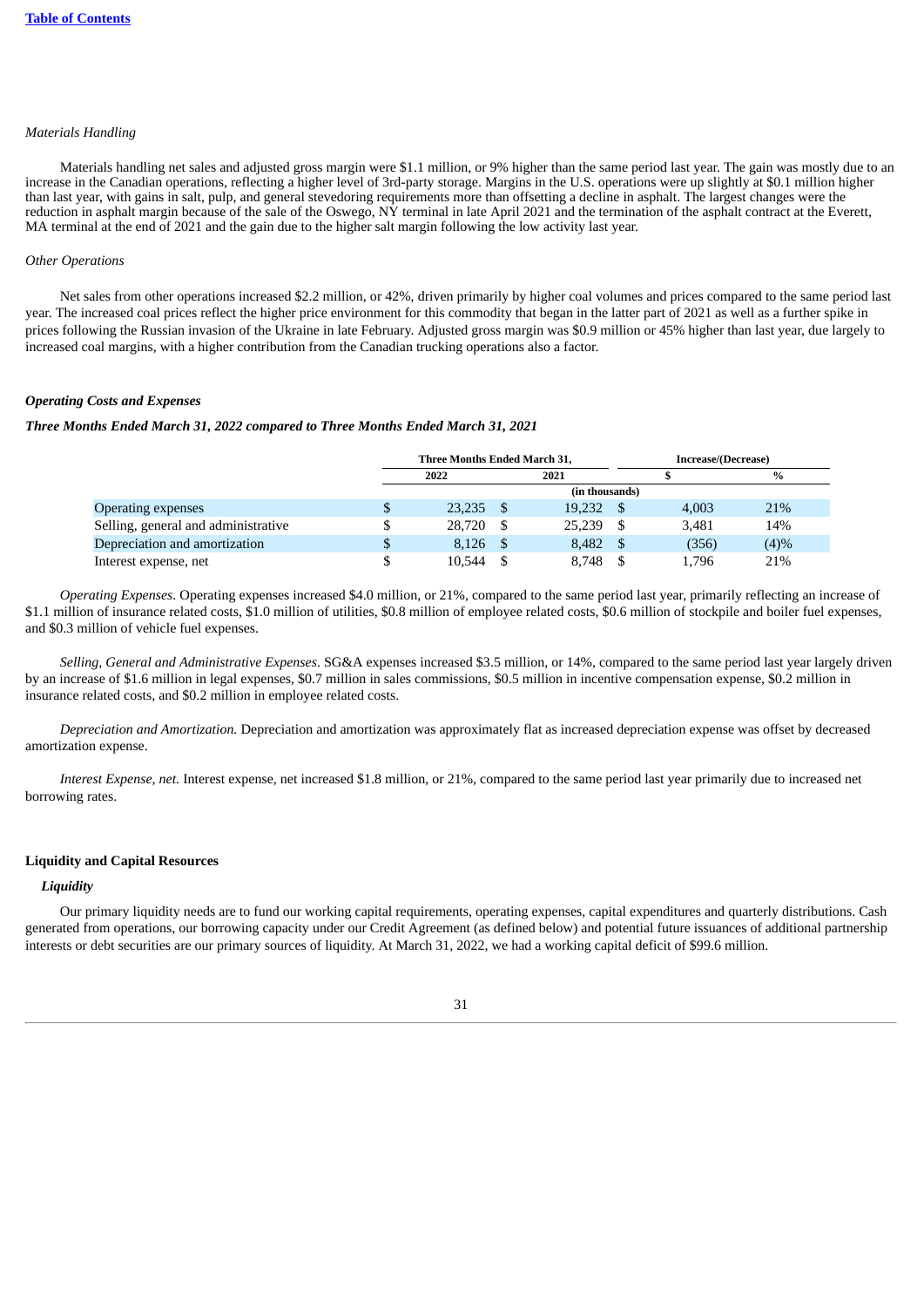As of March 31, 2022, the undrawn borrowing capacity under the working capital facilities of our Credit Agreement was \$250.9 million and the undrawn borrowing capacity under the acquisition facility was \$48.3 million. We enter our seasonal peak period during the fourth quarter of each year, during which inventory, accounts receivable and debt levels increase. As we move out of the winter season at the end of the first quarter of the following year, typically inventory is reduced, accounts receivable are collected and converted into cash and debt is paid down. During the three months ended March 31, 2022, the amount drawn under the working capital facilities of our Credit Agreement fluctuated from a low of \$413.8 million to a high of \$564.9 million.

We believe that we have sufficient liquid assets, cash flow from operations and borrowing capacity under our Credit Agreement to meet our financial commitments, debt service obligations, contingencies and anticipated capital expenditures. However, we are subject to business and operational risks that could adversely affect our cash flow. A material decrease in our cash flow would likely have an adverse effect on our ability to meet our financial commitments and debt service obligations.

### *Credit Agreement*

On May 11, 2021, Sprague Operating Resources LLC (the "U.S. Borrower") and Kildair Service ULC (the "Canadian Borrower" and, together with the U.S. Borrower, the "Borrowers"), wholly owned subsidiaries of the Partnership, entered into a first amendment (the "First Amendment") to the second amended and restated credit agreement dated as of May 19, 2020 (the "Original Credit Agreement"; the Original Credit Agreement as amended by the First Amendment, the "Credit Agreement"). Upon the effective date, the First Amendment increased the acquisition facility from \$430 million to \$450 million was accounted for as a modification of a syndicated loan arrangement with partial extinguishment to the extent there was a decrease in the borrowing capacity on a creditor by creditor basis. The Credit Agreement matures on May 19, 2023. The Partnership and certain of its subsidiaries (the "Subsidiary Guarantors") are guarantors of the obligations under the Credit Agreement. Obligations under the Credit Agreement are secured by substantially all of the assets of the Partnership, the Borrowers and the Subsidiary Guarantors (collectively, the "Loan Parties").

As further described in Note 14 to the condensed consolidated financial statements, subsequent to the three months ended March 31, 2022, the Partnership amended the Credit Agreement to modify certain terms of the credit facility outlined below.

At March 31, 2022, the revolving credit facilities under the Credit Agreement contained, among other items, the following:

- A committed U.S. dollar revolving working capital facility of up to \$465.0 million, subject to borrowing base limits, to be used for working capital loans and letters of credit;
- An uncommitted U.S. dollar revolving working capital facility of up to \$200.0 million, subject to borrowing base limits and the sole discretion of the lenders, to be used for working capital loans and letters of credit;
- A multicurrency revolving working capital facility of up to \$85.0 million, subject to borrowing base limits, to be used for working capital loans and letters of credit;
- A revolving acquisition facility of up to \$450.0 million, subject to covenants, to be used for loans and letters of credit to fund capital expenditures and acquisitions and other general corporate purposes; and
- Subject to certain conditions, including the receipt of additional commitments from lenders, the ability to increase the U.S. dollar revolving working capital facility to up to \$1.2 billion and the multicurrency revolving working capital facility to up to \$320.0 million. Additionally, subject to certain conditions, the revolving acquisition facility may be increased to up to \$750.0 million.

At March 31, 2022, indebtedness under the Credit Agreement bears interest, at the Borrowers' option, at a rate per annum equal to either (i) the Eurocurrency Rate (which is the LIBOR Rate for loans denominated in U.S. dollars and CDOR for loans denominated in Canadian dollars, in each case adjusted for certain regulatory costs, and in each case with a floor of 0.25%) for interest periods of one, two (solely with respect to Eurocurrency Rate loans denominated in Canadian dollars), three or six (solely with respect to Eurocurrency Rate loans denominated in U.S. dollars) months plus a specified margin or (ii) an alternate rate plus a specified margin.

At March 31, 2022, for loans denominated in U.S. dollars, the alternate rate is the Base Rate which is the highest of (a) the U.S. Prime Rate as in effect from time to time, (b) the greater of the Federal Funds Effective Rate and the Overnight Bank Funding Rate as in effect from time to time plus 0.50% and (c) the one-month Eurocurrency Rate for U.S. dollars as in effect from time to time plus 1.00%.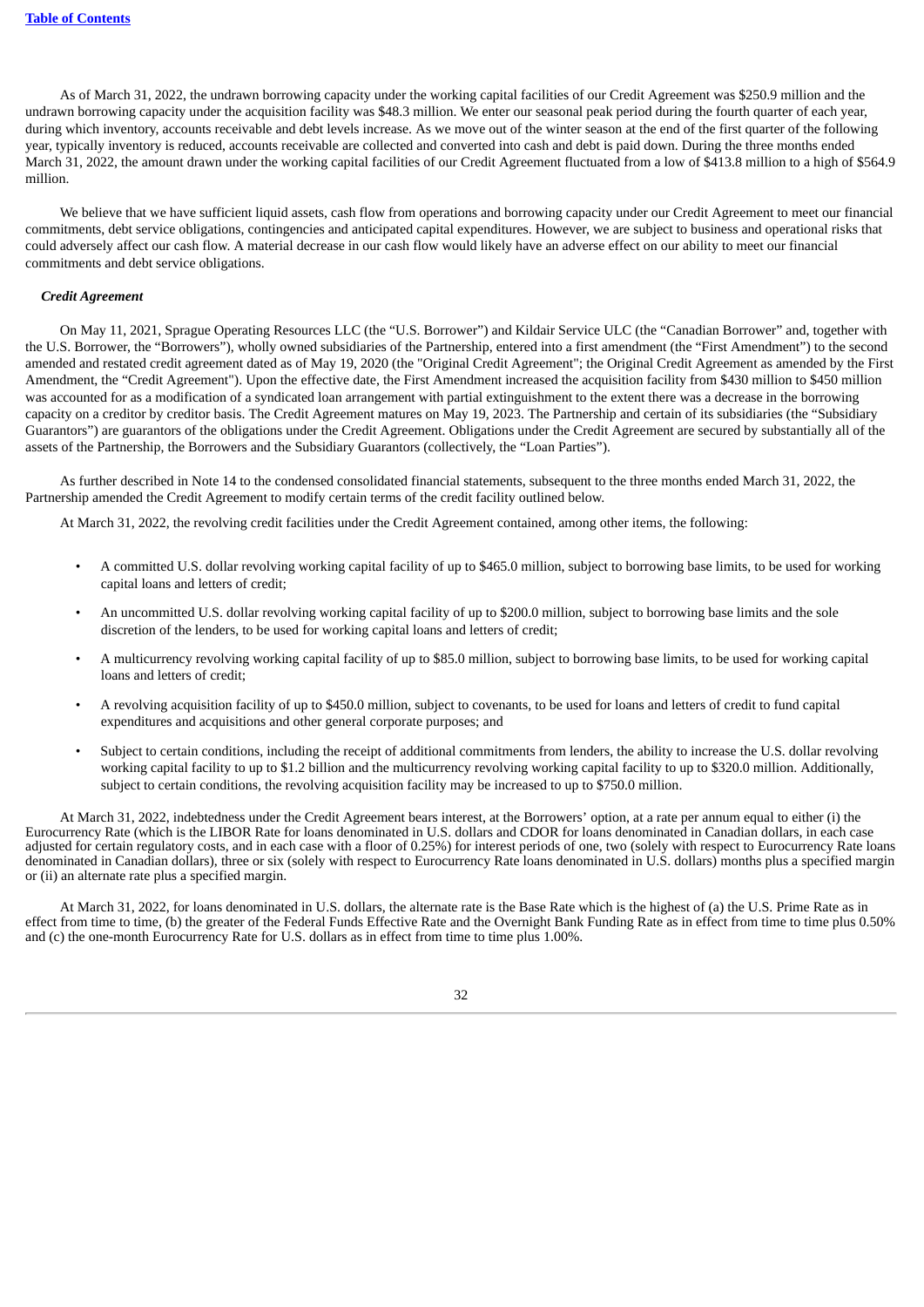At March 31, 2022, for loans denominated in Canadian dollars, the alternate rate is the Prime Rate which is the higher of (a) the Canadian Prime Rate as in effect from time to time and (b) the one-month Eurocurrency Rate for U.S. dollars as in effect from time to time plus 1.00%.

At March 31, 2022, the specified margins for the working capital revolving facilities vary based on the utilization of the working capital facilities as a whole, measured on a quarterly basis. The specified margin for (x) the committed U.S. dollar revolving working capital facility range from 1.00% to 1.50% for loans bearing interest at the Base Rate and from 2.00% to 2.50% for loans bearing interest at the Eurocurrency Rate, (y) the uncommitted U.S. dollar revolving working capital facility range from 0.75% to 1.25% for loans bearing interest at the Base Rate and 1.75% to 2.25% for loans bearing interest at the Eurocurrency Rate and (z) the multicurrency revolving working capital facility range from 1.00% to 1.50% for loans bearing interest at the Base Rate and 2.00% to 2.50% for loans bearing interest at the Eurocurrency Rate.

At of March 31, 2022, the specified margin for the revolving acquisition facility varies based on the consolidated total leverage of the Loan Parties. The specified margin for the revolving acquisition facility range from 1.25% to 2.25% for loans bearing interest at the Base Rate and from 2.25% to 3.25% for loans bearing interest at the Eurocurrency Rate.

In addition, the Borrowers will incur a commitment fee on the unused portion of (x) the committed U.S. dollar revolving working capital facility and multicurrency revolving working capital facility ranging from 0.375% to 0.500% per annum and (y) the revolving acquisition facility at a rate ranging from 0.35% to 0.50% per annum. Overdue amounts bear interest at the applicable rates described above plus an additional margin of 2%.

The Credit Agreement contains various covenants and restrictive provisions that, among other things, prohibit the Partnership from making distributions to unitholders if any event of default occurs or would result from the distribution or if the Loan Parties would not be in pro forma compliance with the financial covenants after giving effect to the distribution. In addition, the Credit Agreement contains various covenants that are usual and customary for a financing of this type, size and purpose, including, but not limited to, covenants that require the Loan Parties to maintain: a minimum consolidated EBITDA-to-fixed charge ratio, a minimum consolidated net working capital amount and a maximum consolidated total leverage-to-EBITDA ratio. The Credit Agreement also limits the Loan Parties ability to incur debt, grant liens, make certain investments or acquisitions, enter into affiliate transactions and dispose of assets. The Partnership was in compliance with the covenants under the Credit Agreement at March 31, 2022.

The Credit Agreement also contains events of default that are usual and customary for a financing of this type, size and purpose including, among others, non-payment of principal, interest or fees, violation of certain covenants, material inaccuracy of representations and warranties, bankruptcy and insolvency events, cross-payment default and cross-acceleration, material judgments and events constituting a change of control. If an event of default exists under the Credit Agreement, the lenders will be able to terminate the lending commitments, accelerate the maturity of the Credit Agreement and exercise other rights and remedies with respect to the collateral.

### *Off-Balance Sheet Arrangements*

We have no off-balance sheet arrangements.

#### *Capital Expenditures*

Our terminals require investments to maintain, expand, upgrade or enhance existing assets and to comply with environmental and operational regulations. Our capital requirements primarily consist of maintenance capital expenditures and expansion capital expenditures. We define maintenance capital expenditures as capital expenditures made to replace assets, or to maintain the long-term operating capacity of our assets or operating income. Examples of maintenance capital expenditures are expenditures required to maintain equipment reliability, terminal integrity and safety and to address environmental laws and regulations. Costs for repairs and minor renewals to maintain facilities in operating condition and that do not extend the useful life of existing assets will be treated as maintenance expenses as we incur them. We define expansion capital expenditures as capital expenditures made to increase the long-term operating capacity of our assets or our operating income whether through construction or acquisition of additional assets. Examples of expansion capital expenditures include the acquisition of equipment and the development or acquisition of additional storage capacity, to the extent such capital expenditures are expected to expand our operating capacity or our operating income.

The following table summarizes expansion and maintenance capital expenditures for the periods indicated: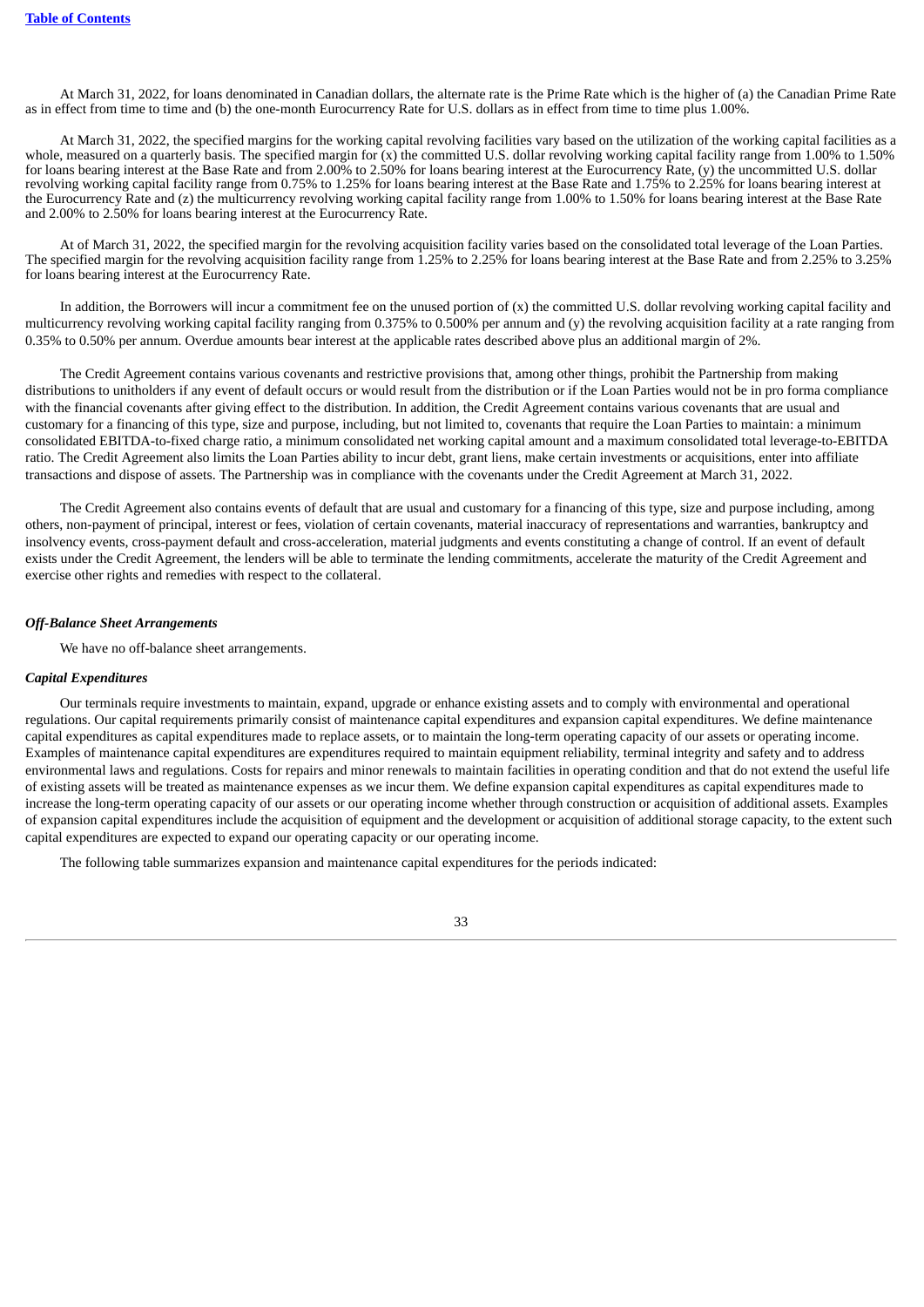|                              | <b>Capital Expenditures</b> |               |                |   |              |  |  |
|------------------------------|-----------------------------|---------------|----------------|---|--------------|--|--|
|                              | <b>Expansion</b>            |               | Maintenance    |   | <b>Total</b> |  |  |
|                              |                             |               | (in thousands) |   |              |  |  |
| Three Months Ended March 31, |                             |               |                |   |              |  |  |
| 2022                         | 826                         | <sup>\$</sup> | 1,963          | S | 2,789        |  |  |
| 2021                         | 798                         | \$            | 1,333          |   | 2,131        |  |  |

We anticipate that future maintenance capital expenditures will be funded with cash generated by operations and that future expansion capital requirements will be provided through long-term borrowings or other debt financings and/or equity offerings.

### *Cash Flows*

|                                           | Three Months Ended March 31, |                |           |  |  |
|-------------------------------------------|------------------------------|----------------|-----------|--|--|
|                                           | 2022<br>2021                 |                |           |  |  |
|                                           |                              | (in thousands) |           |  |  |
| Net cash provided by operating activities | 92.923                       |                | 88,468    |  |  |
| Net cash used in investing activities     | (2,613)                      |                | (1,923)   |  |  |
| Net cash used in financing activities     | (86, 413)                    |                | (83, 220) |  |  |

#### *Operating Activities*

Net cash provided by operating activities for the three months ended March 31, 2022 was \$92.9 million. Cash inflows for the period were the result of an increase of \$8.8 million in accounts payable and accrued liabilities primarily relating to the timing of invoice payments for product purchases, a decrease of \$136.2 million in inventories primarily due to less attractive market conditions to purchase, store and hedge oil compared to last year, \$84.1 million representing the net impact in our derivative instruments as a result of contract activity and changes in commodity prices during the period and net income of \$17.9 million. These inflows were partially offset by cash outflows as a result of an increase of \$81.1 million in accounts receivable and an increase of \$82.1 million in other assets driven by changes in collateral.

Net cash provided by operating activities for the three months ended March 31, 2021 was \$88.5 million. Cash inflows for the period were the result of a decrease of \$67.2 million in inventories largely due to a reduction in seasonal inventory requirements, net income of \$48.8 million, and a decrease of \$20.6 million in other assets driven by changes in collateral. These inflows were offset by cash outflows as a result of an increase of \$28.3 million in accounts receivable driven by a combination of higher sales prices and volumes, a reduction of \$17.0 million in accounts payable and accrued liabilities primarily relating to the timing of invoice payments for product purchases and \$9.6 million representing the net impact in our derivative instruments as a result of contract activity and changes in commodity prices during the period.

#### *Investing Activities*

Net cash used in investing activities for the three months ended March 31, 2022 was \$2.6 million and primarily resulted from \$0.8 million related to expansion capital expenditures and \$2.0 million related to maintenance capital expenditure projects across our terminal system.

Net cash used in investing activities for the three months ended March 31, 2021 was \$1.9 million, and primarily resulted from \$0.8 million related to expansion capital expenditures and \$1.3 million related to maintenance capital expenditures projects across our terminal system.

#### *Financing Activities*

Net cash used in financing activities for the three months ended March 31, 2022 was \$86.4 million, and primarily resulted from \$73.2 million of payments under our Credit Agreement due to financing requirements and distributions of \$11.4 million.

Net cash used in financing activities for the three months ended March 31, 2021 was \$83.2 million, and primarily resulted from 62.7 million of payments under our Credit Agreement due to reduced financing requirements from accounts receivable levels, the reduction of inventory levels and distributions of \$17.4 million.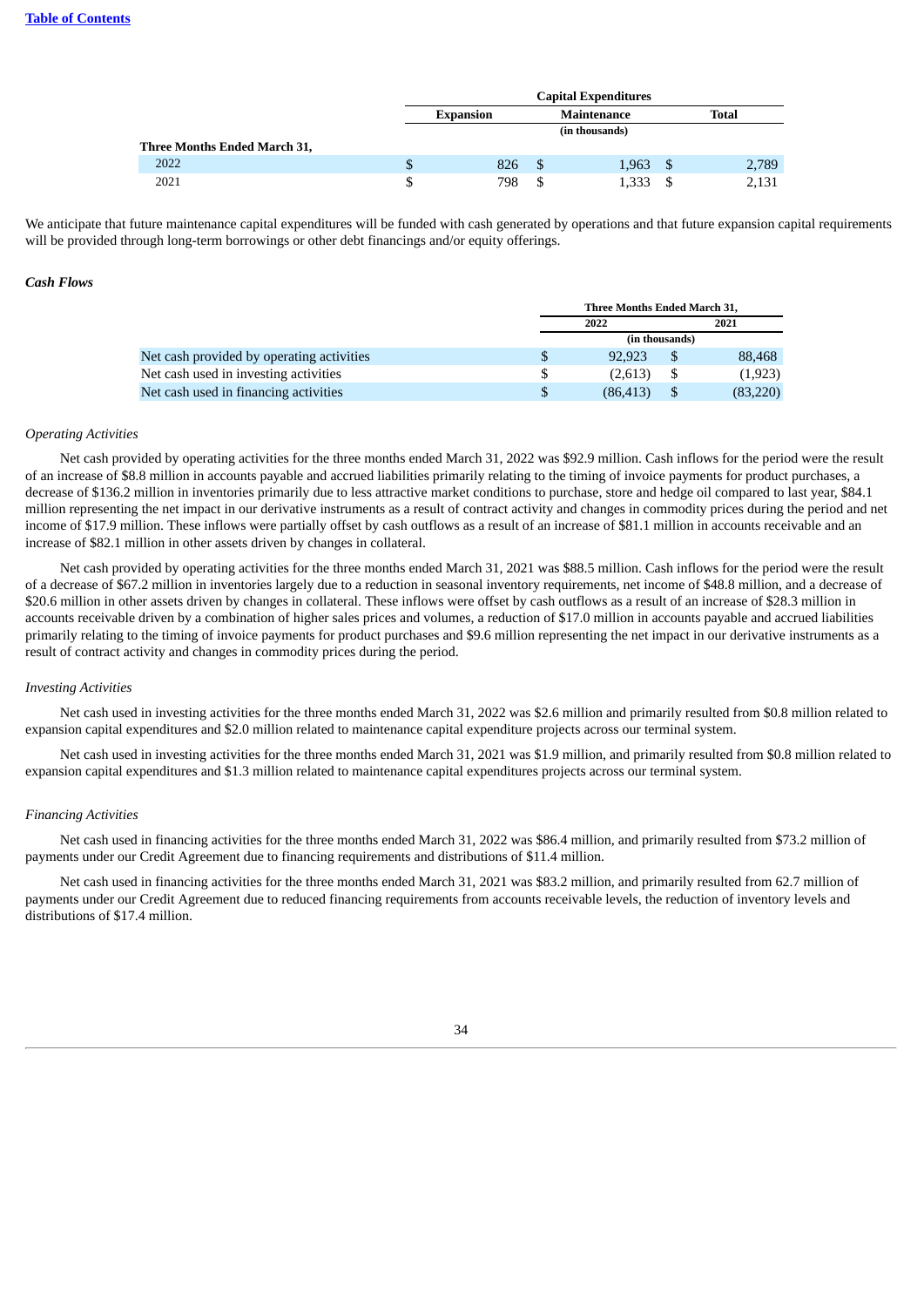### *Impact of Inflation*

While inflation in the United States and Canada has been relatively low in recent years, it has accelerated in the last 12 months. Although we do not believe that inflation had a material impact on our results of operations or financial position for the three months ended March 31, 2022 and 2021, a high rate of inflation in the future may have an adverse effect on our operating results depending upon how inflationary pressure impacts the sales price of our products versus the product costs and operating expenses necessary to generate and support the selling of these products. In addition, inflation could materially increase the interest rates on our borrowings under our Credit Agreement or any future debt.

### **Critical Accounting Policies and Estimates**

Part I, Item, 2, "Management's Discussion and Analysis of Financial Condition and Results of Operations" discusses our Condensed Consolidated Financial Statements, which have been prepared in accordance with GAAP. The preparation of these Condensed Consolidated Financial Statements requires management to make estimates and assumptions that affect the reported amounts of assets and liabilities and the disclosure of contingent assets and liabilities at the date of the Condensed Consolidated Financial Statements and the reported amounts of revenues and expenses during the reporting period. Actual results may differ from these estimates under different assumptions or conditions.

These estimates are based on our knowledge and understanding of current conditions and actions that we may take in the future. Changes in these estimates will occur as a result of the passage of time and the occurrence of future events. Subsequent changes in these estimates may have a significant impact on our financial condition and results of operations and are recorded in the period in which they become known. We have identified the following estimates that, in our opinion, are subjective in nature, require the exercise of judgment and involve complex analysis: the fair value of derivative assets and liabilities, goodwill impairment assessment, and revenue recognition and cost of products sold.

The significant accounting policies and estimates that have been adopted and followed in the preparation of our Condensed Consolidated Financial Statements are detailed in Note 1 - Description of Business and Summary of Significant Accounting Policies included in our 2021 Annual Report. There have been no changes in these policies and estimates that had a significant impact on the financial condition and results of operations for the periods covered in this Quarterly Report.

#### *Recent Accounting Pronouncements*

<span id="page-36-0"></span>For information on recent accounting pronouncements impacting our business, see "Recent Accounting Pronouncements" included under Note 1 - Description of Business and Summary of Significant Accounting Policies to our Condensed Consolidated Financial Statements.

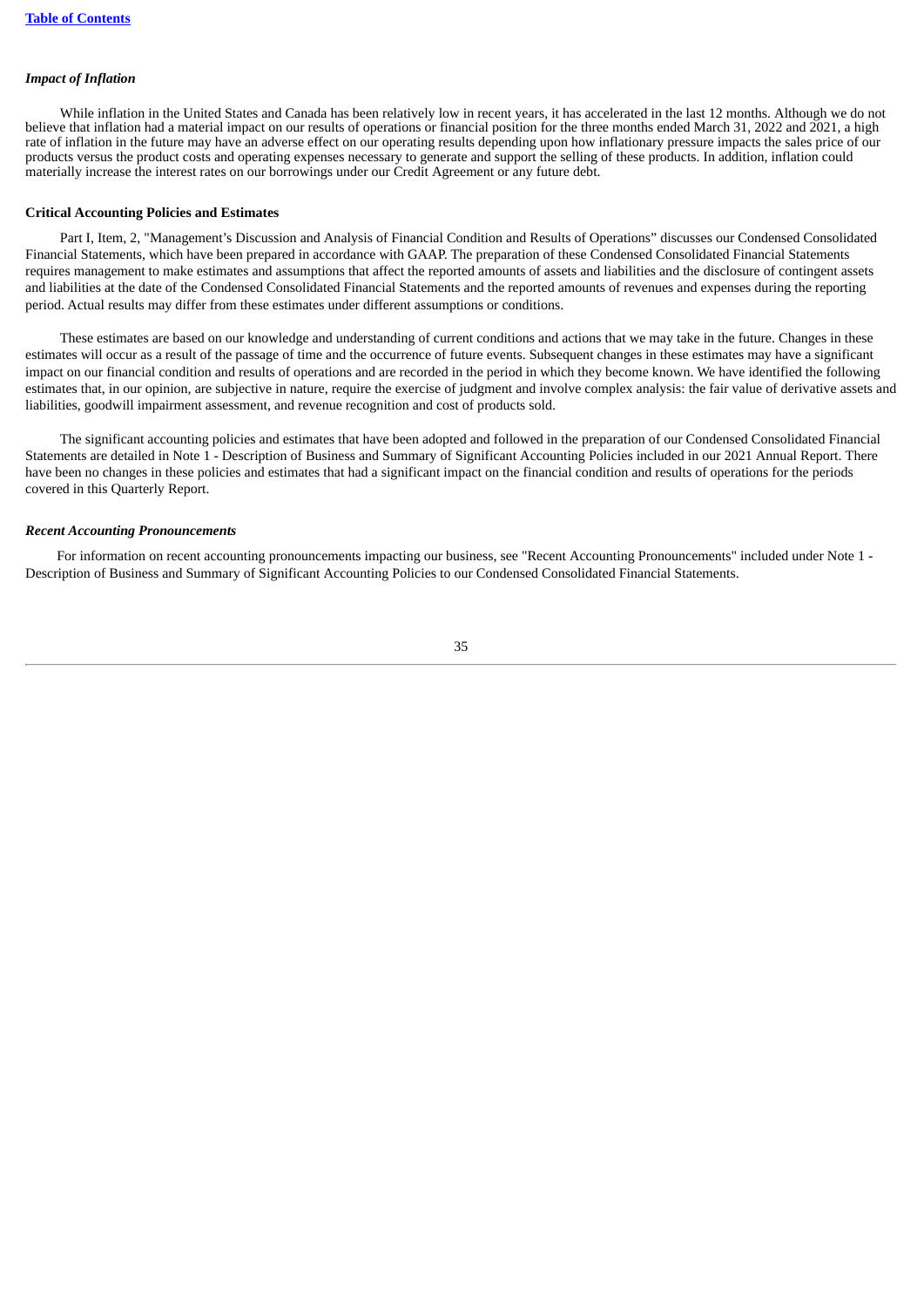#### **Item 3. Quantitative and Qualitative Disclosures about Market Risk**

Market risk is the risk of loss arising from adverse changes in market rates and prices. The principal market risks to which we are exposed are commodity price risk, interest rate risk and market/credit risk. We utilize various derivative instruments to manage exposure to commodity risk and swaps to manage exposure to interest rate risk.

### *Commodity Price Risk*

We use various financial instruments as we seek to hedge our commodity price risk. We sell our refined products and natural gas primarily in the Northeast. We hedge our refined products positions primarily with a combination of futures contracts that trade on the New York Mercantile Exchange, or NYMEX, and fixed-for-floating price swaps in the form of bilateral contracts that are traded "over-the-counter" or "OTC". Although there are some notable differences between futures and the fixed-for-floating price swaps, both can provide a fixed price while the counterparty receives a price that fluctuates as market prices change.

As indicated in the table below, we primarily use futures contracts to hedge light oil transactions and swaps contracts for hedging residual fuel oils. There are no residual fuel oil futures contracts that actively trade in the United States. Each of the financial instruments trade by month for many months forward, allowing us the ability to hedge future contractual commitments.

| <b>Product Group</b> | <b>Primary Financial Hedging Instrument</b>                |
|----------------------|------------------------------------------------------------|
| Gasolines            | NYMEX RBOB futures contract                                |
| <b>Distillates</b>   | NYMEX Ultra Low Sulfur Diesel futures contract             |
| Residual Fuel Oils   | New York Harbor 1% Sulfur Residual Fuel Oil swaps contract |

In addition to the financial instruments listed above, we may periodically use the ethanol futures contract that trades on the Chicago Board of Trade, or CBOT, to hedge ethanol that is used for blending into our gasoline. This ethanol contract is based on Chicago delivery. There are also swaps alternatives available in the market to hedge ethanol. In addition, we also use Rotterdam Barge 0.1% Sulfur Gasoil swaps as the primary means to hedge Kildair's marine gas oil positions.

For natural gas, there are no quality differences that need to be considered when hedging. Our primary hedging requirements relate to fixed price and basis (location) exposure. We largely hedge our natural gas fixed price exposure using fixed-for-floating price swaps that trade on the Intercontinental Exchange ("ICE") with the prices based on the Henry Hub location near Erath, Louisiana. The Henry Hub is the most active natural gas trading location in the United States. Although we typically use swaps, there is also an actively traded NYMEX Henry Hub natural gas futures contract that we can use. We primarily use ICE basis swaps as the key financial instrument type to hedge our natural gas basis risk. Similar to the natural gas futures and ICE Henry Hub swaps, basis swaps for major locations trade actively for many months. These swaps are financially settled, typically using prices quoted by Platts. We also directly hedge our price exposure in oil and natural gas by using forward purchases or sales that require physical delivery of the product.

The following table presents total realized and unrealized gains (losses) on derivative instruments utilized for commodity risk management purposes. Such amounts are included in cost of products sold (exclusive of depreciation and amortization) for the periods presented.

|                            | Three Months Ended March 31, |           |  |           |  |
|----------------------------|------------------------------|-----------|--|-----------|--|
|                            | (in thousands)               |           |  |           |  |
|                            | 2022                         |           |  | 2021      |  |
| Refined products contracts |                              | (133,059) |  | (19,774)  |  |
| Natural gas contracts      |                              | 168,761   |  | 1,309     |  |
| Total                      |                              | 35,702    |  | (18, 465) |  |

Substantially all of our commodity derivative contracts outstanding as of March 31, 2022 will settle prior to September 30, 2023.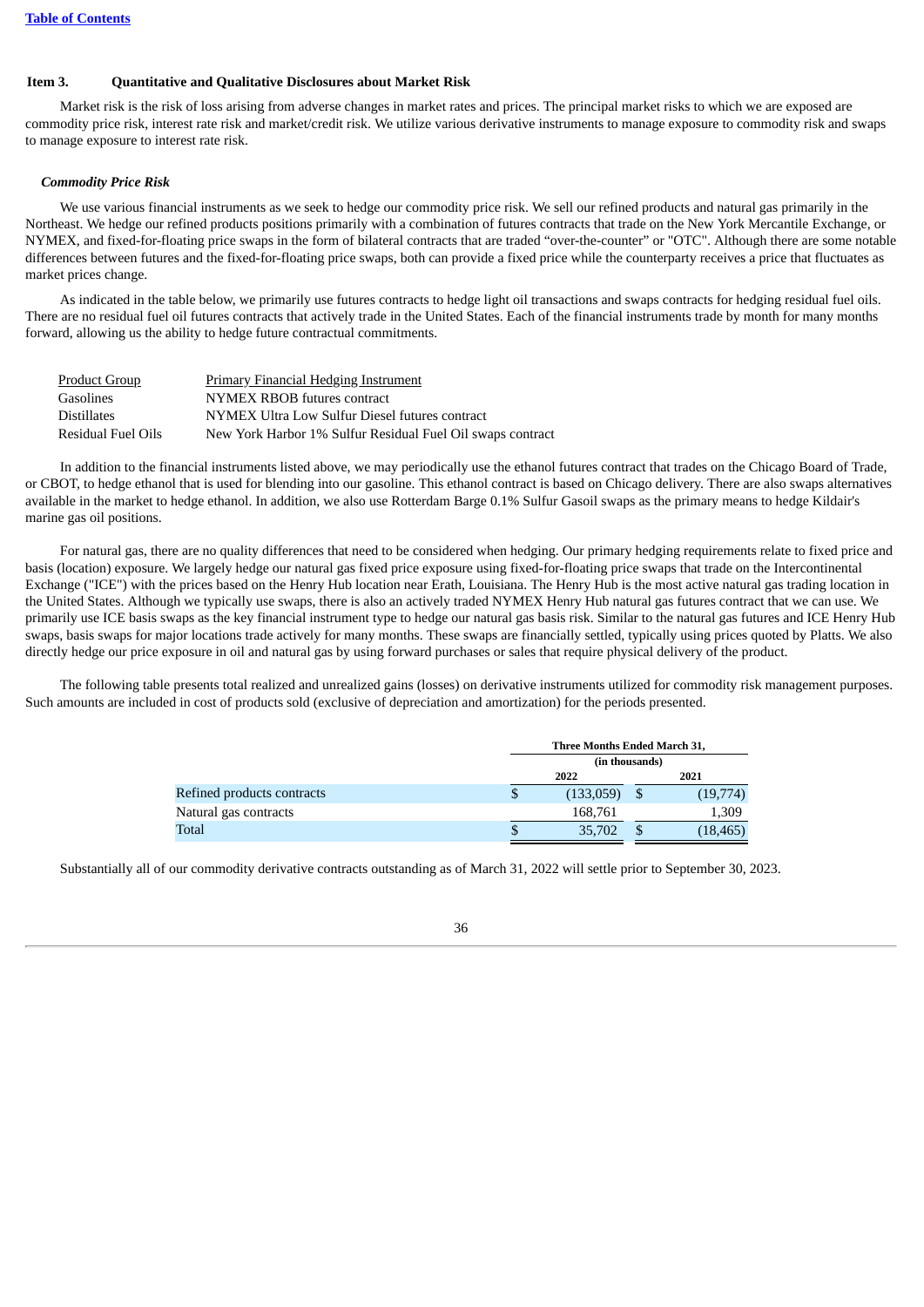#### *Interest Rate Risk*

We enter into interest rate swaps to manage exposures in changing interest rates. We swap the variable LIBOR interest rate payable under our Credit Agreement for fixed LIBOR or SOFR interest rates. These interest rate swaps meet the criteria to receive cash flow hedge accounting treatment. Counterparties to our interest rate swaps are large multi-national banks and we do not believe there is a material risk of counterparty nonperformance. Additionally, we may enter into seasonal swaps which are intended to manage our increase in borrowings during the winter, as a result of higher inventory and accounts receivable levels.

Our interest rate swap agreements outstanding as of March 31, 2022 were as follows (in thousands):

| <b>Beginning</b> | <b>Ending</b> | <b>Notional Amount</b> |
|------------------|---------------|------------------------|
| January 2022     | December 2022 | ∗<br>425,000           |
| January 2023     | March 2023    | 475,000<br>∗           |
| April 2023       | December 2023 | 450,000<br>$\ast$      |
| January 2024     | December 2024 | 500,000<br>$**$        |
| January 2025     | December 2026 | 450,000<br>$**$        |
| January 2027     | January 2027  | 300,000                |

 *\* During the months of May through October, one interest rate swap agreement decreases by \$100 million. This decrease is not reflected in the notional amount in the table above.*

*\*\* During the months of May through October, two interest rate swap agreements decrease by \$100 million each. These decreases are not reflected in the notional amount in the table above.*

During the two year period ended March 31, 2022 we hedged approximately 73% of our floating rate debt with fixed-for-floating interest rate swaps. We expect to continue to utilize interest rate swaps to manage our exposure to LIBOR or SOFR interest rates. Based on a sensitivity analysis for the twelve months ended March 31, 2022, we estimate that if short-term interest rates increase 100 basis points or decrease to zero, our interest expense would have increased approximately \$5.2 million and decreased approximately \$0.1 million, respectively. These amounts were estimated by considering the effect of the hypothetical short-term interest rates on variable-rate debt outstanding, adjusted for interest rate hedges.

### *Derivative Instruments*

The following tables present our derivative assets and derivative liabilities measured at fair value on a recurring basis as of March 31, 2022:

| As of March 31, 2022 |                                  |  |                                            |               |                                        |                |                                          |
|----------------------|----------------------------------|--|--------------------------------------------|---------------|----------------------------------------|----------------|------------------------------------------|
|                      | <b>Fair Value</b><br>Measurement |  | Active<br><b>Markets</b><br><b>Level 1</b> |               | <b>Observable</b><br>Inputs<br>Level 2 |                | Unobservable<br>Inputs<br><b>Level 3</b> |
|                      |                                  |  |                                            |               |                                        |                |                                          |
|                      |                                  |  |                                            |               |                                        |                |                                          |
| \$                   | 19,369                           |  |                                            | - \$          |                                        |                |                                          |
|                      | 262,813                          |  | 262,813                                    |               |                                        |                |                                          |
|                      | 282,182                          |  | 262,813                                    |               | 19,369                                 |                |                                          |
|                      | 8,579                            |  |                                            |               | 8,579                                  |                |                                          |
|                      | 290,761                          |  | 262,813                                    | $\mathcal{S}$ | 27,948                                 | -S             |                                          |
|                      |                                  |  |                                            |               |                                        |                |                                          |
|                      | 227,785                          |  |                                            |               | 227,785                                |                |                                          |
|                      | 219,303                          |  | 219,237                                    |               | 66                                     |                |                                          |
|                      | 447,088                          |  | 219,237                                    |               | 227,851                                |                |                                          |
|                      | 252                              |  |                                            |               | 252                                    |                |                                          |
|                      | 447,340                          |  | 219,237                                    |               | 228,103                                |                |                                          |
|                      |                                  |  | - \$                                       |               |                                        | (in thousands) | 19,369 \$                                |

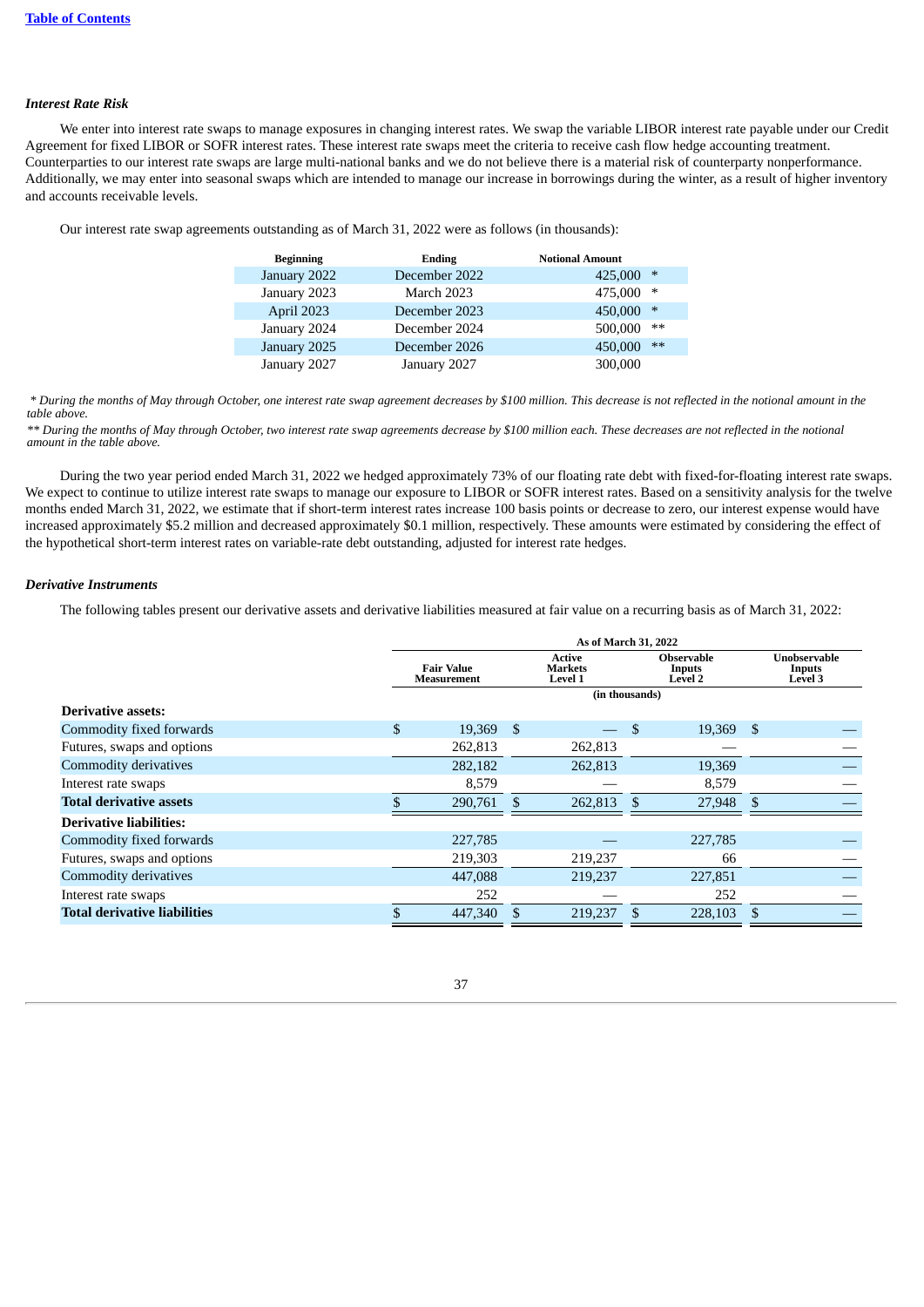### **Market and Credit Risk**

The risk management activities for our refined products and natural gas segments involve managing exposures to the impact of market fluctuations in the price and transportation costs for commodities through the use of derivative instruments. The prices for energy commodities can be significantly influenced by market liquidity and changes in seasonal demand, weather conditions, transportation availability, and federal and state regulations. We monitor and manage our exposure to market risk on a daily basis in accordance with approved policies.

We maintain a control environment under the direction of our Chief Risk Officer through our risk management policy, processes and procedures, which our senior management has approved. Control measures include volumetric, value at risk, and stop loss limits, as well as contract term limits. Our Chief Risk Officer and Risk Management Committee must approve the use of new instruments or new commodities. Risk limits are monitored and reported daily to senior management. Our risk management department also performs independent verifications of sources of fair values. These controls apply to all of our commodity risk management activities.

We use a value at risk model to monitor commodity price risk within our risk management activities. The value at risk model uses both linear and simulation methodologies based on historical information, with the results representing the potential loss in fair value over one day at a 95% confidence level. Results may vary from time to time as hedging coverage, market pricing levels and volatility change.

We have a number of financial instruments that are potentially at risk including cash and cash equivalents, receivables and derivative contracts. Our primary exposure is credit risk related to our receivables and counterparty performance risk related to the fair value of derivative assets, which is the loss that may result from a customer's or counterparty's non-performance. We use credit policies to control credit risk, including utilizing an established credit approval process, monitoring customer and counterparty limits, employing credit mitigation measures such as analyzing customer financial statements, credit insurance with a third party provider and accepting personal guarantees and forms of collateral. We believe that our counterparties will be able to satisfy their contractual obligations. Credit risk is limited by the large number of customers and counterparties comprising our business and their dispersion across different industries.

<span id="page-39-0"></span>Cash is held in demand deposit and other short-term investment accounts placed with federally insured financial institutions. Such deposit accounts at times may exceed federally insured limits. We have not experienced any losses on such accounts.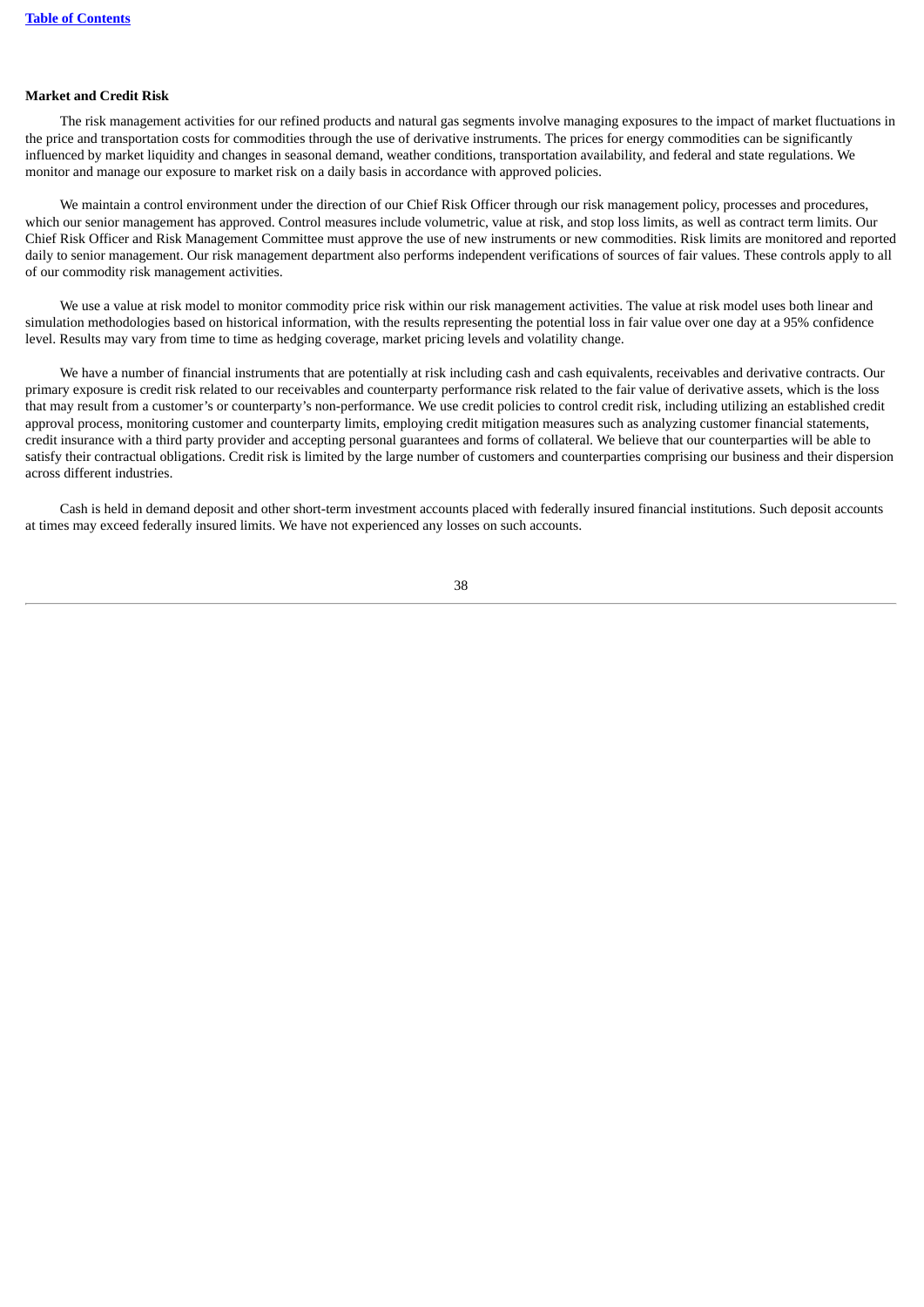### **Item 4. Controls and Procedures**

#### **Disclosure Controls and Procedures**

Disclosure controls and procedures are designed to ensure that information required to be disclosed in the Partnership's reports filed or submitted under the Exchange Act is recorded, processed, summarized and reported within the time periods specified in the SEC's rules and forms. Disclosure controls and procedures include, without limitation, controls and procedures designed to ensure that information required to be disclosed in the Partnership's reports under the Exchange Act is accumulated and communicated to the Partnership's management, including the President and Chief Executive Officer and the Chief Financial Officer of our General Partner, or persons performing similar functions, as appropriate to allow timely decisions regarding required disclosure.

As of March 31, 2022, the Partnership carried out an evaluation, under the supervision and with the participation of management (including the President and Chief Executive Officer and Chief Financial Officer of the General Partner) of the effectiveness of the design and operation of the Partnership's disclosure controls and procedures pursuant to Exchange Act Rule 13a-15. Based on this evaluation, the General Partner's President and Chief Executive Officer and Chief Financial Officer concluded that the Partnership's disclosure controls and procedures were effective as of March 31, 2022.

#### **Changes in Internal Control Over Financial Reporting**

<span id="page-40-0"></span>There have been no changes in our system of internal control over financial reporting during the three months ended March 31, 2022 that have materially affected, or are reasonably likely to materially affect, the Partnership's internal control over financial reporting.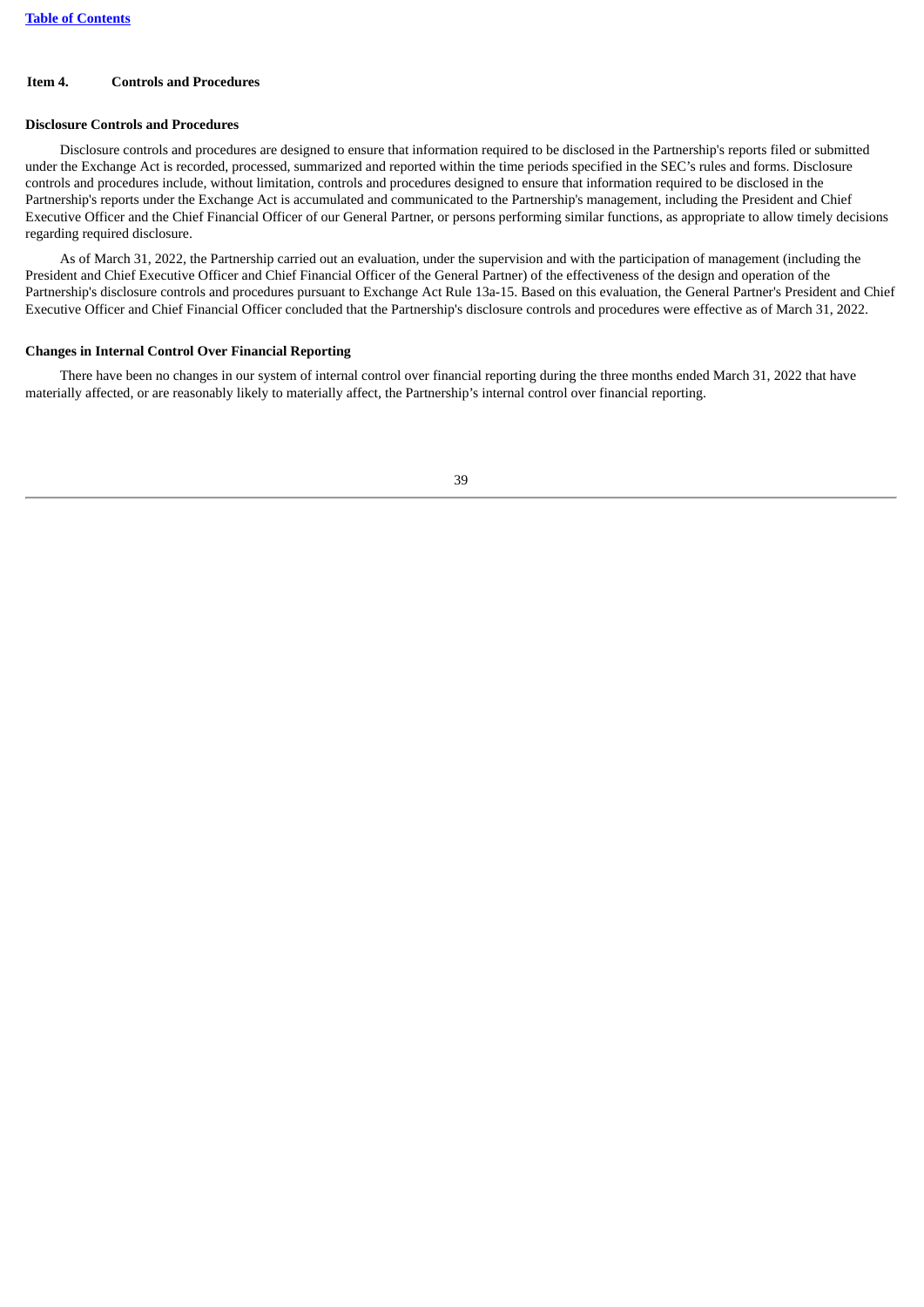### **PART II—OTHER INFORMATION**

### <span id="page-41-0"></span>**Item 1. Legal Proceedings**

From time to time, we are a party to various legal proceedings or claims arising in the ordinary course of business. For information related to legal proceedings, see the discussion under the caption Legal, Environmental and Other Proceedings in Note 10 - Commitments and Contingencies to our consolidated financial statements included in Part I, Item 1 of this Quarterly Report, which information is incorporated by reference into this Part II, Item 1.

### <span id="page-41-1"></span>**Item 1A. Risk Factors**

Other than the risk factors set forth in this report and below, there have been no material changes from the risk factors discussed in Part I, Item 1A "Risk Factors" included in our 2021 Annual Report. Additional risks not currently known to us or that we currently deem to be immaterial also may materially affect our business, results of operations, financial condition, and the price of our common units.

#### The Partnership operates in a competitive environment in which operating and market risk exposure may be impacted by global events.

In February 2022, Russia invaded Ukraine resulting in the United States, Canada, the European Union and other countries imposing economic sanctions on Russia. These actions have not had and are not expected to have a material impact on the Partnership's financial condition or results of operations. However, the fluidity and continuation of the conflict may result in additional economic sanctions and other impacts which could have a negative impact on the Partnership's financial condition, results of operations and cash flows. These include inflationary pressures on raw materials and energy; supply chain and logistics disruptions; volatility in interest rates; and, heightened cybersecurity threats.

<span id="page-41-2"></span>

| Item 2. | <b>Unregistered Sales of Equity Securities and Use of Proceeds</b> |
|---------|--------------------------------------------------------------------|
|---------|--------------------------------------------------------------------|

<span id="page-41-6"></span><span id="page-41-5"></span><span id="page-41-4"></span><span id="page-41-3"></span>None. **Item 3. Defaults Upon Senior Securities** None. **Item 4. Mine Safety Disclosures** Not applicable. **Item 5. Other Information** None.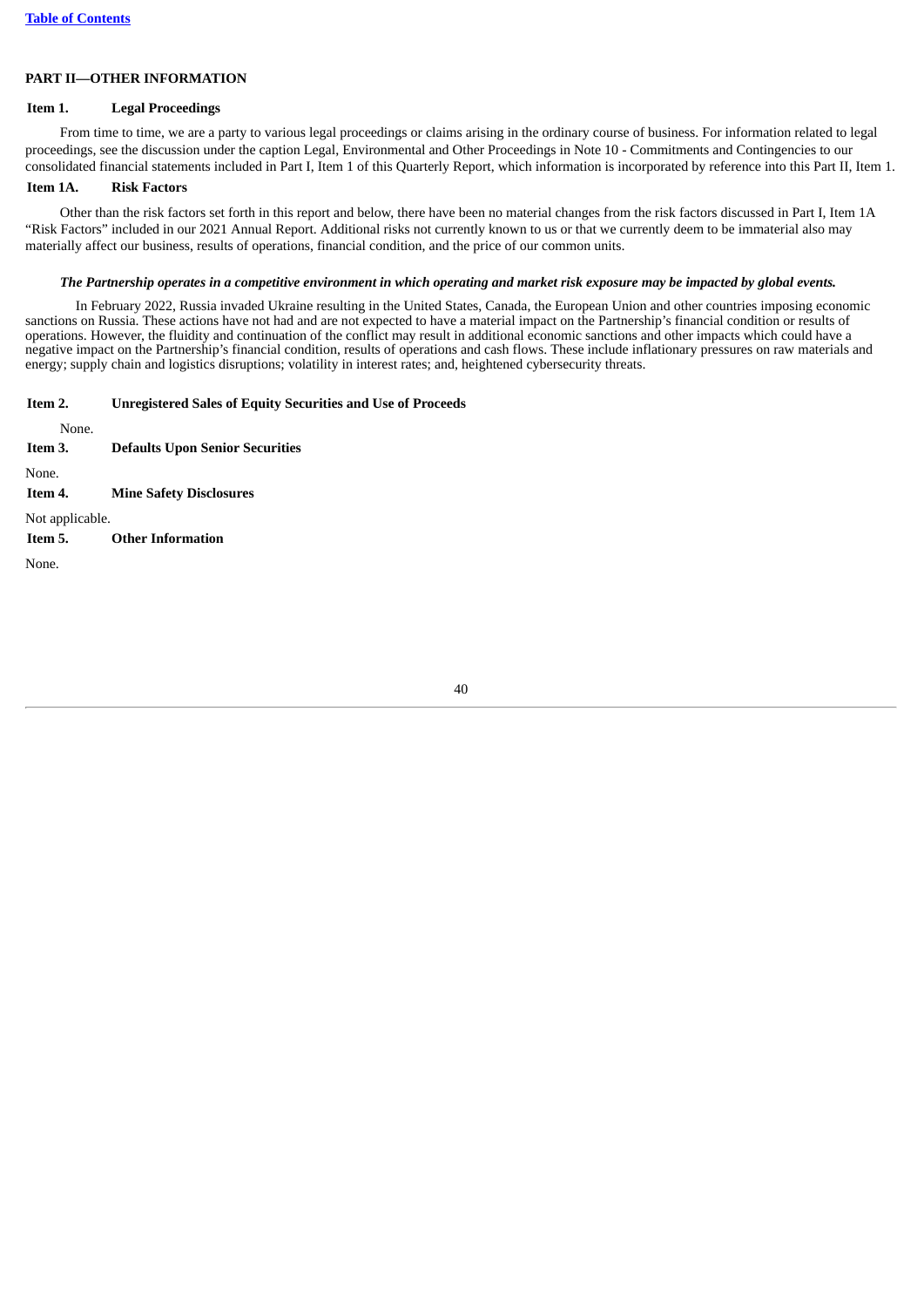# **Item 6. Exhibits**

The exhibits listed in the accompanying Exhibits Index are filed or incorporated by reference as part of this Form 10-Q.

# **EXHIBIT INDEX**

| <b>Exhibit</b><br>No. | <b>Description</b>                                                                                                                                                                                                                                                                                                                                                                                                                                                                                                                                       |
|-----------------------|----------------------------------------------------------------------------------------------------------------------------------------------------------------------------------------------------------------------------------------------------------------------------------------------------------------------------------------------------------------------------------------------------------------------------------------------------------------------------------------------------------------------------------------------------------|
| $2.1***$              | Purchase and Sale Agreement, dated September 18, 2017, by and among Sprague Operating Resources LLC, Coen Oil<br>Company, LLC, Coen Markets, Inc., and The Thomaston Land Company, LLC (incorporated by reference to Exhibit 2.1 of<br>Sprague Resources LP's Current Report on Form 8-K filed September 19, 2017 (File No. 001-36137)).                                                                                                                                                                                                                 |
| 3.1                   | Certificate of Limited Partnership of Sprague Energy Partners LP (incorporated by reference to Exhibit 3.1 of Sprague<br>Resources LP's Registration Statement on Form S-1 filed July 27, 2011 (File No. 333-175826)).                                                                                                                                                                                                                                                                                                                                   |
| 3.2                   | Amendment to the Certificate of Limited Partnership of Sprague Energy Partners LP (Changing Name to Sprague Resources<br>LP) (incorporated by reference to Exhibit 3.2 of Sprague Resources LP's Registration Statement on Form S-1 filed July 27,<br>2011 (File No. 333-175826)).                                                                                                                                                                                                                                                                       |
| 3.3                   | Amendment No. 3 to the First Amended and Restated Agreement of Limited Partnership of Sprague Resources LP dated as<br>of October 30, 2013, effective March 1, 2021 (incorporated by reference to Exhibit 3.3 of Sprague Resources LP's Annual<br>Report on Form 10-K filed March 4, 2021 (File No. 001-36137)).                                                                                                                                                                                                                                         |
| 3.4                   | Amendment No. 2 to the First Amended and Restated Agreement of Limited Partnership of Sprague Resources LP dated as<br>of October 30, 2013 effective October 25, 2019 (incorporated by reference to Exhibit 3.1 of Sprague Resources LP's Current<br>Report on Form 8-K filed October 25, 2019 (File No. 001-36137)).                                                                                                                                                                                                                                    |
| 3.5                   | Amendment No. 1 to the First Amended and Restated Agreement of Limited Partnership of Sprague Resources LP dated as<br>of October 30, 2013 effective December 20, 2017 (incorporated by reference to Exhibit 3.1 of Sprague Resources LP's<br>Current Report on Form 8-K filed December 20, 2017 (File No. 001-36137)).                                                                                                                                                                                                                                  |
| 3.6                   | First Amended and Restated Agreement of Limited Partnership of Sprague Resources LP (incorporated by<br>reference to Exhibit 3.1 of Sprague Resources LP's Current Report on Form 8-K filed November 5, 2013 (File No. 001-<br>$36137)$ ).                                                                                                                                                                                                                                                                                                               |
| 3.7                   | Second Amended and Restated Limited Liability Company Agreement of Sprague Resources GP LLC (incorporated by<br>reference to Exhibit 3.1 of Sprague Resources LP's Current Report on Form 8-K filed May 28, 2021 (File No. 001-36137)).                                                                                                                                                                                                                                                                                                                  |
| 3.8                   | Composite copy of the First Amended and Restated Agreement of Limited Partnership of Sprague Resources LP, dated as of<br>October 30, 2013, as amended by Amendment No. 1, effective December 20, 2017, Amendment No. 2, effective October 25,<br>2019, and Amendment No. 3, effective March 1, 2021 (incorporated by reference to Exhibit 3.8 of Sprague Resources LP's<br>Annual Report on Form 10-K filed March 4, 2021 (File No. 001-36137)).                                                                                                        |
| 10.1                  | Second Amendment dated April 13, 2022, to Second Amended and Restated Credit Agreement, dated May 19, 2020, among<br>Sprague Operating Resources LLC, as U.S. Borrower, Kildair Service ULC, as Canadian Borrower, the several lenders<br>parties thereto, MUFG Bank Ltd., as administrative agent, the co-syndication agents, the co-collateral agents and the co-<br>documentation agents party thereto (incorporated by reference to Exhibit 10.1 of Sprague Resources LP's Current Report on<br>Form 8-K filed April 13, 2022 (File No. 001-36167)). |
| $31.1*$               | Certification pursuant to Section 302 of the Sarbanes-Oxley Act of 2002, Rule 13a-14(a)/15d-14(a), by Chief Executive<br>Officer.                                                                                                                                                                                                                                                                                                                                                                                                                        |
| $31.2*$               | Certification pursuant to Section 302 of the Sarbanes-Oxley Act of 2002, Rule 13a-14(a)/15d-14(a), by Chief Financial<br>Officer.                                                                                                                                                                                                                                                                                                                                                                                                                        |
| $32.1**$              | Certification pursuant to 18 U.S.C. Section 1350, as adopted pursuant to Section 906 of the Sarbanes-Oxley Act of 2002, by<br><b>Chief Executive Officer.</b>                                                                                                                                                                                                                                                                                                                                                                                            |
| $32.2**$              | Certification pursuant to 18 U.S.C. Section 1350, as adopted pursuant to Section 906 of the Sarbanes-Oxley Act of 2002, by<br>Chief Financial Officer.                                                                                                                                                                                                                                                                                                                                                                                                   |
| 101.INS*              | Inline XBRL Instance Document - The instance document does not appear in the interactive data file because its XBRL tags<br>are embedded within the inline XBRL document.                                                                                                                                                                                                                                                                                                                                                                                |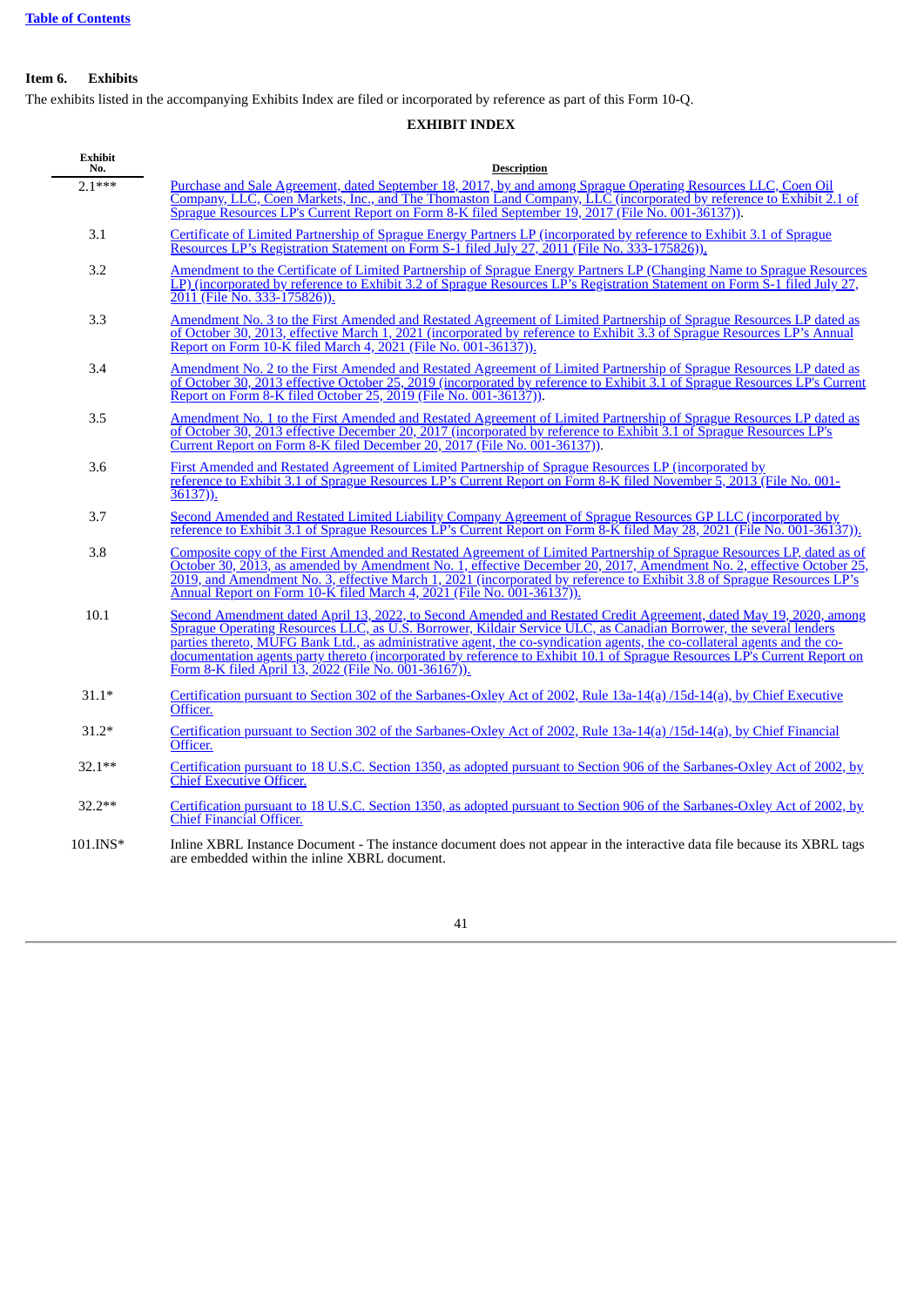<span id="page-43-0"></span>

| 101.SCH*   | Inline XBRL Taxonomy Extension Schema Document                                                                                                                                                                                            |
|------------|-------------------------------------------------------------------------------------------------------------------------------------------------------------------------------------------------------------------------------------------|
| $101.CAL*$ | Inline XBRL Taxonomy Extension Calculation                                                                                                                                                                                                |
| 101.DEF*   | Inline XBRL Taxonomy Extension Definition                                                                                                                                                                                                 |
| $101.LAB*$ | Inline XBRL Taxonomy Extension Label Linkbase                                                                                                                                                                                             |
| 101.PRE*   | Inline XBRL Taxonomy Extension Presentation                                                                                                                                                                                               |
| $104*$     | Cover Page Interactive Data File (Formatted as Inline XBRL and contained in Exhibit 101)                                                                                                                                                  |
| $\ast$     | Filed herewith.                                                                                                                                                                                                                           |
| $**$       | Furnished herewith in accordance with Item 601(b)(32) of Regulation S-K.                                                                                                                                                                  |
| ***        | Pursuant to Item 601(b)(2) of Regulation S-K, certain schedules to the Asset Purchase Agreements have been omitted. The<br>registrant hereby agrees to furnish supplementally to the SEC, upon its request, any or all omitted schedules. |
|            |                                                                                                                                                                                                                                           |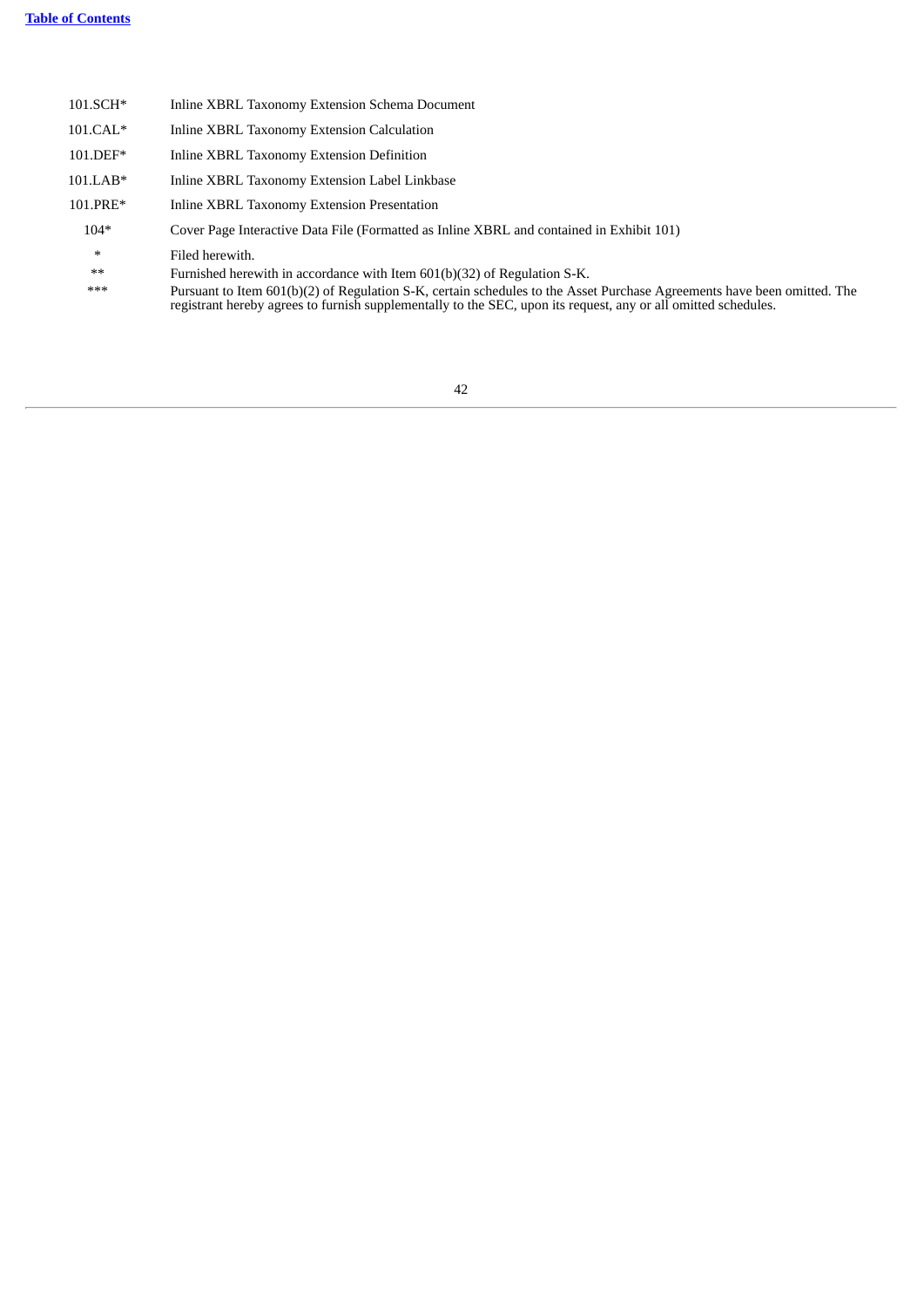### **SIGNATURES**

Pursuant to the requirements of the Securities Exchange Act of 1934, the registrant has duly caused this report to be signed on its behalf by the undersigned, thereunto duly authorized.

SPRAGUE RESOURCES LP

By: Sprague Resources GP LLC,

Its General Partner

*David C. Long Chief Financial Officer (on behalf of the registrant, and in his capacity as Principal Financial Officer)*

43

Date: May 5, 2022 /s/ David C. Long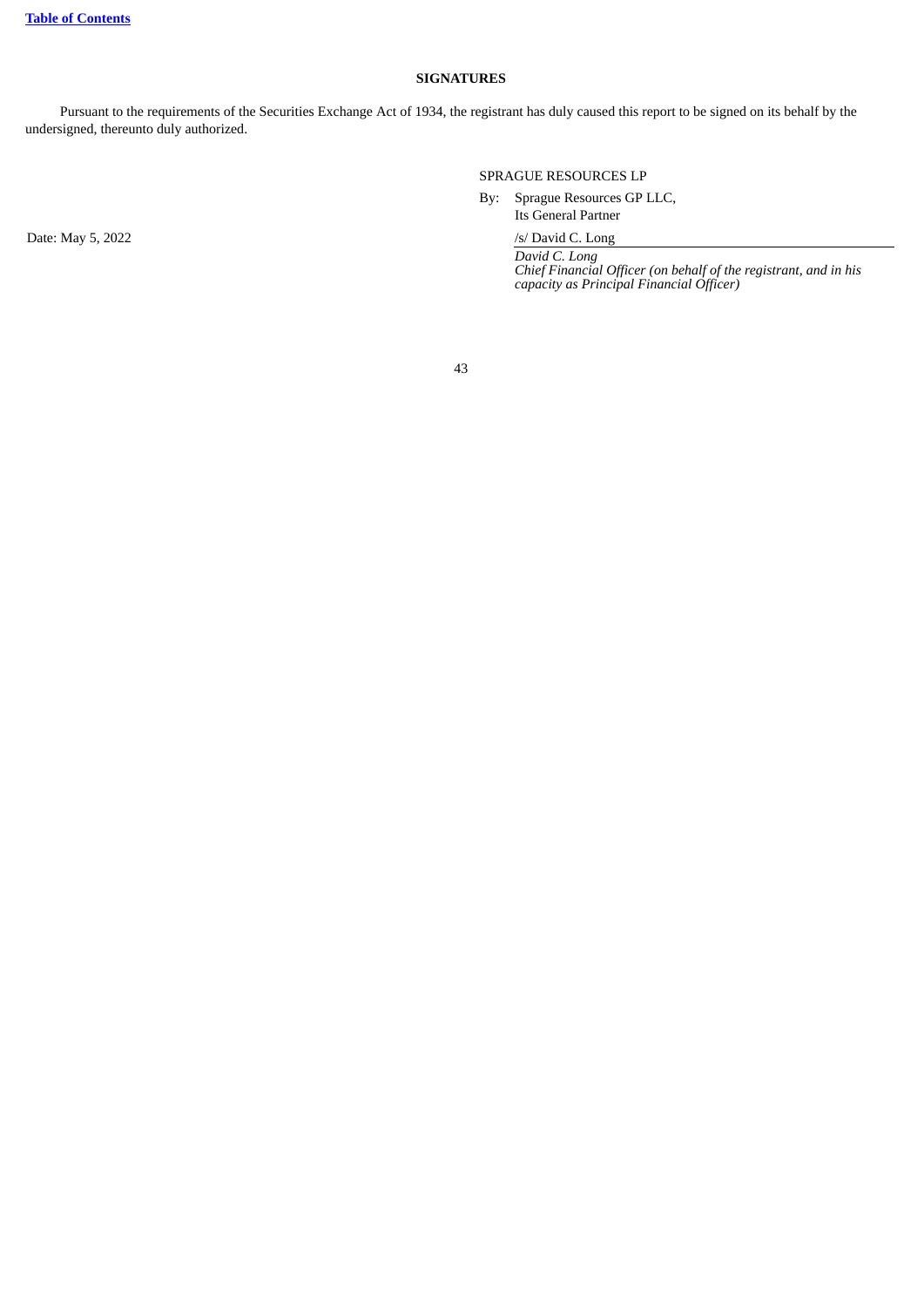### **CERTIFICATION OF CHIEF EXECUTIVE OFFICER**

<span id="page-45-0"></span>I, David C. Glendon, certify that:

- 1. I have reviewed this quarterly report on Form 10-Q of Sprague Resources LP;
- 2. Based on my knowledge, this report does not contain any untrue statement of a material fact or omit to state a material fact necessary to make the statements made, in light of the circumstances under which such statements were made, not misleading with respect to the period covered by this report;
- 3. Based on my knowledge, the financial statements, and other financial information included in this report, fairly present in all material respects the financial condition, results of operations and cash flows of the registrant as of, and for, the periods presented in this report;
- 4. The registrant's other certifying officer and I are responsible for establishing and maintaining disclosure controls and procedures (as defined in Exchange Act Rules 13a-15(e) and 15d-15(e)) and internal control over financial reporting (as defined in Exchange Act Rules 13a-15(f) and 15d- $15(f)$ ) for the registrant and have:
	- a. Designed such disclosure controls and procedures, or caused such disclosure controls and procedures to be designed under our supervision, to ensure that material information relating to the registrant, including its consolidated subsidiaries, is made known to us by others within those entities, particularly during the period in which this report is being prepared;
	- b. Designed such internal control over financial reporting, or caused such internal control over financial reporting to be designed under our supervision, to provide reasonable assurance regarding the reliability of financial reporting and the preparation of financial statements for external purposes in accordance with generally accepted accounting principles;
	- c. Evaluated the effectiveness of the registrant's disclosure controls and procedures and presented in this report our conclusions about the effectiveness of the disclosure controls and procedures, as of the end of the period covered by this report based on such evaluation; and
	- d. Disclosed in this report any change in the registrant's internal control over financial reporting that occurred during the registrant's most recent fiscal quarter (the registrant's fourth fiscal quarter in the case of an annual report) that has materially affected, or is reasonably likely to materially affect, the registrant's internal control over financial reporting; and
- 5. The registrant's other certifying officer and I have disclosed, based on our most recent evaluation of internal control over financial reporting, to the registrant's auditors and the audit committee of the registrant's board of directors (or persons performing the equivalent functions):
	- a. All significant deficiencies and material weaknesses in the design or operation of internal control over financial reporting which are reasonably likely to adversely affect the registrant's ability to record, process, summarize and report financial information; and
	- b. Any fraud, whether or not material, that involves management or other employees who have a significant role in the registrant's internal control over financial reporting.

Date: May 5, 2022

/s/ DAVID C. GLENDON

David C. Glendon *President and Chief Executive Officer*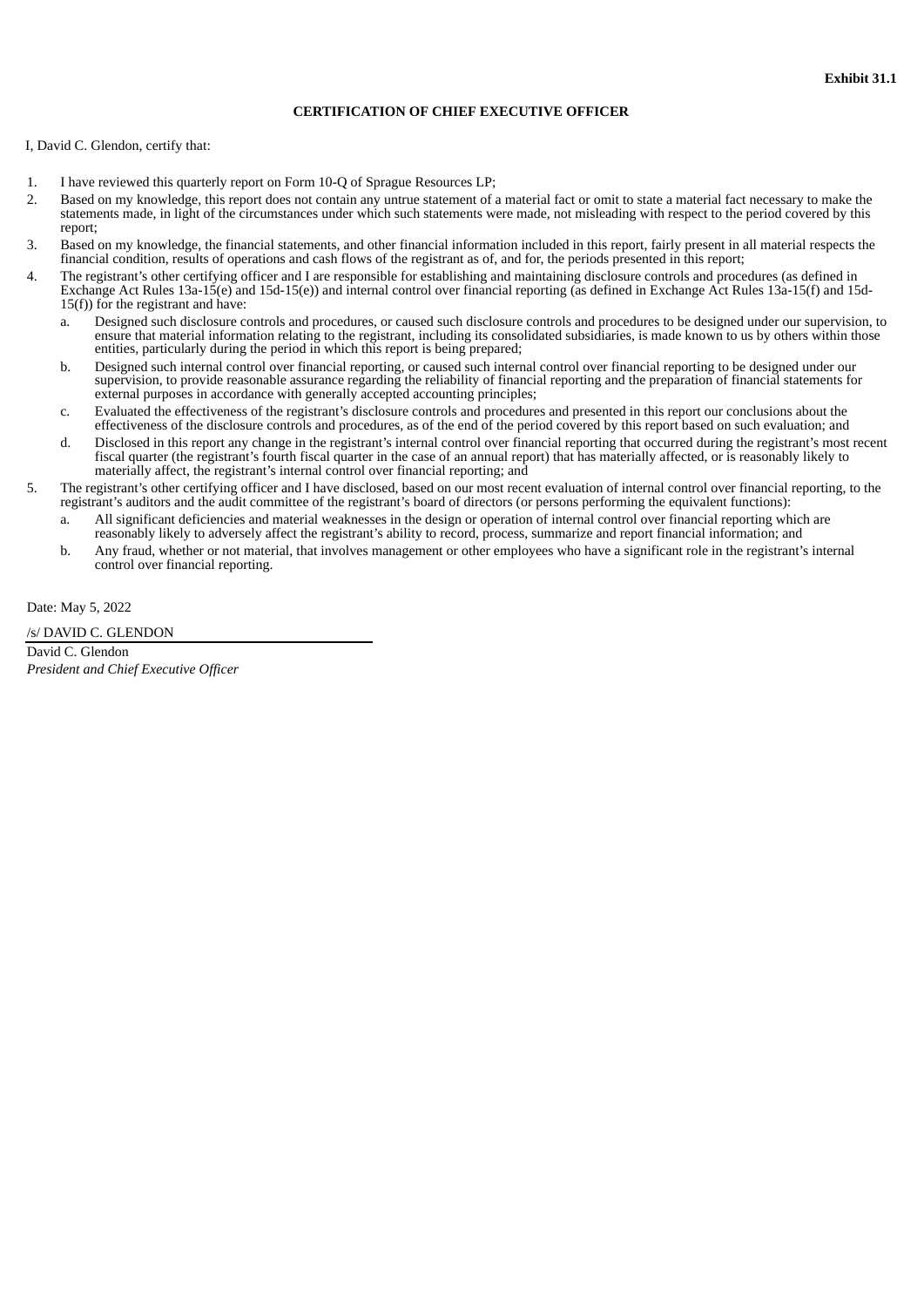### **CERTIFICATION OF CHIEF FINANCIAL OFFICER**

<span id="page-46-0"></span>I, David C. Long, certify that:

- 1. I have reviewed this quarterly report on Form 10-Q of Sprague Resources LP;
- 2. Based on my knowledge, this report does not contain any untrue statement of a material fact or omit to state a material fact necessary to make the statements made, in light of the circumstances under which such statements were made, not misleading with respect to the period covered by this report;
- 3. Based on my knowledge, the financial statements, and other financial information included in this report, fairly present in all material respects the financial condition, results of operations and cash flows of the registrant as of, and for, the periods presented in this report;
- 4. The registrant's other certifying officer and I are responsible for establishing and maintaining disclosure controls and procedures (as defined in Exchange Act Rules 13a-15(e) and 15d-15(e)) and internal control over financial reporting (as defined in Exchange Act Rules 13a-15(f) and 15d- $15(f)$ ) for the registrant and have:
	- a. Designed such disclosure controls and procedures, or caused such disclosure controls and procedures to be designed under our supervision, to ensure that material information relating to the registrant, including its consolidated subsidiaries, is made known to us by others within those entities, particularly during the period in which this report is being prepared;
	- b. Designed such internal control over financial reporting, or caused such internal control over financial reporting to be designed under our supervision, to provide reasonable assurance regarding the reliability of financial reporting and the preparation of financial statements for external purposes in accordance with generally accepted accounting principles;
	- c. Evaluated the effectiveness of the registrant's disclosure controls and procedures and presented in this report our conclusions about the effectiveness of the disclosure controls and procedures, as of the end of the period covered by this report based on such evaluation; and
	- d. Disclosed in this report any change in the registrant's internal control over financial reporting that occurred during the registrant's most recent fiscal quarter (the registrant's fourth fiscal quarter in the case of an annual report) that has materially affected, or is reasonably likely to materially affect, the registrant's internal control over financial reporting; and
- 5. The registrant's other certifying officer and I have disclosed, based on our most recent evaluation of internal control over financial reporting, to the registrant's auditors and the audit committee of the registrant's board of directors (or persons performing the equivalent functions):
	- a. All significant deficiencies and material weaknesses in the design or operation of internal control over financial reporting which are reasonably likely to adversely affect the registrant's ability to record, process, summarize and report financial information; and
	- b. Any fraud, whether or not material, that involves management or other employees who have a significant role in the registrant's internal control over financial reporting.

Date: May 5, 2022

/s/ DAVID C. LONG

David C. Long *Chief Financial Officer*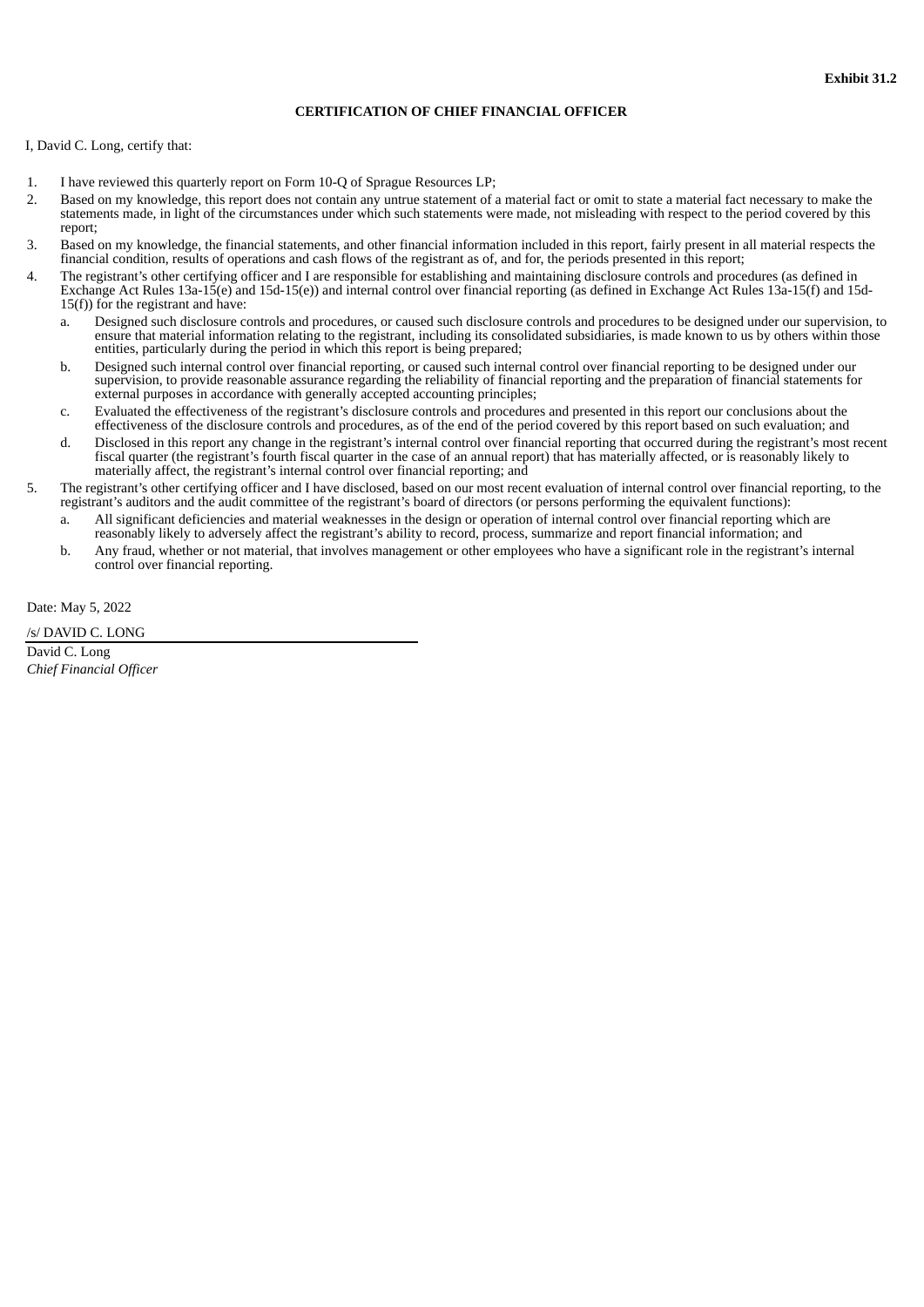### **CERTIFICATION PURSUANT TO 18 U.S.C. SECTION 1350, AS ADOPTED PURSUANT TO SECTION 906 OF THE SARBANES-OXLEY ACT OF 2002**

<span id="page-47-0"></span>In connection with this Quarterly Report of Sprague Resources LP (the "Partnership") on Form 10-Q for the three months ended March 31, 2022, as filed with the Securities and Exchange Commission on the date hereof (the "Report"), I, David C. Glendon, President and Chief Executive Officer of the general partner of the Partnership, certify pursuant to 18 U.S.C. §1350, as adopted pursuant to Section 906 of the Sarbanes-Oxley Act of 2002, that to my knowledge:

- 1 The Report fully complies with the requirements of Section 13(a) or 15(d) of the Securities Exchange Act of 1934 as amended; and
- 2. The information contained in the Report fairly presents, in all material respects, the financial condition and results of operations of the Partnership.

Date: May 5, 2022

/s/ DAVID C. GLENDON

David C. Glendon *President and Chief Executive Officer (Principal Executive Officer)*